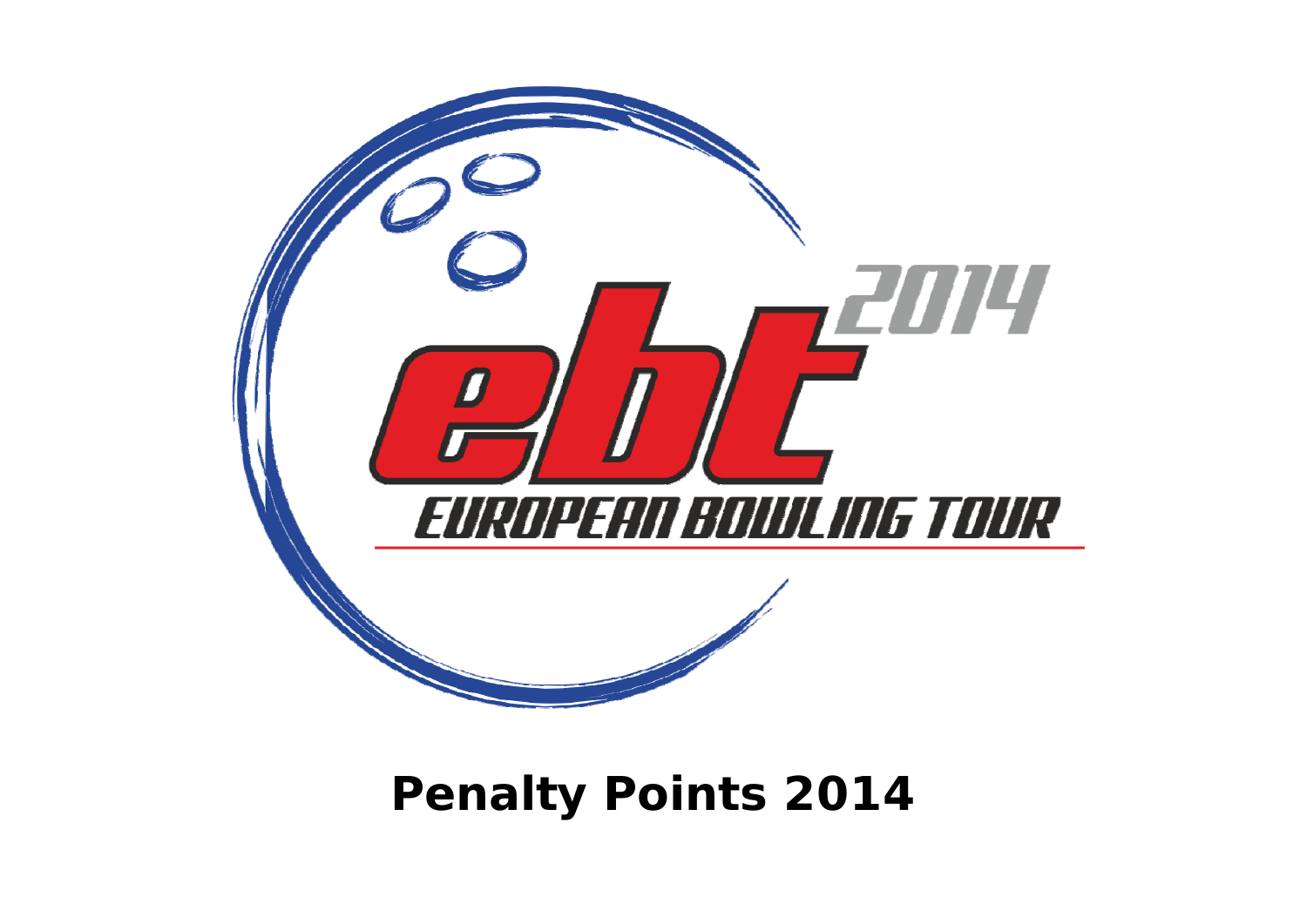| Last name   | First name | Federation     | $\mathbf{s}$ | PN             | PP                      |                | 2012 2013 2014          |                         | 01 | 02 | 03   04 | 05 | 06             | 07 | 08 | 09 | 10 <sup>1</sup> | 11 | 12 | 13 | 14 | 15             | 16 | 17 | 18 | $19$         |
|-------------|------------|----------------|--------------|----------------|-------------------------|----------------|-------------------------|-------------------------|----|----|---------|----|----------------|----|----|----|-----------------|----|----|----|----|----------------|----|----|----|--------------|
| But         | Andrey     | Russia         | s            | $\overline{2}$ | 8                       | $\mathbf{o}$   | $\mathbf{3}$            | 5                       |    |    |         |    |                |    |    | 3  |                 |    |    |    |    |                |    |    |    | 2            |
| Degre       | Pierre     | Belgium        | $\mathbf{s}$ | $\mathbf{1}$   | 6                       | $\mathbf{o}$   | $\mathbf 0$             | 6                       |    |    |         |    |                |    |    | 3  |                 |    |    |    |    | $\overline{3}$ |    |    |    |              |
| Hampshaw    | Luke       | England        | S            | $\mathbf{1}$   | $\epsilon$              | 0              | $\mathbf 0$             | 6                       |    |    |         |    |                |    |    |    |                 |    |    |    |    | 3              | 3  |    |    |              |
| Reed        | David      | England        | $\mathbf{s}$ | $\mathbf{1}$   | $\epsilon$              | 0              | $\mathbf 0$             | 6                       |    |    |         |    |                |    |    |    |                 |    |    |    | 3  |                | 3  |    |    |              |
| Zampetakis  | Giorgos    | Germany        | $\mathbf{s}$ | $\mathbf{1}$   | 6                       | 0              | 3                       | 3                       |    |    |         |    |                |    |    |    |                 |    |    |    |    |                |    |    |    | $\mathbf{3}$ |
| Myhre       | Alexander  | Norway         | S            | $\mathbf{1}$   | $\overline{4}$          | $\mathbf{o}$   | $\mathbf{1}$            | $\overline{\mathbf{3}}$ |    |    |         |    |                |    |    |    |                 |    |    |    |    |                |    | 3  |    |              |
| Paraschiv   | Lucian     | Romania        |              | $\mathbf{1}$   | $\overline{7}$          | 5              | $\overline{2}$          | $\mathbf{o}$            |    |    |         |    |                |    |    |    |                 |    |    |    |    |                |    |    |    |              |
| Štrbac      | Vladimir   | Serbia         |              | $\mathbf{1}$   | $\overline{7}$          | 4              | $\overline{\mathbf{3}}$ | $\mathbf 0$             |    |    |         |    |                |    |    |    |                 |    |    |    |    |                |    |    |    |              |
| eece        | Nihat      | Finland        |              | $\mathbf{1}$   | $\epsilon$              | $\mathbf{o}$   | 3                       | $\mathbf{3}$            |    |    |         |    | 3              |    |    |    |                 |    |    |    |    |                |    |    |    |              |
| Gayet       | Tomas      | France         |              | $\mathbf{1}$   | 6                       | 0              | 3                       | 3                       |    |    |         |    |                |    |    | 3  |                 |    |    |    |    |                |    |    |    |              |
| Schuster    | Christian  | Germany        |              | $\mathbf{1}$   | $\boldsymbol{6}$        | $\mathbf{o}$   | $\mathbf{o}$            | $\boldsymbol{6}$        |    |    | 3       |    |                |    |    |    |                 | 3  |    |    |    |                |    |    |    |              |
| Cooper      | David      | England        |              | $\mathbf{1}$   | 5                       | 5              | $\mathbf{o}$            | $\mathbf 0$             |    |    |         |    |                |    |    |    |                 |    |    |    |    |                |    |    |    |              |
| Lange       | Sebastian  | Germany        |              | $\mathbf{1}$   | 5                       | 5              | $\mathbf{o}$            | $\mathbf{o}$            |    |    |         |    |                |    |    |    |                 |    |    |    |    |                |    |    |    |              |
| Zaccaria    | Osvaldo    | Italy          |              | $\mathbf{1}$   | 5                       | $\mathbf{o}$   | $\overline{2}$          | $\mathbf{3}$            |    |    |         |    |                |    |    |    | 3               |    |    |    |    |                |    |    |    |              |
| Karmazin    | Evgeniy    | Ukraine        |              | $\mathbf{1}$   | 5                       | $\mathbf{o}$   | $\overline{2}$          | $\mathbf{3}$            |    |    |         |    | 3              |    |    |    |                 |    |    |    |    |                |    |    |    |              |
| Cifra       | Miro       | Czech republic |              | $\mathbf{1}$   | $\overline{4}$          | $\overline{2}$ | $\overline{2}$          | $\mathbf{o}$            |    |    |         |    |                |    |    |    |                 |    |    |    |    |                |    |    |    |              |
| Madsen      | Charlotte  | Denmark        |              | $\mathbf{1}$   | $\overline{4}$          | $\overline{2}$ | $\overline{2}$          | $\mathbf{o}$            |    |    |         |    |                |    |    |    |                 |    |    |    |    |                |    |    |    |              |
| Abdelmotea  | Hazem      | Egypt          |              | $\mathbf{1}$   | $\overline{4}$          | 4              | $\mathbf 0$             | $\mathbf{o}$            |    |    |         |    |                |    |    |    |                 |    |    |    |    |                |    |    |    |              |
| Dardara     | Mostafa    | Egypt          |              | $\mathbf{1}$   | $\overline{4}$          | $\overline{4}$ | $\mathbf{o}$            | $\mathbf 0$             |    |    |         |    |                |    |    |    |                 |    |    |    |    |                |    |    |    |              |
| Elhamamsy   | Aly        | Egypt          |              | $\mathbf{1}$   | $\overline{4}$          | 4              | $\mathbf 0$             | $\mathbf{o}$            |    |    |         |    |                |    |    |    |                 |    |    |    |    |                |    |    |    |              |
| El-rebeishy | Mohamed    | Egypt          |              | $\mathbf{1}$   | $\overline{4}$          | 4              | $\mathbf{o}$            | $\mathbf{o}$            |    |    |         |    |                |    |    |    |                 |    |    |    |    |                |    |    |    |              |
| Osman       | Ahmed      | Egypt          |              | $\mathbf{1}$   | $\overline{4}$          | 4              | $\Omega$                | $\mathbf{o}$            |    |    |         |    |                |    |    |    |                 |    |    |    |    |                |    |    |    |              |
| Földvari    | Imre       | Hungary        |              | $\mathbf{1}$   | $\overline{4}$          | 0              | $\overline{4}$          | $\mathbf 0$             |    |    |         |    |                |    |    |    |                 |    |    |    |    |                |    |    |    |              |
| Ingvoldstad | Mariann    | Norway         |              | $\mathbf{1}$   | $\overline{4}$          | $\mathbf{o}$   | 4                       | $\mathbf{o}$            |    |    |         |    |                |    |    |    |                 |    |    |    |    |                |    |    |    |              |
| Jablonski   | Janusz     | Poland         |              | $\mathbf{1}$   | $\overline{4}$          | $\mathbf{1}$   | $\mathbf{1}$            | $\overline{2}$          |    |    |         |    | $\overline{2}$ |    |    |    |                 |    |    |    |    |                |    |    |    |              |
| Jürgen      | Albert     | Austria        |              |                | $\mathbf{3}$            | 3              | $\mathbf 0$             | $\mathbf 0$             |    |    |         |    |                |    |    |    |                 |    |    |    |    |                |    |    |    |              |
| Al-Hashimi  | Mohammed   | Bahrain        |              |                | $\mathbf{3}$            | 0              | 0                       | 3                       |    |    |         |    |                |    |    |    |                 |    |    |    |    |                |    |    |    | 3            |
| Mudhafar    | Isa        | Bahrain        |              |                | $\overline{\mathbf{3}}$ | $\mathbf{o}$   | $\mathbf{o}$            | $\overline{\mathbf{3}}$ |    |    |         |    |                |    |    |    |                 |    |    |    |    |                |    |    |    | $\mathbf{3}$ |
| Cardona     | Alvar      | Catalonia      |              |                | $\mathbf{3}$            | 1              | $\overline{2}$          | $\mathbf{o}$            |    |    |         |    |                |    |    |    |                 |    |    |    |    |                |    |    |    |              |
| Gomez       | Andres     | Colombia       |              |                | $\mathbf{3}$            | 3              | $\Omega$                | $\mathbf 0$             |    |    |         |    |                |    |    |    |                 |    |    |    |    |                |    |    |    |              |
| Ramos       | Harvey     | Colombia       |              |                | $\mathbf{3}$            | 3              | $\mathbf{o}$            | $\mathbf 0$             |    |    |         |    |                |    |    |    |                 |    |    |    |    |                |    |    |    |              |
| Hadjittofi  | Kyriakos   | Cyprus         |              |                | $\mathbf{3}$            | 3              | $\mathbf{o}$            | $\mathbf{o}$            |    |    |         |    |                |    |    |    |                 |    |    |    |    |                |    |    |    |              |
| Hurka       | Jiří       | Czech Republic |              |                | $\overline{\mathbf{3}}$ | $\mathbf{3}$   | $\Omega$                | $\mathbf{o}$            |    |    |         |    |                |    |    |    |                 |    |    |    |    |                |    |    |    |              |
| Šefl        | Martin     | Czech Republic |              |                | $\mathbf{3}$            | $\mathbf{3}$   | $\mathbf{o}$            | $\mathbf 0$             |    |    |         |    |                |    |    |    |                 |    |    |    |    |                |    |    |    |              |
| Štěpánek    | Martin     | Czech Republic |              |                | $\mathbf{3}$            | $\mathbf{3}$   | $\mathbf 0$             | $\mathbf 0$             |    |    |         |    |                |    |    |    |                 |    |    |    |    |                |    |    |    |              |
| Ali         | Mohamed    | Egypt          |              |                | $\overline{\mathbf{3}}$ | $\mathbf{3}$   | $\Omega$                | $\mathbf{o}$            |    |    |         |    |                |    |    |    |                 |    |    |    |    |                |    |    |    |              |
| Amer        | Tarek      | Egypt          |              |                | $\mathbf{3}$            | 3              | $\mathbf{o}$            | $\mathbf 0$             |    |    |         |    |                |    |    |    |                 |    |    |    |    |                |    |    |    |              |
| Elprince    | Hend       | Egypt          |              |                | $\mathbf{3}$            | 3              | $\mathbf{o}$            | $\mathbf{o}$            |    |    |         |    |                |    |    |    |                 |    |    |    |    |                |    |    |    |              |
| Essam       | Amr        | Egypt          |              |                | $\overline{\mathbf{3}}$ | 0              | $\mathbf 0$             | $\overline{\mathbf{3}}$ |    |    |         |    |                |    |    | 3  |                 |    |    |    |    |                |    |    |    |              |
| Essam       | Mahmoud    | Egypt          |              |                | 3                       | 3              | $\Omega$                | $\mathbf{o}$            |    |    |         |    |                |    |    |    |                 |    |    |    |    |                |    |    |    |              |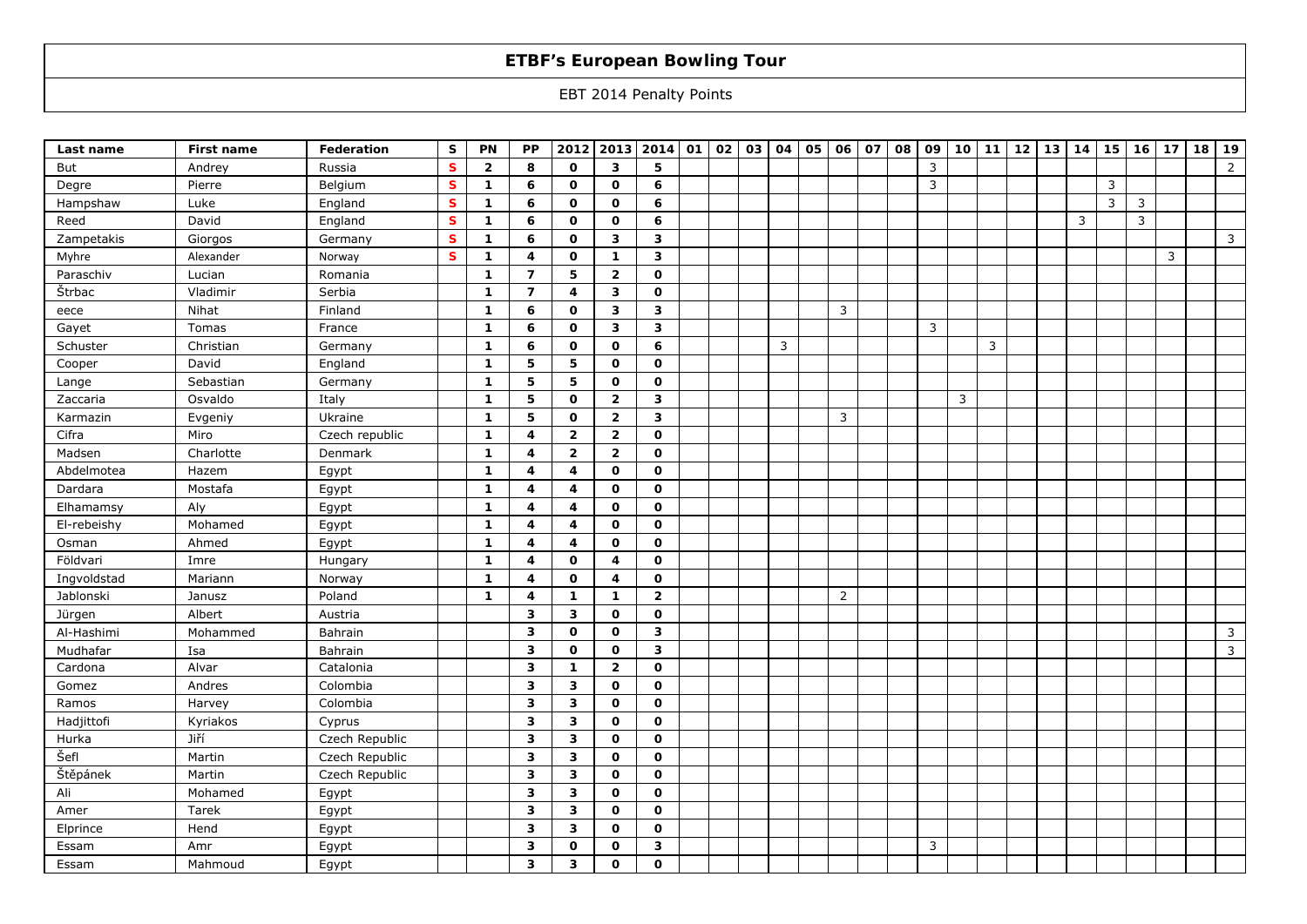| Last name     | First name | Federation | $\mathbf{s}$ | PN | PP                      | 2012                    | 2013                    | 2014           | 01 | 02 | 03 | 04             | 05 | 06 | 07 | 08 | 09 | 10 | 11 | 12 | 13 | 14 | 15           | 16 | 17 | 18 | 19 |
|---------------|------------|------------|--------------|----|-------------------------|-------------------------|-------------------------|----------------|----|----|----|----------------|----|----|----|----|----|----|----|----|----|----|--------------|----|----|----|----|
| Ackerman      | George     | England    |              |    | $\overline{\mathbf{3}}$ | $\mathbf{3}$            | $\mathbf{o}$            | $\mathbf{o}$   |    |    |    |                |    |    |    |    |    |    |    |    |    |    |              |    |    |    |    |
| Agate         | Jason      | England    |              |    | $\overline{\mathbf{3}}$ | $\mathbf{o}$            | $\overline{\mathbf{3}}$ | $\mathbf{o}$   |    |    |    |                |    |    |    |    |    |    |    |    |    |    |              |    |    |    |    |
| Luukka        | Jani       | Finland    |              |    | $\overline{\mathbf{3}}$ | $\mathbf{o}$            | $\mathbf 0$             | $\mathbf{3}$   | 3  |    |    |                |    |    |    |    |    |    |    |    |    |    |              |    |    |    |    |
| Ranta         | Tony       | Finland    |              |    | $\mathbf{3}$            | $\mathbf{o}$            | $\Omega$                | $\mathbf{3}$   |    |    |    |                |    |    |    |    |    |    | 3  |    |    |    |              |    |    |    |    |
| Colne         | Jérémy     | France     |              |    | $\overline{\mathbf{3}}$ | $\mathbf{3}$            | $\mathbf{o}$            | $\mathbf 0$    |    |    |    |                |    |    |    |    |    |    |    |    |    |    |              |    |    |    |    |
| Fustec        | Erwan      | France     |              |    | $\overline{\mathbf{3}}$ | $\mathbf{3}$            | $\mathbf{o}$            | 0              |    |    |    |                |    |    |    |    |    |    |    |    |    |    |              |    |    |    |    |
| Fustec        | Gael       | France     |              |    | $\overline{\mathbf{3}}$ | $\overline{\mathbf{3}}$ | $\Omega$                | $\mathbf{o}$   |    |    |    |                |    |    |    |    |    |    |    |    |    |    |              |    |    |    |    |
| Laversenne    | Clement    | France     |              |    | $\overline{\mathbf{3}}$ | $\overline{\mathbf{3}}$ | $\mathbf{o}$            | $\mathbf 0$    |    |    |    |                |    |    |    |    |    |    |    |    |    |    |              |    |    |    |    |
| Lepolard      | Alexandre  | France     |              |    | $\mathbf{3}$            | $\mathbf 0$             | $\mathbf{1}$            | $\overline{2}$ |    |    |    | $\overline{2}$ |    |    |    |    |    |    |    |    |    |    |              |    |    |    |    |
| Wallet        | Dominique  | France     |              |    | $\overline{\mathbf{3}}$ | 3                       | $\mathbf 0$             | $\mathbf{o}$   |    |    |    |                |    |    |    |    |    |    |    |    |    |    |              |    |    |    |    |
| Arlt          | Thomas     | Germany    |              |    | $\overline{\mathbf{3}}$ | $\mathbf{o}$            | $\mathbf{o}$            | $\mathbf{3}$   |    |    |    |                |    |    |    |    |    |    |    |    |    |    |              | 3  |    |    |    |
| <b>Buder</b>  | Gerald     | Germany    |              |    | $\mathbf{3}$            | $\mathbf{3}$            | $\Omega$                | $\mathbf{o}$   |    |    |    |                |    |    |    |    |    |    |    |    |    |    |              |    |    |    |    |
| <b>Butz</b>   | Melas      | Germany    |              |    | $\overline{\mathbf{3}}$ | $\mathbf{o}$            | $\mathbf{o}$            | $\mathbf{3}$   |    |    |    |                |    |    |    |    |    |    | 3  |    |    |    |              |    |    |    |    |
| Cooley        | Darrence   | Germany    |              |    | $\mathbf{3}$            | $\mathbf{o}$            | 3                       | 0              |    |    |    |                |    |    |    |    |    |    |    |    |    |    |              |    |    |    |    |
| Hecht         | Bernhard   | Germany    |              |    | $\overline{\mathbf{3}}$ | $\mathbf{o}$            | $\mathbf 0$             | $\mathbf{3}$   |    |    |    | 3              |    |    |    |    |    |    |    |    |    |    |              |    |    |    |    |
| Herz          | Julia      | Germany    |              |    | $\overline{\mathbf{3}}$ | $\mathbf{3}$            | $\mathbf{o}$            | $\mathbf 0$    |    |    |    |                |    |    |    |    |    |    |    |    |    |    |              |    |    |    |    |
| Hulsch        | Tina       | Germany    |              |    | $\overline{\mathbf{3}}$ | 0                       | $\mathbf{o}$            | $\mathbf{3}$   |    |    | 3  |                |    |    |    |    |    |    |    |    |    |    |              |    |    |    |    |
| Menacher      | Robin      | Germany    |              |    | $\overline{\mathbf{3}}$ | $\mathbf{o}$            | $\Omega$                | $\mathbf{3}$   |    |    |    |                |    |    |    |    |    |    | 3  |    |    |    |              |    |    |    |    |
| Mrosek        | Manuel     | Germany    |              |    | $\overline{\mathbf{3}}$ | $\mathbf{3}$            | $\mathbf{o}$            | $\mathbf 0$    |    |    |    |                |    |    |    |    |    |    |    |    |    |    |              |    |    |    |    |
| Patsaouras    | Nontas     | Germany    |              |    | $\mathbf{3}$            | $\Omega$                | $\mathbf 0$             | $\mathbf{3}$   |    |    | 3  |                |    |    |    |    |    |    |    |    |    |    |              |    |    |    |    |
| Riegel        | Benjamin   | Germany    |              |    | $\overline{\mathbf{3}}$ | $\mathbf{o}$            | $\mathbf 0$             | $\mathbf{3}$   |    |    |    |                |    |    |    |    |    |    |    |    |    |    | $\mathbf{3}$ |    |    |    |    |
| Tieck         | Christian  | Germany    |              |    | $\overline{\mathbf{3}}$ | $\mathbf{3}$            | $\mathbf{o}$            | $\mathbf 0$    |    |    |    |                |    |    |    |    |    |    |    |    |    |    |              |    |    |    |    |
| Wendlandt     | Steffen    | Germany    |              |    | $\mathbf{3}$            | $\mathbf{o}$            | $\mathbf{3}$            | $\mathbf{o}$   |    |    |    |                |    |    |    |    |    |    |    |    |    |    |              |    |    |    |    |
| <b>Bouzas</b> | Michalis   | Greece     |              |    | $\overline{\mathbf{3}}$ | $\mathbf{3}$            | $\mathbf{o}$            | $\mathbf{o}$   |    |    |    |                |    |    |    |    |    |    |    |    |    |    |              |    |    |    |    |
| Chaimalas     | Alexios    | Greece     |              |    | $\mathbf{3}$            | 0                       | 3                       | 0              |    |    |    |                |    |    |    |    |    |    |    |    |    |    |              |    |    |    |    |
| Karetsos      | Dimitri    | Greece     |              |    | $\mathbf{3}$            | 3                       | $\mathbf 0$             | $\mathbf 0$    |    |    |    |                |    |    |    |    |    |    |    |    |    |    |              |    |    |    |    |
| Parasakis     | Stravros   | Greece     |              |    | $\overline{\mathbf{3}}$ | $\mathbf{3}$            | $\mathbf{o}$            | 0              |    |    |    |                |    |    |    |    |    |    |    |    |    |    |              |    |    |    |    |
| Tsorbatzoudis | Evangelos  | Greece     |              |    | $\mathbf{3}$            | 0                       | $\mathbf{3}$            | 0              |    |    |    |                |    |    |    |    |    |    |    |    |    |    |              |    |    |    |    |
| Polgar        | Istvan     | Hungary    |              |    | 3                       | 3                       | $\Omega$                | $\mathbf{o}$   |    |    |    |                |    |    |    |    |    |    |    |    |    |    |              |    |    |    |    |
| Ragnarsson    | Jon Ingi   | Iceland    |              |    | $\overline{\mathbf{3}}$ | 0                       | $\mathbf{o}$            | $\mathbf{3}$   |    |    |    |                |    |    |    |    |    |    |    |    |    | 3  |              |    |    |    |    |
| Audone        | Sabrina    | Italy      |              |    | $\overline{\mathbf{3}}$ | $\mathbf 0$             | $\mathbf{o}$            | $\mathbf{3}$   |    |    |    |                |    |    |    |    |    | 3  |    |    |    |    |              |    |    |    |    |
| Bruzzese      | Andrea     | Italy      |              |    | $\mathbf{3}$            | 3                       | $\mathbf 0$             | $\mathbf{o}$   |    |    |    |                |    |    |    |    |    |    |    |    |    |    |              |    |    |    |    |
| Caradio       | Vincenzo   | Italy      |              |    | $\overline{\mathbf{3}}$ | 0                       | $\mathbf{3}$            | $\mathbf 0$    |    |    |    |                |    |    |    |    |    |    |    |    |    |    |              |    |    |    |    |
| Domenichini   | Andrea     | Italy      |              |    | $\mathbf{3}$            | $\mathbf{o}$            | $\mathbf{o}$            | $\mathbf{3}$   |    |    |    |                |    |    |    |    |    | 3  |    |    |    |    |              |    |    |    |    |
| Fiorillo      | Alfredo    | Italy      |              |    | $\overline{\mathbf{3}}$ | 3                       | $\mathbf{o}$            | $\mathbf 0$    |    |    |    |                |    |    |    |    |    |    |    |    |    |    |              |    |    |    |    |
| Gasti         | Giorgo     | Italy      |              |    | $\mathbf{3}$            | $\mathbf{3}$            | $\Omega$                | 0              |    |    |    |                |    |    |    |    |    |    |    |    |    |    |              |    |    |    |    |
| Giufridda     | Alfio      | Italy      |              |    | $\overline{\mathbf{3}}$ | $\mathbf{3}$            | $\mathbf 0$             | $\mathbf 0$    |    |    |    |                |    |    |    |    |    |    |    |    |    |    |              |    |    |    |    |
| Oliaro        | Luigino    | Italy      |              |    | $\mathbf{3}$            | $\mathbf{o}$            | $\mathbf{o}$            | $\mathbf{3}$   |    |    |    |                |    |    |    |    |    | 3  |    |    |    |    |              |    |    |    |    |
| Palestre      | Alfonso    | Italy      |              |    | $\overline{\mathbf{3}}$ | $\mathbf{o}$            | $\overline{\mathbf{3}}$ | $\mathbf{o}$   |    |    |    |                |    |    |    |    |    |    |    |    |    |    |              |    |    |    |    |
| Pangolini     | Nicola     | Italy      |              |    | 3                       | 3                       | $\mathbf 0$             | $\mathbf{o}$   |    |    |    |                |    |    |    |    |    |    |    |    |    |    |              |    |    |    |    |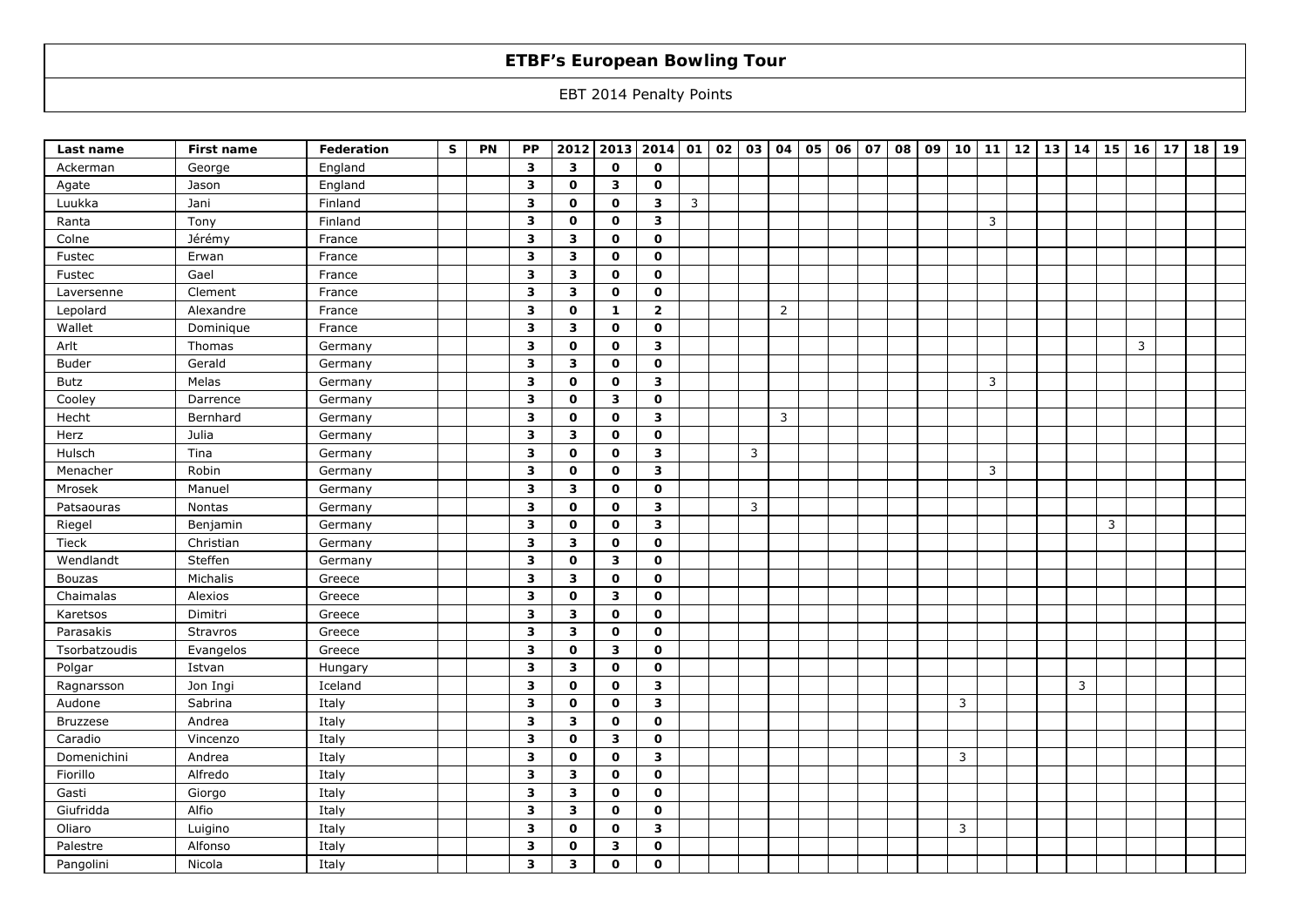| Last name    | First name    | Federation  | $\mathbf{s}$ | PN | PP                      | 2012         | 2013                    | 2014                    | 01 | 02           | 03 | 04 | 05 | 06 | 07 | 08 | 09 | 10 | 11 | 12 | 13 | 14 | 15 | 16 | 17 | 18 | 19 |
|--------------|---------------|-------------|--------------|----|-------------------------|--------------|-------------------------|-------------------------|----|--------------|----|----|----|----|----|----|----|----|----|----|----|----|----|----|----|----|----|
| Pastori      | Roberto       | Italy       |              |    | $\overline{\mathbf{3}}$ | $\mathbf{3}$ | $\mathbf{o}$            | 0                       |    |              |    |    |    |    |    |    |    |    |    |    |    |    |    |    |    |    |    |
| Polato       | Marco         | Italy       |              |    | $\overline{\mathbf{3}}$ | $\mathbf{3}$ | $\mathbf{o}$            | $\mathbf{o}$            |    |              |    |    |    |    |    |    |    |    |    |    |    |    |    |    |    |    |    |
| Santangelo   | Franco        | Italy       |              |    | $\overline{\mathbf{3}}$ | $\mathbf{o}$ | 3                       | 0                       |    |              |    |    |    |    |    |    |    |    |    |    |    |    |    |    |    |    |    |
| Tuccimei     | Saverio       | Italy       |              |    | $\mathbf{3}$            | 3            | $\mathbf{o}$            | 0                       |    |              |    |    |    |    |    |    |    |    |    |    |    |    |    |    |    |    |    |
| Valentini    | Stefania      | Italy       |              |    | $\overline{\mathbf{3}}$ | $\mathbf{3}$ | $\mathbf{o}$            | $\mathbf 0$             |    |              |    |    |    |    |    |    |    |    |    |    |    |    |    |    |    |    |    |
| Almasri      | Mohammad      | Jordan      |              |    | $\mathbf{3}$            | $\mathbf{3}$ | $\mathbf{o}$            | 0                       |    |              |    |    |    |    |    |    |    |    |    |    |    |    |    |    |    |    |    |
| Kuzovkin     | Dmitry        | Kazakhstan  |              |    | $\overline{3}$          | 1            | $\overline{2}$          | $\mathbf{o}$            |    |              |    |    |    |    |    |    |    |    |    |    |    |    |    |    |    |    |    |
| Che Din      | Nur Hanifah   | Malaysia    |              |    | $\overline{\mathbf{3}}$ | $\mathbf 0$  | $\overline{\mathbf{3}}$ | $\mathbf 0$             |    |              |    |    |    |    |    |    |    |    |    |    |    |    |    |    |    |    |    |
| Gongora      | Sandra        | Mexico      |              |    | 3                       | $\mathbf{o}$ | $\mathbf 0$             | $\mathbf{3}$            |    |              |    |    |    |    |    |    |    |    |    | 3  |    |    |    |    |    |    |    |
| <b>Buis</b>  | Frits         | Netherlands |              |    | $\overline{\mathbf{3}}$ | $\mathbf{o}$ | 3                       | $\mathbf{o}$            |    |              |    |    |    |    |    |    |    |    |    |    |    |    |    |    |    |    |    |
| Klercq       | Cameron       | Netherlands |              |    | $\overline{\mathbf{3}}$ | $\mathbf{3}$ | $\mathbf{o}$            | $\mathbf{o}$            |    |              |    |    |    |    |    |    |    |    |    |    |    |    |    |    |    |    |    |
| Nap          | Rik           | Netherlands |              |    | $\mathbf 3$             | $\mathbf{3}$ | $\Omega$                | $\mathbf{o}$            |    |              |    |    |    |    |    |    |    |    |    |    |    |    |    |    |    |    |    |
| Ooms         | Jordy         | Netherlands |              |    | $\overline{\mathbf{3}}$ | $\mathbf{3}$ | $\mathbf{o}$            | $\mathbf{o}$            |    |              |    |    |    |    |    |    |    |    |    |    |    |    |    |    |    |    |    |
| van Zandwijk | Dwayne        | Netherlands |              |    | $\mathbf{3}$            | 3            | $\mathbf{o}$            | 0                       |    |              |    |    |    |    |    |    |    |    |    |    |    |    |    |    |    |    |    |
| Adewole      | Suraj Ademola | Nigeria     |              |    | $\mathbf{3}$            | $\mathbf{o}$ | 3                       | 0                       |    |              |    |    |    |    |    |    |    |    |    |    |    |    |    |    |    |    |    |
| Aker         | Christer      | Norway      |              |    | $\overline{\mathbf{3}}$ | 0            | $\mathbf{o}$            | $\mathbf{3}$            |    |              |    |    |    |    | 3  |    |    |    |    |    |    |    |    |    |    |    |    |
| Pedersen     | Glenn Morten  | Norway      |              |    | $\mathbf{3}$            | $\mathbf{o}$ | $\mathbf{3}$            | $\mathbf 0$             |    |              |    |    |    |    |    |    |    |    |    |    |    |    |    |    |    |    |    |
| Rashid       | Ali           | Pakistan    |              |    | 3                       | $\mathbf{o}$ | 3                       | $\mathbf{o}$            |    |              |    |    |    |    |    |    |    |    |    |    |    |    |    |    |    |    |    |
| Bartłomiej   | Cywiński      | Poland      |              |    | $\overline{\mathbf{3}}$ | 0            | $\mathbf{o}$            | $\mathbf{3}$            |    | $\mathbf{3}$ |    |    |    |    |    |    |    |    |    |    |    |    |    |    |    |    |    |
| Jasiak       | Krystian      | Poland      |              |    | $\mathbf{3}$            | 0            | $\mathbf{3}$            | 0                       |    |              |    |    |    |    |    |    |    |    |    |    |    |    |    |    |    |    |    |
| Kępiński     | Grzegorz      | Poland      |              |    | $\overline{\mathbf{3}}$ | 3            | $\mathbf 0$             | $\mathbf{o}$            |    |              |    |    |    |    |    |    |    |    |    |    |    |    |    |    |    |    |    |
| Kucinski     | Jacek         | Poland      |              |    | $\overline{\mathbf{3}}$ | 0            | $\mathbf{3}$            | $\mathbf 0$             |    |              |    |    |    |    |    |    |    |    |    |    |    |    |    |    |    |    |    |
| Leszek       | Juszczyk      | Poland      |              |    | $\mathbf{3}$            | $\mathbf 0$  | $\Omega$                | $\overline{\mathbf{3}}$ |    | 3            |    |    |    |    |    |    |    |    |    |    |    |    |    |    |    |    |    |
| Łukasz       | Michalik      | Poland      |              |    | $\overline{\mathbf{3}}$ | $\mathbf 0$  | $\mathbf{o}$            | $\mathbf{3}$            |    | $\mathbf{3}$ |    |    |    |    |    |    |    |    |    |    |    |    |    |    |    |    |    |
| Pabiniak     | Patryk        | Poland      |              |    | $\mathbf{3}$            | $\mathbf{3}$ | $\mathbf{o}$            | 0                       |    |              |    |    |    |    |    |    |    |    |    |    |    |    |    |    |    |    |    |
| Rybicki      | Marek         | Poland      |              |    | 3                       | $\mathbf{o}$ | $\mathbf 0$             | $\mathbf{3}$            |    |              |    | 3  |    |    |    |    |    |    |    |    |    |    |    |    |    |    |    |
| Żórawik      | Jerzy         | Poland      |              |    | $\overline{\mathbf{3}}$ | $\mathbf{3}$ | $\mathbf{o}$            | 0                       |    |              |    |    |    |    |    |    |    |    |    |    |    |    |    |    |    |    |    |
| Marques      | José Luiz     | Portugal    |              |    | $\mathbf{3}$            | $\mathbf{3}$ | $\mathbf{o}$            | 0                       |    |              |    |    |    |    |    |    |    |    |    |    |    |    |    |    |    |    |    |
| Andrei       | Nistor        | Romania     |              |    | 3                       | $\mathbf{3}$ | $\mathbf 0$             | $\mathbf{o}$            |    |              |    |    |    |    |    |    |    |    |    |    |    |    |    |    |    |    |    |
| Belkov       | Alexander     | Russia      |              |    | $\overline{\mathbf{3}}$ | 0            | $\mathbf{3}$            | $\mathbf 0$             |    |              |    |    |    |    |    |    |    |    |    |    |    |    |    |    |    |    |    |
| Egozaryan    | Artur         | Russia      |              |    | $\overline{\mathbf{3}}$ | $\mathbf{o}$ | $\mathbf{o}$            | $\mathbf{3}$            |    |              |    | 3  |    |    |    |    |    |    |    |    |    |    |    |    |    |    |    |
| Grunin       | Vitaly        | Russia      |              |    | $\mathbf{3}$            | $\mathbf{o}$ | 3                       | $\mathbf{o}$            |    |              |    |    |    |    |    |    |    |    |    |    |    |    |    |    |    |    |    |
| Gusev        | Nikolay       | Russia      |              |    | $\overline{\mathbf{3}}$ | 0            | $\mathbf{3}$            | 0                       |    |              |    |    |    |    |    |    |    |    |    |    |    |    |    |    |    |    |    |
| Guseva       | Luisa         | Russia      |              |    | $\mathbf{3}$            | $\mathbf 0$  | $\mathbf{3}$            | $\mathbf{o}$            |    |              |    |    |    |    |    |    |    |    |    |    |    |    |    |    |    |    |    |
| Inglezi      | Alexey        | Russia      |              |    | $\overline{\mathbf{3}}$ | $\mathbf 0$  | $\mathbf{3}$            | $\mathbf{o}$            |    |              |    |    |    |    |    |    |    |    |    |    |    |    |    |    |    |    |    |
| Kalakutok    | Vadim         | Russia      |              |    | $\mathbf{3}$            | $\mathbf{3}$ | $\Omega$                | $\mathbf{o}$            |    |              |    |    |    |    |    |    |    |    |    |    |    |    |    |    |    |    |    |
| Kondratyev   | Alexandr      | Russia      |              |    | $\mathbf{3}$            | $\mathbf{o}$ | 3                       | $\mathbf 0$             |    |              |    |    |    |    |    |    |    |    |    |    |    |    |    |    |    |    |    |
| Kosarev      | Andrey        | Russia      |              |    | $\mathbf{3}$            | 0            | $\mathbf{3}$            | 0                       |    |              |    |    |    |    |    |    |    |    |    |    |    |    |    |    |    |    |    |
| Malyshev     | Konstantin    | Russia      |              |    | $\overline{\mathbf{3}}$ | 3            | $\mathbf{o}$            | $\mathbf{o}$            |    |              |    |    |    |    |    |    |    |    |    |    |    |    |    |    |    |    |    |
| Matvienko    | Konstantin    | Russia      |              |    | 3                       | 0            | $\mathbf 0$             | 3                       |    |              |    |    |    |    |    |    |    |    | 3  |    |    |    |    |    |    |    |    |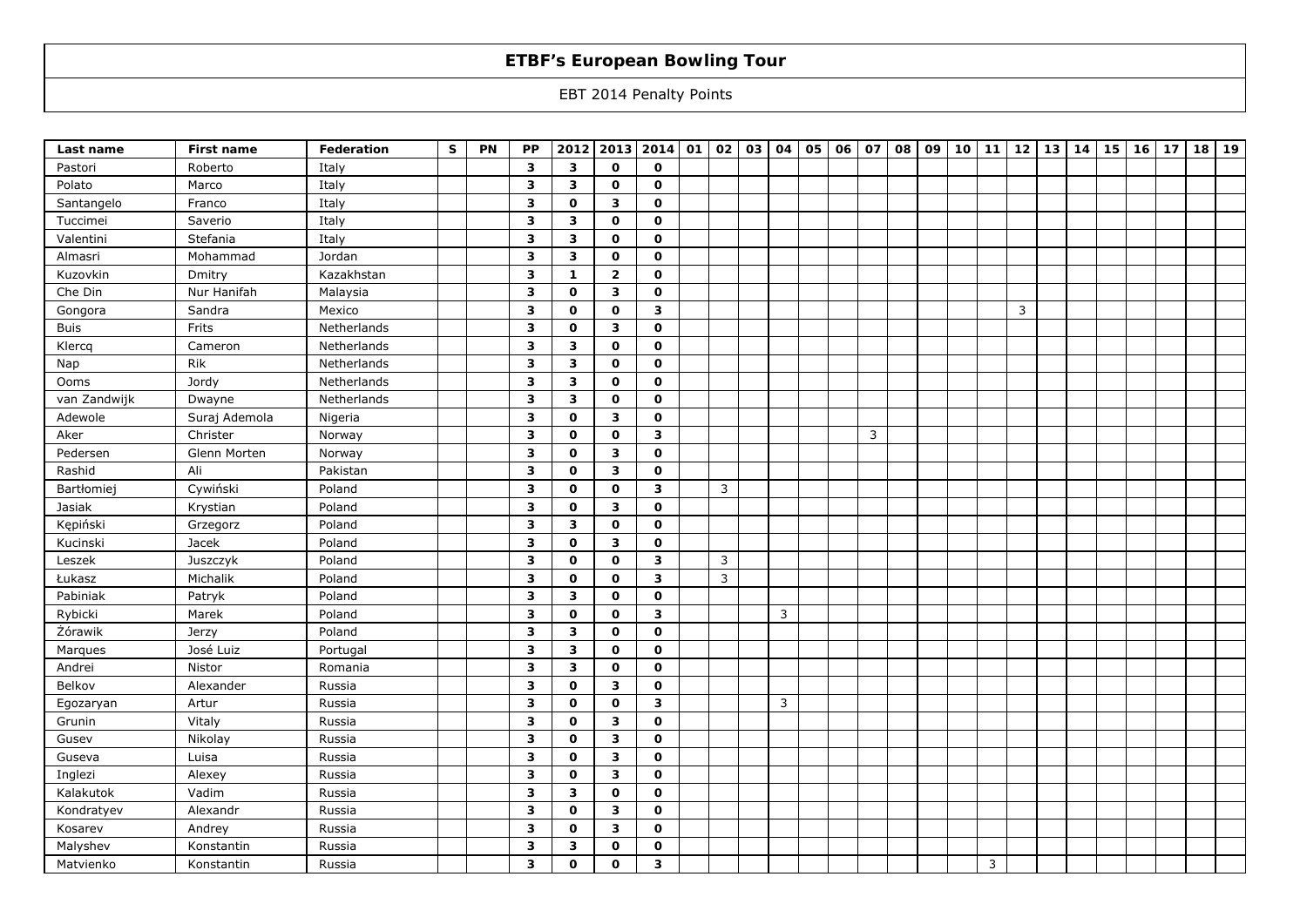| Last name      | First name   | Federation    | $\mathbf{s}$ | PN | PP                      | 2012                    | 2013                    | 2014           | 01           | 02 | 03 | 04             | 05 | 06 | 07 | 08 | 09 | 10 | 11 | 12 | 13 | 14 | 15 | 16 | 17 | 18 | 19             |
|----------------|--------------|---------------|--------------|----|-------------------------|-------------------------|-------------------------|----------------|--------------|----|----|----------------|----|----|----|----|----|----|----|----|----|----|----|----|----|----|----------------|
| Mineev         | Evgeniy      | Russia        |              |    | $\overline{\mathbf{3}}$ | $\mathbf 0$             | $\overline{\mathbf{3}}$ | $\mathbf{o}$   |              |    |    |                |    |    |    |    |    |    |    |    |    |    |    |    |    |    |                |
| Novikov        | Vadim        | Russia        |              |    | $\overline{\mathbf{3}}$ | 0                       | $\overline{\mathbf{3}}$ | $\mathbf{o}$   |              |    |    |                |    |    |    |    |    |    |    |    |    |    |    |    |    |    |                |
| Petrov         | Denis        | Russia        |              |    | $\overline{\mathbf{3}}$ | 3                       | $\mathbf 0$             | 0              |              |    |    |                |    |    |    |    |    |    |    |    |    |    |    |    |    |    |                |
| Petrova        | Kristina     | Russia        |              |    | $\mathbf{3}$            | 3                       | $\mathbf{o}$            | $\mathbf{o}$   |              |    |    |                |    |    |    |    |    |    |    |    |    |    |    |    |    |    |                |
| Shubyreva      | Maria        | Russia        |              |    | $\overline{\mathbf{3}}$ | 0                       | $\overline{\mathbf{3}}$ | $\mathbf{o}$   |              |    |    |                |    |    |    |    |    |    |    |    |    |    |    |    |    |    |                |
| Slabzhennikov  | Vladimir     | Russia        |              |    | $\mathbf{3}$            | $\mathbf{o}$            | $\mathbf{o}$            | $\mathbf{3}$   |              |    |    | 3              |    |    |    |    |    |    |    |    |    |    |    |    |    |    |                |
| Sokolov        | Maxim        | Russia        |              |    | $\overline{3}$          | $\overline{\mathbf{3}}$ | $\Omega$                | $\mathbf{o}$   |              |    |    |                |    |    |    |    |    |    |    |    |    |    |    |    |    |    |                |
| Zhuravleva     | Svetlana     | Russia        |              |    | $\overline{\mathbf{3}}$ | $\overline{\mathbf{3}}$ | $\mathbf{o}$            | $\mathbf 0$    |              |    |    |                |    |    |    |    |    |    |    |    |    |    |    |    |    |    |                |
| Zotov          | Alexey       | Russia        |              |    | $\mathbf{3}$            | 3                       | $\mathbf 0$             | 0              |              |    |    |                |    |    |    |    |    |    |    |    |    |    |    |    |    |    |                |
| Abulreesh      | Yasser       | Saudi Arabia  |              |    | $\overline{\mathbf{3}}$ | $\overline{\mathbf{3}}$ | $\mathbf 0$             | $\mathbf{o}$   |              |    |    |                |    |    |    |    |    |    |    |    |    |    |    |    |    |    |                |
| Ahmad          | Alhadyan     | Saudi Arabia  |              |    | $\overline{\mathbf{3}}$ | $\mathbf{3}$            | $\mathbf{o}$            | $\mathbf{o}$   |              |    |    |                |    |    |    |    |    |    |    |    |    |    |    |    |    |    |                |
| Alsaud         | Abdulhakim   | Saudi Arabia  |              |    | $\mathbf 3$             | $\mathbf{3}$            | $\Omega$                | $\mathbf{o}$   |              |    |    |                |    |    |    |    |    |    |    |    |    |    |    |    |    |    |                |
| Alsaud         | Mohammed     | Saudi Arabia  |              |    | $\overline{\mathbf{3}}$ | $\mathbf{3}$            | $\mathbf{o}$            | $\mathbf{o}$   |              |    |    |                |    |    |    |    |    |    |    |    |    |    |    |    |    |    |                |
| Kovacic        | Bojan        | Serbia        |              |    | $\mathbf{3}$            | 3                       | $\mathbf{o}$            | 0              |              |    |    |                |    |    |    |    |    |    |    |    |    |    |    |    |    |    |                |
| Verebi         | Vladimir     | Serbia        |              |    | $\overline{\mathbf{3}}$ | $\mathbf{3}$            | $\mathbf 0$             | 0              |              |    |    |                |    |    |    |    |    |    |    |    |    |    |    |    |    |    |                |
| Hajduk         | Stanislav    | Slovakia      |              |    | $\overline{\mathbf{3}}$ | 0                       | $\mathbf{3}$            | $\mathbf 0$    |              |    |    |                |    |    |    |    |    |    |    |    |    |    |    |    |    |    |                |
| Kéry           | Michal       | Slovakia      |              |    | $\mathbf{3}$            | $\mathbf{3}$            | $\mathbf{o}$            | 0              |              |    |    |                |    |    |    |    |    |    |    |    |    |    |    |    |    |    |                |
| Martinkovic    | Peter        | Slovakia      |              |    | 3                       | $\mathbf{3}$            | $\mathbf 0$             | $\mathbf{o}$   |              |    |    |                |    |    |    |    |    |    |    |    |    |    |    |    |    |    |                |
| Petras         | <b>Boris</b> | Slovakia      |              |    | $\overline{\mathbf{3}}$ | $\mathbf{3}$            | $\mathbf{o}$            | $\mathbf 0$    |              |    |    |                |    |    |    |    |    |    |    |    |    |    |    |    |    |    |                |
| Moreno Orzaez  | Javier       | Spain         |              |    | $\mathbf{3}$            | 3                       | $\mathbf 0$             | 0              |              |    |    |                |    |    |    |    |    |    |    |    |    |    |    |    |    |    |                |
| Ocando         | Melvin       | Spain         |              |    | $\overline{\mathbf{3}}$ | $\overline{\mathbf{3}}$ | $\mathbf 0$             | $\mathbf{o}$   |              |    |    |                |    |    |    |    |    |    |    |    |    |    |    |    |    |    |                |
| Quereda        | Lorenzo      | Spain         |              |    | $\overline{\mathbf{3}}$ | 0                       | $\mathbf{o}$            | $\mathbf{3}$   |              |    |    |                |    |    |    |    |    |    |    |    |    |    |    |    | 3  |    |                |
| Rodriguez      | Paco         | Spain         |              |    | $\mathbf{3}$            | $\mathbf{3}$            | $\Omega$                | $\mathbf{o}$   |              |    |    |                |    |    |    |    |    |    |    |    |    |    |    |    |    |    |                |
| Asklund        | Nathalie     | Sweden        |              |    | $\overline{\mathbf{3}}$ | 0                       | $\overline{2}$          | $\mathbf{1}$   | $\mathbf{1}$ |    |    |                |    |    |    |    |    |    |    |    |    |    |    |    |    |    |                |
| Chaillet       | Pascal       | Switzerland   |              |    | $\mathbf{3}$            | $\mathbf{o}$            | $\mathbf{o}$            | $\mathbf{3}$   |              |    |    | 3              |    |    |    |    |    |    |    |    |    |    |    |    |    |    |                |
| Arakelov       | Serhii       | Ukraine       |              |    | $\mathbf{3}$            | $\mathbf{o}$            | $\Omega$                | $\mathbf{3}$   |              |    |    |                |    | 3  |    |    |    |    |    |    |    |    |    |    |    |    |                |
| Gerasimenko    | Leonid       | Ukraine       |              |    | $\overline{\mathbf{3}}$ | 0                       | $\mathbf{o}$            | $\mathbf{3}$   |              |    |    |                |    | 3  |    |    |    |    |    |    |    |    |    |    |    |    |                |
| Kondratyev     | Olexandr     | Ukraine       |              |    | $\mathbf{3}$            | $\mathbf{3}$            | $\mathbf{o}$            | $\mathbf 0$    |              |    |    |                |    |    |    |    |    |    |    |    |    |    |    |    |    |    |                |
| Mishchenko     | Olena        | Ukraine       |              |    | 3                       | $\mathbf{o}$            | 3                       | $\mathbf{o}$   |              |    |    |                |    |    |    |    |    |    |    |    |    |    |    |    |    |    |                |
| Gadison        | Joseph       | <b>USA</b>    |              |    | $\overline{\mathbf{3}}$ | $\mathbf{3}$            | $\mathbf{o}$            | $\mathbf 0$    |              |    |    |                |    |    |    |    |    |    |    |    |    |    |    |    |    |    |                |
| Mclean         | Aaron        | <b>USA</b>    |              |    | $\overline{\mathbf{3}}$ | $\Omega$                | $\mathbf{o}$            | $\mathbf{3}$   |              |    |    |                |    |    |    |    |    | 3  |    |    |    |    |    |    |    |    |                |
| Pepe           | Anthony      | <b>USA</b>    |              |    | $\mathbf{3}$            | $\mathbf{o}$            | 3                       | $\mathbf{o}$   |              |    |    |                |    |    |    |    |    |    |    |    |    |    |    |    |    |    |                |
| Theron         | Mitchell     | <b>USA</b>    |              |    | $\overline{\mathbf{3}}$ | 0                       | $\mathbf{3}$            | 0              |              |    |    |                |    |    |    |    |    |    |    |    |    |    |    |    |    |    |                |
| Belandria      | Kevin        | Venezuela     |              |    | $\mathbf{3}$            | $\mathbf 0$             | $\mathbf{3}$            | $\mathbf{o}$   |              |    |    |                |    |    |    |    |    |    |    |    |    |    |    |    |    |    |                |
| Sanchez Cohen  | Arturo       | Venezuela     |              |    | $\mathbf{3}$            | 0                       | $\mathbf{o}$            | $\mathbf{3}$   |              |    |    |                |    |    |    |    | 3  |    |    |    |    |    |    |    |    |    |                |
| Pittesser      | Bernhard     | Austria       |              |    | $\overline{2}$          | $\overline{2}$          | $\Omega$                | 0              |              |    |    |                |    |    |    |    |    |    |    |    |    |    |    |    |    |    |                |
| Janahi         | Mohammed     | Bahrain       |              |    | $\overline{2}$          | $\mathbf{o}$            | $\mathbf{o}$            | $\overline{2}$ |              |    |    |                |    |    |    |    |    |    |    |    |    |    |    |    |    |    | $\overline{2}$ |
| Aernoudt       | Jacky        | Belgium       |              |    | $\overline{2}$          | $\overline{2}$          | $\mathbf{o}$            | 0              |              |    |    |                |    |    |    |    |    |    |    |    |    |    |    |    |    |    |                |
| Aernoudt       | Marawan      | Belgium       |              |    | $\overline{2}$          | $\overline{2}$          | $\mathbf{o}$            | $\mathbf{o}$   |              |    |    |                |    |    |    |    |    |    |    |    |    |    |    |    |    |    |                |
| Mustafa Janahi | Mohamed      | <b>Brunei</b> |              |    | $\overline{2}$          | 0                       | $\mathbf 0$             | $\overline{2}$ |              |    |    | $\overline{2}$ |    |    |    |    |    |    |    |    |    |    |    |    |    |    |                |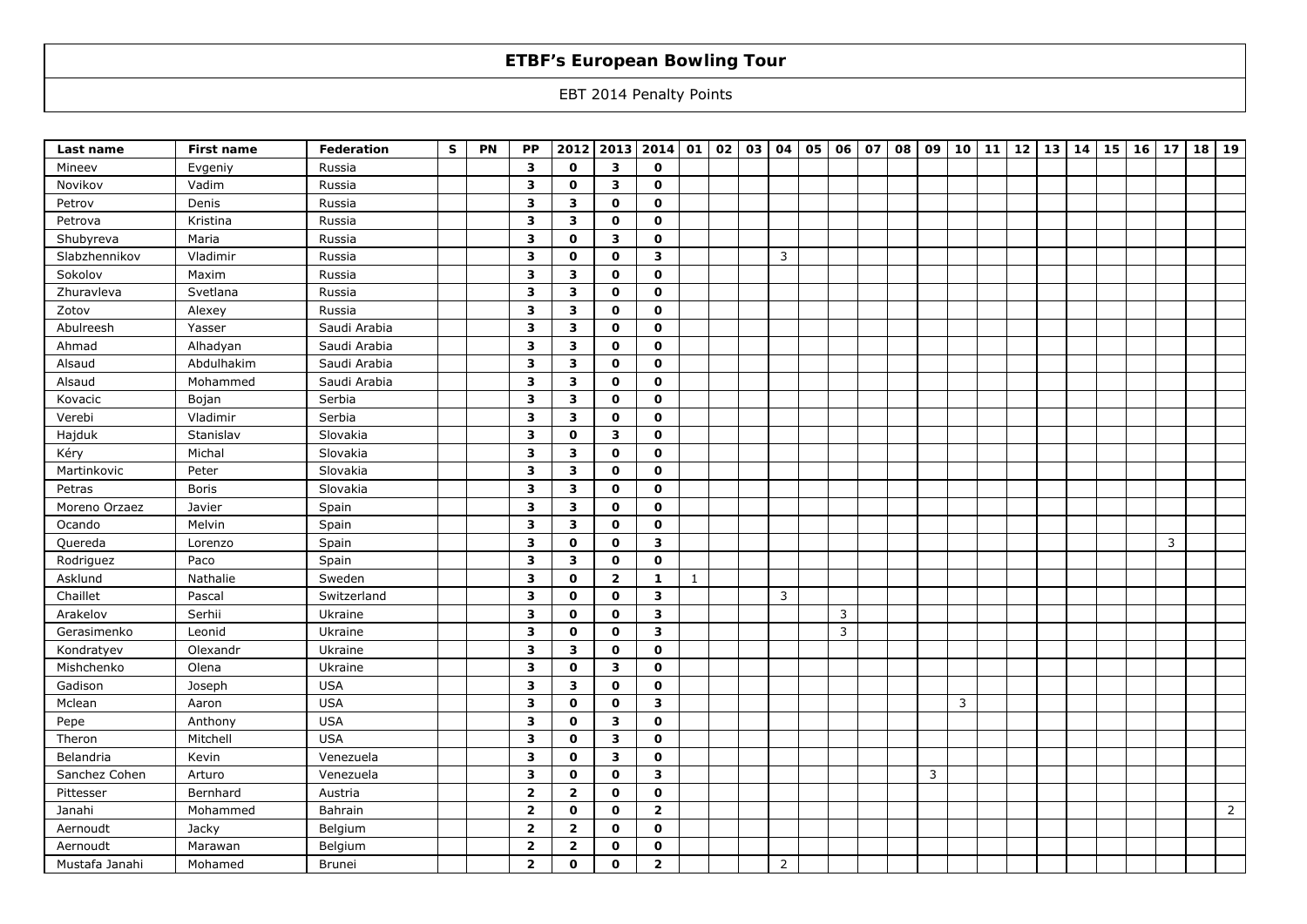| Last name       | First name     | Federation      | $\mathbf{s}$ | PN | PP             |                | 2012 2013 2014 01 |                |                | 02 | 03 04          | 05 | 06 | 07 | 08 | 09 | $10$ 11 | 12 | 13 | 14 | 15             | 16 | 17 <sup>1</sup> | 18 | 19 |
|-----------------|----------------|-----------------|--------------|----|----------------|----------------|-------------------|----------------|----------------|----|----------------|----|----|----|----|----|---------|----|----|----|----------------|----|-----------------|----|----|
| Georgiev        | Hristo         | <b>Bulgaria</b> |              |    | $\overline{2}$ | $\overline{2}$ | $\mathbf{o}$      | $\mathbf 0$    |                |    |                |    |    |    |    |    |         |    |    |    |                |    |                 |    |    |
| Martí           | Jordi          | Catalunia       |              |    | $\overline{2}$ | $\overline{2}$ | $\mathbf{o}$      | $\mathbf{o}$   |                |    |                |    |    |    |    |    |         |    |    |    |                |    |                 |    |    |
| Drábek          | Aleš           | Czech Republic  |              |    | $\overline{2}$ | $\overline{2}$ | $\mathbf{o}$      | 0              |                |    |                |    |    |    |    |    |         |    |    |    |                |    |                 |    |    |
| Talpa           | Marek          | Czech republic  |              |    | $\mathbf{2}$   | 0              | $\overline{2}$    | 0              |                |    |                |    |    |    |    |    |         |    |    |    |                |    |                 |    |    |
| Vitek           | David          | Czech Republic  |              |    | $\overline{2}$ | $\mathbf{o}$   | $\mathbf{o}$      | $\overline{2}$ | $\overline{2}$ |    |                |    |    |    |    |    |         |    |    |    |                |    |                 |    |    |
| Agerbo          | Jesper         | Denmark         |              |    | $\overline{2}$ | $\mathbf{o}$   | $\overline{2}$    | $\mathbf{o}$   |                |    |                |    |    |    |    |    |         |    |    |    |                |    |                 |    |    |
| Ankerdal        | Kenneth        | Denmark         |              |    | $\overline{2}$ | $\overline{2}$ | $\mathbf{o}$      | 0              |                |    |                |    |    |    |    |    |         |    |    |    |                |    |                 |    |    |
| Brodersen       | Christina      | Denmark         |              |    | $\overline{2}$ | $\overline{2}$ | $\mathbf{o}$      | $\mathbf 0$    |                |    |                |    |    |    |    |    |         |    |    |    |                |    |                 |    |    |
| Erichsen        | Tommy Rene     | Denmark         |              |    | $\overline{2}$ | $\overline{2}$ | $\mathbf{o}$      | 0              |                |    |                |    |    |    |    |    |         |    |    |    |                |    |                 |    |    |
| Eriksen         | Cecilie S.     | Denmark         |              |    | $\overline{2}$ | $\overline{2}$ | $\mathbf{o}$      | 0              |                |    |                |    |    |    |    |    |         |    |    |    |                |    |                 |    |    |
| Pedersen        | Martin Mickey  | Denmark         |              |    | $\overline{2}$ | $\overline{2}$ | $\mathbf{o}$      | $\mathbf{o}$   |                |    |                |    |    |    |    |    |         |    |    |    |                |    |                 |    |    |
| Petersen        | Majbrit Anina  | Denmark         |              |    | $\overline{2}$ | $\overline{2}$ | $\mathbf{o}$      | $\mathbf 0$    |                |    |                |    |    |    |    |    |         |    |    |    |                |    |                 |    |    |
| Schmidt         | Troels         | Denmark         |              |    | $\overline{2}$ | $\overline{2}$ | $\mathbf{o}$      | 0              |                |    |                |    |    |    |    |    |         |    |    |    |                |    |                 |    |    |
| Stope           | Johan Peter    | Denmark         |              |    | $\overline{2}$ | $\mathbf 0$    | $\overline{2}$    | 0              |                |    |                |    |    |    |    |    |         |    |    |    |                |    |                 |    |    |
| Giles           | Matt           | England         |              |    | $\mathbf{2}$   | $\mathbf{o}$   | $\overline{2}$    | 0              |                |    |                |    |    |    |    |    |         |    |    |    |                |    |                 |    |    |
| Moor            | Paul           | England         |              |    | $\overline{2}$ | $\mathbf{o}$   | $\overline{2}$    | $\mathbf{o}$   |                |    |                |    |    |    |    |    |         |    |    |    |                |    |                 |    |    |
| Teece           | Raymond        | England         |              |    | $\overline{2}$ | $\mathbf{o}$   | $\mathbf{o}$      | $\overline{2}$ |                |    |                |    |    |    |    |    |         |    |    |    | $\mathbf{1}$   |    |                 |    | 1  |
| Thurlby         | Rob            | England         |              |    | $\overline{2}$ | 0              | $\overline{2}$    | 0              |                |    |                |    |    |    |    |    |         |    |    |    |                |    |                 |    |    |
| Auvinen         | Anssi          | Finland         |              |    | $\overline{2}$ | $\mathbf{o}$   | $\overline{2}$    | $\mathbf{o}$   |                |    |                |    |    |    |    |    |         |    |    |    |                |    |                 |    |    |
| Hurri           | Jari           | Finland         |              |    | $\overline{2}$ | $\mathbf{o}$   | $\overline{2}$    | 0              |                |    |                |    |    |    |    |    |         |    |    |    |                |    |                 |    |    |
| Jehkinen        | Ari            | Finland         |              |    | $\overline{2}$ | $\mathbf{o}$   | $\overline{2}$    | 0              |                |    |                |    |    |    |    |    |         |    |    |    |                |    |                 |    |    |
| Laukkanen       | Arto           | Finland         |              |    | $\overline{2}$ | $\mathbf{o}$   | $\overline{2}$    | $\mathbf{o}$   |                |    |                |    |    |    |    |    |         |    |    |    |                |    |                 |    |    |
| Ryyppö          | Pekka          | Finland         |              |    | $\overline{2}$ | 0              | $\overline{2}$    | $\mathbf 0$    |                |    |                |    |    |    |    |    |         |    |    |    |                |    |                 |    |    |
| Seppi           | Tuomas         | Finland         |              |    | $\overline{2}$ | $\overline{2}$ | $\mathbf{o}$      | 0              |                |    |                |    |    |    |    |    |         |    |    |    |                |    |                 |    |    |
| Tainen          | Heikki         | Finland         |              |    | $\overline{2}$ | $\overline{2}$ | $\mathbf{o}$      | $\mathbf 0$    |                |    |                |    |    |    |    |    |         |    |    |    |                |    |                 |    |    |
| Åhlfors         | Kalle          | Finland         |              |    | $\overline{2}$ | $\overline{2}$ | $\mathbf{o}$      | $\mathbf 0$    |                |    |                |    |    |    |    |    |         |    |    |    |                |    |                 |    |    |
| Alix            | Yoan           | France          |              |    | $\overline{2}$ | $\overline{2}$ | $\mathbf{o}$      | 0              |                |    |                |    |    |    |    |    |         |    |    |    |                |    |                 |    |    |
| <b>Bihannic</b> | Rodolphe       | France          |              |    | $\overline{2}$ | $\overline{2}$ | $\mathbf{o}$      | $\mathbf{o}$   |                |    |                |    |    |    |    |    |         |    |    |    |                |    |                 |    |    |
| Goren           | Solène         | France          |              |    | $\mathbf{2}$   | 0              | $\mathbf{o}$      | $\overline{2}$ |                |    | $\overline{2}$ |    |    |    |    |    |         |    |    |    |                |    |                 |    |    |
| Houck           | Olivia         | France          |              |    | $\overline{2}$ | 0              | $\mathbf{o}$      | $\mathbf{2}$   |                |    | $\overline{2}$ |    |    |    |    |    |         |    |    |    |                |    |                 |    |    |
| Laplanche       | Gaelle         | France          |              |    | $\overline{2}$ | $\mathbf{o}$   | $\overline{2}$    | $\mathbf 0$    |                |    |                |    |    |    |    |    |         |    |    |    |                |    |                 |    |    |
| Legras          | Jerome         | France          |              |    | $\overline{2}$ | $\mathbf{o}$   | $\overline{2}$    | $\mathbf{o}$   |                |    |                |    |    |    |    |    |         |    |    |    |                |    |                 |    |    |
| Marois          | Guillaume      | France          |              |    | $\overline{2}$ | $\mathbf{o}$   | $\mathbf{o}$      | $\mathbf{2}$   |                |    |                |    |    |    |    |    |         |    |    |    | $\overline{2}$ |    |                 |    |    |
| Sermand         | Julien         | France          |              |    | $\overline{2}$ | 0              | $\overline{2}$    | $\mathbf{o}$   |                |    |                |    |    |    |    |    |         |    |    |    |                |    |                 |    |    |
| Beuthner        | Laura          | Germany         |              |    | $\overline{2}$ | $\overline{2}$ | $\mathbf{o}$      | $\mathbf 0$    |                |    |                |    |    |    |    |    |         |    |    |    |                |    |                 |    |    |
| Gedies          | <b>Bibiane</b> | Germany         |              |    | $\overline{2}$ | $\mathbf{o}$   | $\mathbf{1}$      | $\mathbf{1}$   |                |    | $\mathbf{1}$   |    |    |    |    |    |         |    |    |    |                |    |                 |    |    |
| Gedis           | Bibiane        | Germany         |              |    | $\overline{2}$ | $\mathbf{o}$   | $\overline{2}$    | $\mathbf 0$    |                |    |                |    |    |    |    |    |         |    |    |    |                |    |                 |    |    |
| Greulich        | Carlo          | Germany         |              |    | $\overline{2}$ | 0              | $\mathbf{o}$      | $\overline{2}$ |                |    | $\overline{2}$ |    |    |    |    |    |         |    |    |    |                |    |                 |    |    |
| Görlitz         | Timo           | Germany         |              |    | $\overline{2}$ | $\mathbf{o}$   | $\mathbf{o}$      | $\overline{2}$ |                |    | $\overline{2}$ |    |    |    |    |    |         |    |    |    |                |    |                 |    |    |
| Kuderna         | Alexander      | Germany         |              |    | $\overline{2}$ | 0              | $\overline{2}$    | $\mathbf{o}$   |                |    |                |    |    |    |    |    |         |    |    |    |                |    |                 |    |    |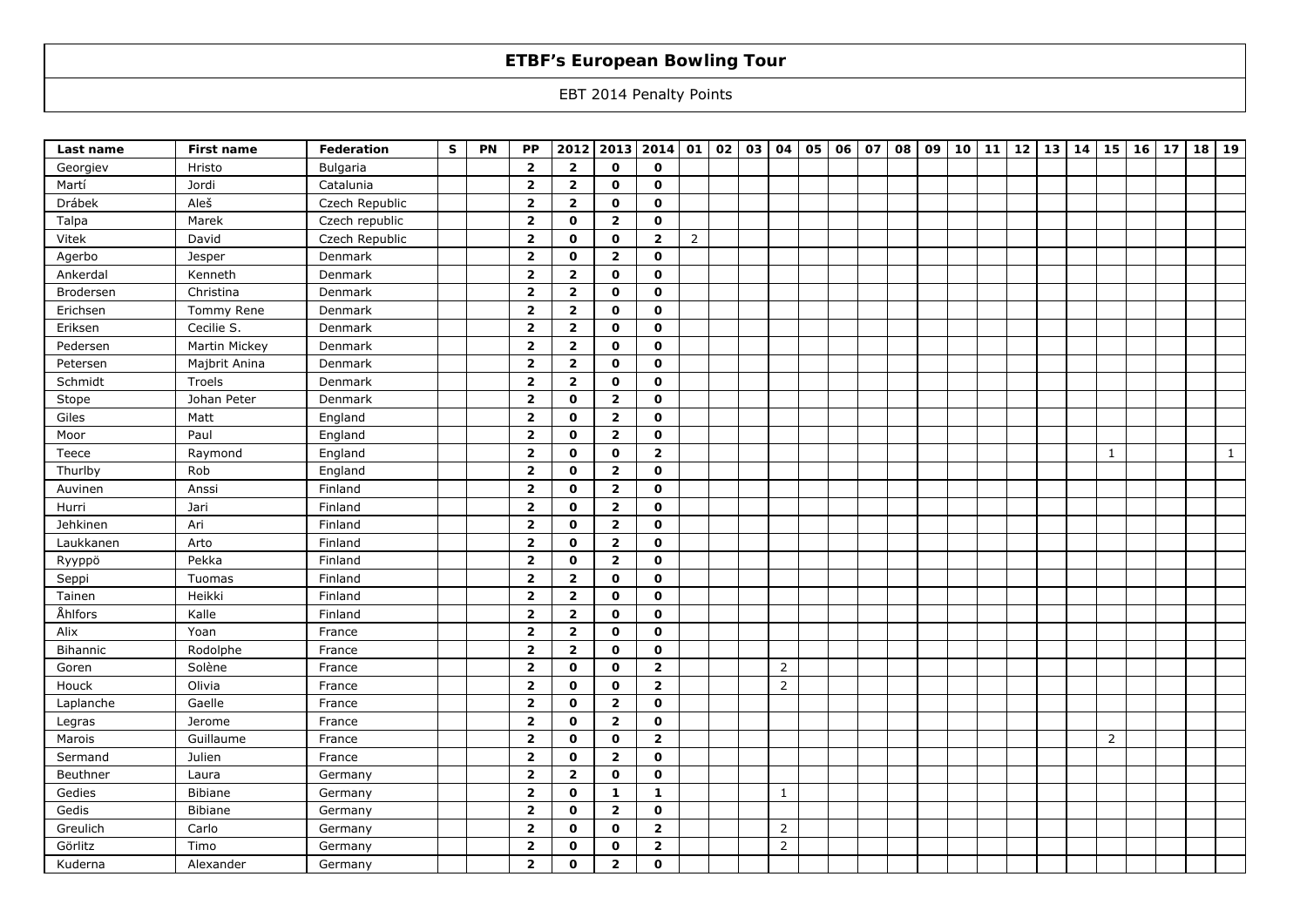| Last name   | First name     | Federation  | $\mathbf{s}$ | PN | PP             |                | 2012 2013 2014 |                | 01 | 02 | 03 04 | 05 | 06 | 07 | 08 | 09 | $10$ 11 | 12 | 13 | 14 | 15             | 16 | 17 <sup>1</sup> | 18             | 19 |
|-------------|----------------|-------------|--------------|----|----------------|----------------|----------------|----------------|----|----|-------|----|----|----|----|----|---------|----|----|----|----------------|----|-----------------|----------------|----|
| Michajlow   | Michael        | Germany     |              |    | $\overline{2}$ | $\mathbf 0$    | $\overline{2}$ | 0              |    |    |       |    |    |    |    |    |         |    |    |    |                |    |                 |                |    |
| Queißner    | Daniel         | Germany     |              |    | $\overline{2}$ | $\mathbf{o}$   | $\overline{2}$ | $\mathbf{o}$   |    |    |       |    |    |    |    |    |         |    |    |    |                |    |                 |                |    |
| Rauth       | Oliver         | Germany     |              |    | $\overline{2}$ | 0              | $\overline{2}$ | 0              |    |    |       |    |    |    |    |    |         |    |    |    |                |    |                 |                |    |
| Schick      | Andreas        | Germany     |              |    | $\mathbf{2}$   | $\overline{2}$ | $\mathbf 0$    | 0              |    |    |       |    |    |    |    |    |         |    |    |    |                |    |                 |                |    |
| Schoon      | Jens           | Germany     |              |    | $\overline{2}$ | $\mathbf{o}$   | $\mathbf 0$    | $\overline{2}$ |    |    |       |    |    |    |    |    |         |    |    |    | $\overline{2}$ |    |                 |                |    |
| Streck      | Sven           | Germany     |              |    | $\overline{2}$ | $\mathbf{o}$   | $\overline{2}$ | $\mathbf{o}$   |    |    |       |    |    |    |    |    |         |    |    |    |                |    |                 |                |    |
| Ullrich     | Matthias       | Germany     |              |    | $\overline{2}$ | 0              | $\overline{2}$ | 0              |    |    |       |    |    |    |    |    |         |    |    |    |                |    |                 |                |    |
| Von Maravic | Alexander      | Germany     |              |    | $\overline{2}$ | $\mathbf 0$    | $\overline{2}$ | $\mathbf{o}$   |    |    |       |    |    |    |    |    |         |    |    |    |                |    |                 |                |    |
| Völzer      | Hans           | Germany     |              |    | $\overline{2}$ | 0              | $\overline{2}$ | 0              |    |    |       |    |    |    |    |    |         |    |    |    |                |    |                 |                |    |
| Öing        | Manuela        | Germany     |              |    | $\overline{2}$ | $\mathbf{o}$   | $\mathbf{o}$   | $\overline{2}$ |    |    |       |    |    |    |    |    |         |    |    |    | $\mathsf{2}$   |    |                 |                |    |
| Gilliadis   | Fotis          | Greece      |              |    | $\overline{2}$ | 0              | $\overline{2}$ | $\mathbf 0$    |    |    |       |    |    |    |    |    |         |    |    |    |                |    |                 |                |    |
| Montsenigos | Filippos       | Greece      |              |    | $\overline{2}$ | 0              | $\overline{2}$ | $\mathbf 0$    |    |    |       |    |    |    |    |    |         |    |    |    |                |    |                 |                |    |
| Borszeki    | Peter          | Hungary     |              |    | $\overline{2}$ | $\mathbf{o}$   | $\overline{2}$ | 0              |    |    |       |    |    |    |    |    |         |    |    |    |                |    |                 |                |    |
| Bödis       | Gyorgy         | Hungary     |              |    | $\overline{2}$ | 0              | $\overline{2}$ | $\mathbf 0$    |    |    |       |    |    |    |    |    |         |    |    |    |                |    |                 |                |    |
| Farkas      | Janos          | Hungary     |              |    | $\mathbf{2}$   | $\overline{2}$ | $\mathbf 0$    | $\mathbf 0$    |    |    |       |    |    |    |    |    |         |    |    |    |                |    |                 |                |    |
| Bissini     | Danilo         | Italy       |              |    | $\overline{2}$ | $\overline{2}$ | $\mathbf{o}$   | $\mathbf{o}$   |    |    |       |    |    |    |    |    |         |    |    |    |                |    |                 |                |    |
| Cerciello   | Vincenzo       | Italy       |              |    | $\overline{2}$ | $\mathbf{o}$   | $\overline{2}$ | $\mathbf{o}$   |    |    |       |    |    |    |    |    |         |    |    |    |                |    |                 |                |    |
| Coppolla    | Gianpiero      | Italy       |              |    | $\mathbf{2}$   | $\overline{2}$ | $\mathbf{o}$   | 0              |    |    |       |    |    |    |    |    |         |    |    |    |                |    |                 |                |    |
| D'Achille   | Nico           | Italy       |              |    | $\overline{2}$ | $\overline{2}$ | $\mathbf{o}$   | $\mathbf{o}$   |    |    |       |    |    |    |    |    |         |    |    |    |                |    |                 |                |    |
| Gamberini   | Alessandro     | Italy       |              |    | $\overline{2}$ | $\overline{2}$ | $\mathbf{o}$   | $\mathbf 0$    |    |    |       |    |    |    |    |    |         |    |    |    |                |    |                 |                |    |
| Spezia      | Andrea         | Italy       |              |    | $\overline{2}$ | $\mathbf{o}$   | $\mathbf{o}$   | $\overline{2}$ |    |    |       |    |    |    |    |    |         |    |    |    |                |    |                 | $\overline{2}$ |    |
| Stokmanis   | Aleksis        | Latvia      |              |    | $\overline{2}$ | $\mathbf{o}$   | $\mathbf{o}$   | $\overline{2}$ |    |    |       |    |    |    |    |    |         |    |    |    | $\overline{2}$ |    |                 |                |    |
| Stokmanis   | Janis          | Latvia      |              |    | $\overline{2}$ | 0              | $\mathbf{o}$   | $\overline{2}$ |    |    |       |    |    |    |    |    |         |    |    |    | $\overline{2}$ |    |                 |                |    |
| Stokmanis   | Maris          | Latvia      |              |    | $\overline{2}$ | 0              | $\mathbf{o}$   | $\overline{2}$ |    |    |       |    |    |    |    |    |         |    |    |    | $\overline{2}$ |    |                 |                |    |
| Vezis       | Daniel         | Latvia      |              |    | $\overline{2}$ | $\mathbf{o}$   | $\mathbf{o}$   | $\overline{2}$ |    |    |       |    |    | 2  |    |    |         |    |    |    |                |    |                 |                |    |
| Mindaugas   | Slegeris       | Lithuania   |              |    | $\overline{2}$ | $\mathbf{o}$   | $\overline{2}$ | $\mathbf 0$    |    |    |       |    |    |    |    |    |         |    |    |    |                |    |                 |                |    |
| Pinelis     | Valius         | Lithuania   |              |    | $\overline{2}$ | $\mathbf{o}$   | $\overline{2}$ | 0              |    |    |       |    |    |    |    |    |         |    |    |    |                |    |                 |                |    |
| De Rooij    | Maxime         | Netherlands |              |    | $\overline{2}$ | $\overline{2}$ | $\mathbf{o}$   | $\mathbf{o}$   |    |    |       |    |    |    |    |    |         |    |    |    |                |    |                 |                |    |
| Jahn        | Jerry          | Netherlands |              |    | $\mathbf{2}$   | $\overline{2}$ | $\mathbf 0$    | 0              |    |    |       |    |    |    |    |    |         |    |    |    |                |    |                 |                |    |
| Pauli       | Dennis         | Netherlands |              |    | $\overline{2}$ | 0              | $\overline{2}$ | $\mathbf{o}$   |    |    |       |    |    |    |    |    |         |    |    |    |                |    |                 |                |    |
| Sassen      | Michael        | Netherlands |              |    | $\overline{2}$ | $\overline{2}$ | $\mathbf{o}$   | $\mathbf 0$    |    |    |       |    |    |    |    |    |         |    |    |    |                |    |                 |                |    |
| Snijder     | Klaas          | Netherlands |              |    | $\overline{2}$ | $\mathbf{o}$   | $\overline{2}$ | 0              |    |    |       |    |    |    |    |    |         |    |    |    |                |    |                 |                |    |
| Bech        | Mariann        | Norway      |              |    | $\overline{2}$ | $\mathbf{o}$   | $\overline{2}$ | $\mathbf{o}$   |    |    |       |    |    |    |    |    |         |    |    |    |                |    |                 |                |    |
| Bentzen     | Jenny          | Norway      |              |    | $\overline{2}$ | 0              | $\overline{2}$ | $\mathbf{o}$   |    |    |       |    |    |    |    |    |         |    |    |    |                |    |                 |                |    |
| Bråthen     | Stein          | Norway      |              |    | $\overline{2}$ | 0              | $\overline{2}$ | $\mathbf 0$    |    |    |       |    |    |    |    |    |         |    |    |    |                |    |                 |                |    |
| Dammen      | Jonas          | Norway      |              |    | $\overline{2}$ | $\mathbf{o}$   | $\overline{2}$ | $\mathbf{o}$   |    |    |       |    |    |    |    |    |         |    |    |    |                |    |                 |                |    |
| Eriksen     | Cindy Veronica | Norway      |              |    | $\overline{2}$ | $\mathbf{o}$   | $\overline{2}$ | $\mathbf 0$    |    |    |       |    |    |    |    |    |         |    |    |    |                |    |                 |                |    |
| Espen       | Roger          | Norway      |              |    | $\overline{2}$ | $\overline{2}$ | $\mathbf{o}$   | 0              |    |    |       |    |    |    |    |    |         |    |    |    |                |    |                 |                |    |
| Fremstad    | Marthe         | Norway      |              |    | $\overline{2}$ | $\mathbf{o}$   | $\overline{2}$ | $\mathbf{o}$   |    |    |       |    |    |    |    |    |         |    |    |    |                |    |                 |                |    |
| Gabrielsen  | Jan            | Norway      |              |    | $\overline{2}$ | 0              | $\overline{2}$ | $\mathbf 0$    |    |    |       |    |    |    |    |    |         |    |    |    |                |    |                 |                |    |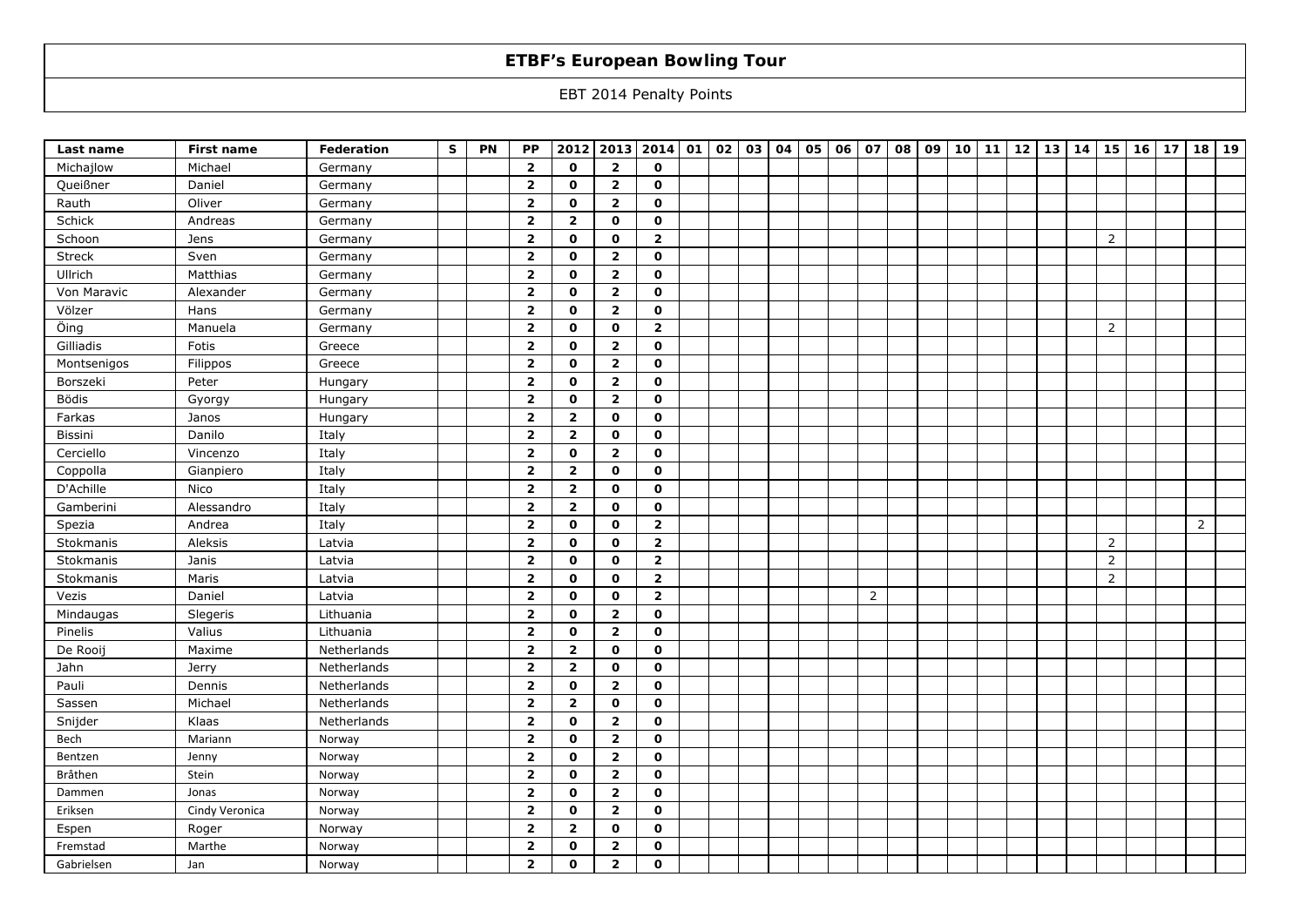| Last name   | First name    | Federation | $\mathbf{s}$ | PN | PP             |                | 2012 2013 2014 01 |                |                | 02             | 03   04 | 05 | i 06 l | 07             | 08             | 09 | $10$   11 | 12 | 13 | 14 | 15             | 16 | 17 <sup>1</sup> | 18 | 19 |
|-------------|---------------|------------|--------------|----|----------------|----------------|-------------------|----------------|----------------|----------------|---------|----|--------|----------------|----------------|----|-----------|----|----|----|----------------|----|-----------------|----|----|
| Hagberg     | Ronny         | Norway     |              |    | $\overline{2}$ | $\mathbf{o}$   | $\overline{2}$    | $\mathbf 0$    |                |                |         |    |        |                |                |    |           |    |    |    |                |    |                 |    |    |
| Hansen      | Andrea E      | Norway     |              |    | $\overline{2}$ | $\overline{2}$ | $\mathbf{o}$      | $\mathbf{o}$   |                |                |         |    |        |                |                |    |           |    |    |    |                |    |                 |    |    |
| Haukeland   | Asbjørn       | Norway     |              |    | $\overline{2}$ | 0              | $\overline{2}$    | 0              |                |                |         |    |        |                |                |    |           |    |    |    |                |    |                 |    |    |
| Hillestad   | Morten        | Norway     |              |    | $\mathbf{2}$   | 0              | $\mathbf 0$       | $\overline{2}$ |                |                |         |    |        |                |                |    |           |    |    |    |                |    | $\overline{2}$  |    |    |
| Holt        | Andreas       | Norway     |              |    | $\mathbf{2}$   | $\mathbf{o}$   | $\overline{2}$    | $\mathbf{o}$   |                |                |         |    |        |                |                |    |           |    |    |    |                |    |                 |    |    |
| Hustveit    | Sean Michael  | Norway     |              |    | $\overline{2}$ | $\mathbf{1}$   | $\mathbf{1}$      | $\mathbf{o}$   |                |                |         |    |        |                |                |    |           |    |    |    |                |    |                 |    |    |
| Jacobsen    | Aase          | Norway     |              |    | $\overline{2}$ | 0              | $\mathbf{o}$      | $\overline{2}$ |                |                |         |    |        | $\overline{2}$ |                |    |           |    |    |    |                |    |                 |    |    |
| Kjær        | Mathias G. D. | Norway     |              |    | $\mathbf{2}$   | $\mathbf{o}$   | $\overline{2}$    | $\mathbf{o}$   |                |                |         |    |        |                |                |    |           |    |    |    |                |    |                 |    |    |
| Lislien     | Monica        | Norway     |              |    | $\overline{2}$ | $\mathbf{o}$   | $\mathbf 0$       | $\overline{2}$ |                |                |         |    |        | $\overline{2}$ |                |    |           |    |    |    |                |    |                 |    |    |
| Olsen       | Anja Talgø    | Norway     |              |    | $\overline{2}$ | $\mathbf{o}$   | $\overline{2}$    | 0              |                |                |         |    |        |                |                |    |           |    |    |    |                |    |                 |    |    |
| Olsen       | Svein Roger   | Norway     |              |    | $\overline{2}$ | $\mathbf{o}$   | $\overline{2}$    | 0              |                |                |         |    |        |                |                |    |           |    |    |    |                |    |                 |    |    |
| Risøy       | Joakimm       | Norway     |              |    | $\overline{2}$ | $\mathbf{o}$   | $\overline{2}$    | $\mathbf{o}$   |                |                |         |    |        |                |                |    |           |    |    |    |                |    |                 |    |    |
| Sandberg    | Odd           | Norway     |              |    | $\overline{2}$ | 0              | $\overline{2}$    | $\mathbf 0$    |                |                |         |    |        |                |                |    |           |    |    |    |                |    |                 |    |    |
| Årneshaugen | Harald        | Norway     |              |    | $\overline{2}$ | $\overline{2}$ | $\Omega$          | 0              |                |                |         |    |        |                |                |    |           |    |    |    |                |    |                 |    |    |
| Bakir       | Patryk        | Poland     |              |    | $\overline{2}$ | 0              | $\mathbf 0$       | $\overline{2}$ |                | $\overline{2}$ |         |    |        |                |                |    |           |    |    |    |                |    |                 |    |    |
| Martin      | Adam          | Poland     |              |    | $\overline{2}$ | $\overline{2}$ | $\mathbf{o}$      | $\mathbf 0$    |                |                |         |    |        |                |                |    |           |    |    |    |                |    |                 |    |    |
| Meronik     | Andrzej       | Poland     |              |    | $\overline{2}$ | $\mathbf{1}$   | $\mathbf{1}$      | 0              |                |                |         |    |        |                |                |    |           |    |    |    |                |    |                 |    |    |
| Piotrowski  | Wojtek        | Poland     |              |    | $\overline{2}$ | $\mathbf{1}$   | $\mathbf{1}$      | $\mathbf{o}$   |                |                |         |    |        |                |                |    |           |    |    |    |                |    |                 |    |    |
| Grecu       | Ion           | Romania    |              |    | $\overline{2}$ | 0              | $\mathbf{o}$      | $\overline{2}$ |                |                |         |    |        |                |                |    |           |    |    |    | $\overline{2}$ |    |                 |    |    |
| Deev        | Alexander     | Russia     |              |    | $\overline{2}$ | $\overline{2}$ | $\mathbf 0$       | 0              |                |                |         |    |        |                |                |    |           |    |    |    |                |    |                 |    |    |
| Kurdin      | Nikita        | Russia     |              |    | $\overline{2}$ | $\overline{2}$ | $\mathbf 0$       | $\mathbf{o}$   |                |                |         |    |        |                |                |    |           |    |    |    |                |    |                 |    |    |
| Okorokov    | Maxim         | Russia     |              |    | $\overline{2}$ | 0              | $\overline{2}$    | 0              |                |                |         |    |        |                |                |    |           |    |    |    |                |    |                 |    |    |
| Zubkov      | Artemiy       | Russia     |              |    | $\mathbf 2$    | $\overline{2}$ | $\Omega$          | $\mathbf{o}$   |                |                |         |    |        |                |                |    |           |    |    |    |                |    |                 |    |    |
| Angus       | David         | Scotland   |              |    | $\overline{2}$ | $\mathbf 0$    | $\mathbf{o}$      | $\overline{2}$ |                |                |         |    |        |                |                |    |           |    |    |    |                |    | $\overline{2}$  |    |    |
| Fraser      | Alex          | Scotland   |              |    | $\overline{2}$ | 0              | $\mathbf 0$       | $\overline{2}$ |                |                |         |    |        |                |                |    |           |    |    |    |                |    | $\overline{2}$  |    |    |
| Kuciak      | Roman         | Slovakia   |              |    | $\overline{2}$ | $\overline{2}$ | $\mathbf 0$       | 0              |                |                |         |    |        |                |                |    |           |    |    |    |                |    |                 |    |    |
| Merkovský   | Fabio         | Slovakia   |              |    | $\overline{2}$ | $\overline{2}$ | $\mathbf{o}$      | $\mathbf 0$    |                |                |         |    |        |                |                |    |           |    |    |    |                |    |                 |    |    |
| Banjac      | Zoran         | Slovenia   |              |    | $\overline{2}$ | $\overline{2}$ | $\mathbf{o}$      | $\mathbf 0$    |                |                |         |    |        |                |                |    |           |    |    |    |                |    |                 |    |    |
| Godnic      | Robi          | Slovenia   |              |    | $\overline{2}$ | 0              | $\overline{2}$    | 0              |                |                |         |    |        |                |                |    |           |    |    |    |                |    |                 |    |    |
| Kogej       | Blaž          | Slovenia   |              |    | $\overline{2}$ | $\mathbf{1}$   | $\mathbf{1}$      | 0              |                |                |         |    |        |                |                |    |           |    |    |    |                |    |                 |    |    |
| Vrencur     | Rihard        | Slovenia   |              |    | $\overline{2}$ | $\overline{2}$ | $\mathbf{o}$      | $\mathbf 0$    |                |                |         |    |        |                |                |    |           |    |    |    |                |    |                 |    |    |
| Kerovec     | Mateja        | Slovenia   |              |    | $\overline{2}$ | $\mathbf{o}$   | $\overline{2}$    | $\mathbf{o}$   |                |                |         |    |        |                |                |    |           |    |    |    |                |    |                 |    |    |
| Hagberg     | Jesper        | Sweden     |              |    | $\overline{2}$ | $\mathbf{o}$   | $\Omega$          | $\overline{2}$ | $\overline{2}$ |                |         |    |        |                |                |    |           |    |    |    |                |    |                 |    |    |
| Hultén      | Marcus        | Sweden     |              |    | $\mathbf{2}$   | 0              | $\overline{2}$    | $\mathbf 0$    |                |                |         |    |        |                |                |    |           |    |    |    |                |    |                 |    |    |
| Johansson   | Alexander     | Sweden     |              |    | $\overline{2}$ | 0              | $\mathbf{o}$      | $\overline{2}$ |                |                |         |    |        |                | $\overline{2}$ |    |           |    |    |    |                |    |                 |    |    |
| Kanold      | Mikael        | Sweden     |              |    | $\overline{2}$ | $\mathbf{o}$   | $\mathbf{o}$      | $\overline{2}$ | $\overline{2}$ |                |         |    |        |                |                |    |           |    |    |    |                |    |                 |    |    |
| Leandersson | Tomas         | Sweden     |              |    | $\overline{2}$ | 0              | $\overline{2}$    | 0              |                |                |         |    |        |                |                |    |           |    |    |    |                |    |                 |    |    |
| Linderoth   | Josefine      | Sweden     |              |    | $\overline{2}$ | $\mathbf{o}$   | $\mathbf{o}$      | $\overline{2}$ |                |                |         |    |        |                | $\mathbf{2}$   |    |           |    |    |    |                |    |                 |    |    |
| Nilsson     | Emil          | Sweden     |              |    | $\overline{2}$ | 0              | $\overline{2}$    | $\mathbf 0$    |                |                |         |    |        |                |                |    |           |    |    |    |                |    |                 |    |    |
| Nilsson     | Mattias       | Sweden     |              |    | $\overline{2}$ | 0              | $\overline{2}$    | $\mathbf{o}$   |                |                |         |    |        |                |                |    |           |    |    |    |                |    |                 |    |    |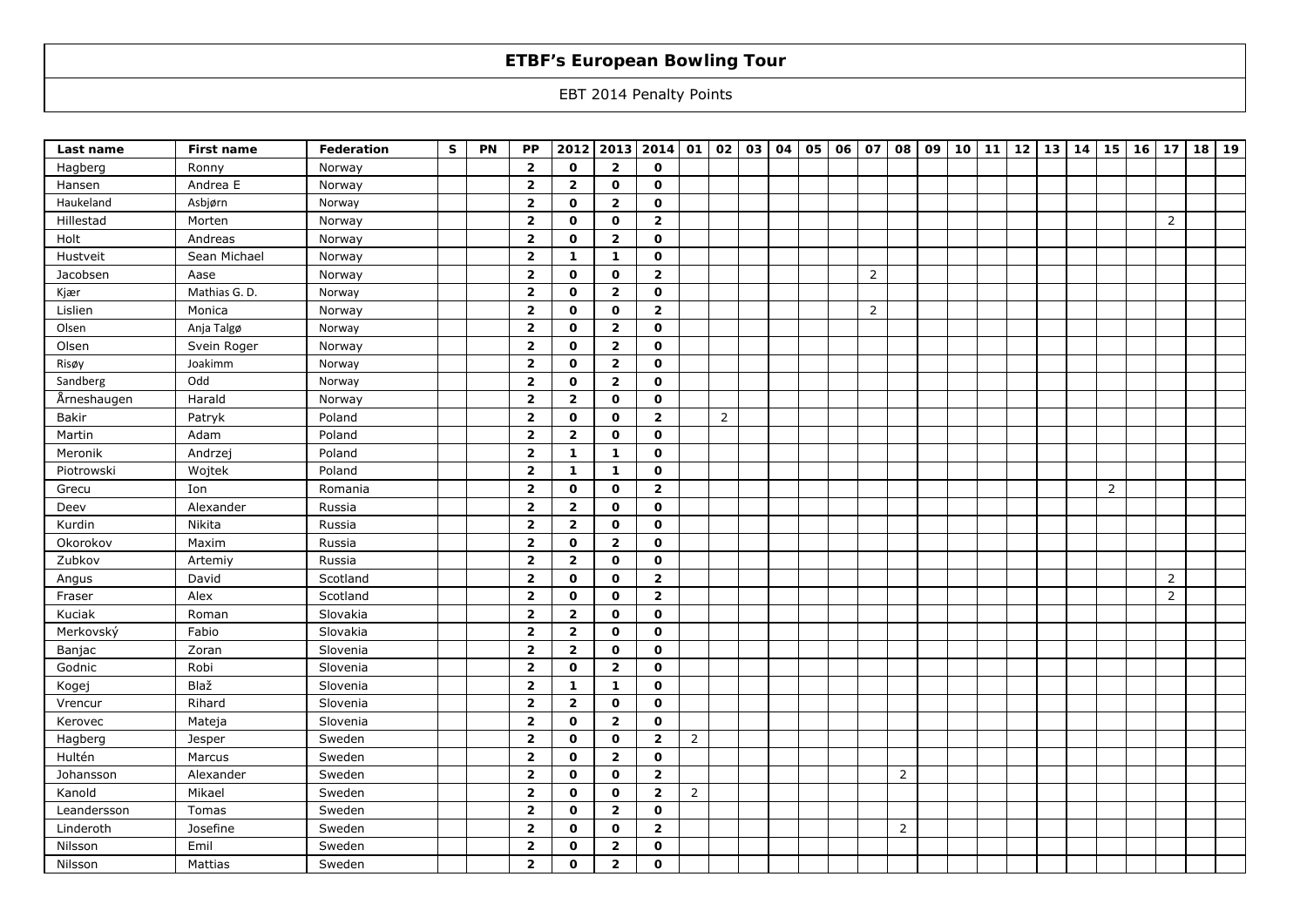| Last name        | First name    | Federation     | $\mathbf{s}$ | PN | PP             |                | 2012 2013 2014 |                | 01             | 02 | 03 04        | 05 | 06 | 07 | 08 | 09 | $10$ 11 | 12 | 13 | 14 | 15             | 16 | 17           | 18 | 19 |
|------------------|---------------|----------------|--------------|----|----------------|----------------|----------------|----------------|----------------|----|--------------|----|----|----|----|----|---------|----|----|----|----------------|----|--------------|----|----|
| Roos             | Mikael        | Sweden         |              |    | $\overline{2}$ | $\mathbf{o}$   | $\mathbf{o}$   | $\overline{2}$ | 2              |    |              |    |    |    |    |    |         |    |    |    |                |    |              |    |    |
| Wahlgren         | Joakim        | Sweden         |              |    | $\overline{2}$ | 0              | $\overline{2}$ | 0              |                |    |              |    |    |    |    |    |         |    |    |    |                |    |              |    |    |
| Wahlgren         | Karl          | Sweden         |              |    | $\overline{2}$ | $\mathbf{o}$   | $\overline{2}$ | $\mathbf 0$    |                |    |              |    |    |    |    |    |         |    |    |    |                |    |              |    |    |
| Wendel           | Tommy         | Sweden         |              |    | $\overline{2}$ | $\mathbf{o}$   | $\mathbf 0$    | $\overline{2}$ | $\overline{2}$ |    |              |    |    |    |    |    |         |    |    |    |                |    |              |    |    |
| Berger           | Christoph     | Switzerland    |              |    | $\overline{2}$ | $\mathbf{o}$   | $\mathbf{1}$   | $\mathbf 1$    |                |    | 1            |    |    |    |    |    |         |    |    |    |                |    |              |    |    |
| Privat           | Philippe      | Switzerland    |              |    | $\overline{2}$ | $\overline{2}$ | $\mathbf{o}$   | $\mathbf{o}$   |                |    |              |    |    |    |    |    |         |    |    |    |                |    |              |    |    |
| Kalika           | Oleksandr     | Ukraine        |              |    | $\overline{2}$ | $\mathbf{o}$   | $\overline{2}$ | $\mathbf{o}$   |                |    |              |    |    |    |    |    |         |    |    |    |                |    |              |    |    |
| Blanchard        | Josh          | <b>USA</b>     |              |    | $\overline{2}$ | $\overline{2}$ | $\mathbf{o}$   | $\mathbf 0$    |                |    |              |    |    |    |    |    |         |    |    |    |                |    |              |    |    |
| Cunningham       | <b>Brett</b>  | <b>USA</b>     |              |    | $\overline{2}$ | $\mathbf{o}$   | $\mathbf{o}$   | $\overline{2}$ | $\overline{2}$ |    |              |    |    |    |    |    |         |    |    |    |                |    |              |    |    |
| Hoffmann         | <b>Brian</b>  | <b>USA</b>     |              |    | $\overline{2}$ | $\mathbf{o}$   | $\overline{2}$ | $\mathbf{o}$   |                |    |              |    |    |    |    |    |         |    |    |    |                |    |              |    |    |
| Hurt             | Ron           | <b>USA</b>     |              |    | $\overline{2}$ | $\mathbf{o}$   | $\mathbf{o}$   | $\overline{2}$ |                |    |              |    |    |    |    |    |         |    |    |    | $\overline{2}$ |    |              |    |    |
| Nolan            | Pat           | <b>USA</b>     |              |    | $\overline{2}$ | $\overline{2}$ | $\Omega$       | $\mathbf{o}$   |                |    |              |    |    |    |    |    |         |    |    |    |                |    |              |    |    |
| Redman           | Richard       | <b>USA</b>     |              |    | $\overline{2}$ | $\overline{2}$ | $\mathbf{o}$   | $\mathbf{o}$   |                |    |              |    |    |    |    |    |         |    |    |    |                |    |              |    |    |
| Stiel            | Patrick       | Austria        |              |    | $\mathbf{1}$   | $\mathbf{1}$   | $\mathbf 0$    | 0              |                |    |              |    |    |    |    |    |         |    |    |    |                |    |              |    |    |
| Theil            | Helmut        | Austria        |              |    | $\mathbf{1}$   | $\mathbf{1}$   | $\Omega$       | $\mathbf{o}$   |                |    |              |    |    |    |    |    |         |    |    |    |                |    |              |    |    |
| Voda             | Christian     | Austria        |              |    | $\mathbf{1}$   | $\mathbf{1}$   | $\mathbf{o}$   | $\mathbf{o}$   |                |    |              |    |    |    |    |    |         |    |    |    |                |    |              |    |    |
| Francois         | Michel        | Belgium        |              |    | $\mathbf{1}$   | $\mathbf{o}$   | $\mathbf{1}$   | $\mathbf 0$    |                |    |              |    |    |    |    |    |         |    |    |    |                |    |              |    |    |
| Pellegroms       | Koen          | Belgium        |              |    | $\mathbf{1}$   | $\mathbf{1}$   | $\mathbf{o}$   | $\mathbf{o}$   |                |    |              |    |    |    |    |    |         |    |    |    |                |    |              |    |    |
| van Wuytswinkel  | Jurgen        | Belgium        |              |    | $\mathbf{1}$   | $\mathbf{1}$   | $\mathbf{o}$   | $\mathbf 0$    |                |    |              |    |    |    |    |    |         |    |    |    |                |    |              |    |    |
| Vanderpypen      | Gregory       | Belgium        |              |    | $\mathbf{1}$   | $\mathbf{o}$   | $\mathbf{1}$   | $\mathbf 0$    |                |    |              |    |    |    |    |    |         |    |    |    |                |    |              |    |    |
| <b>Bikars</b>    | Miki          | Czech republic |              |    | $\mathbf{1}$   | $\mathbf{1}$   | $\mathbf{o}$   | 0              |                |    |              |    |    |    |    |    |         |    |    |    |                |    |              |    |    |
| Bering           | Rasmus        | Denmark        |              |    | $\mathbf{1}$   | $\mathbf{o}$   | $\mathbf{1}$   | $\mathbf{o}$   |                |    |              |    |    |    |    |    |         |    |    |    |                |    |              |    |    |
| De Lisser        | Natalia Ann   | Denmark        |              |    | $\mathbf{1}$   | $\mathbf{o}$   | $\mathbf{1}$   | $\mathbf{o}$   |                |    |              |    |    |    |    |    |         |    |    |    |                |    |              |    |    |
| Hansen           | Carsten       | Denmark        |              |    | $\mathbf{1}$   | 0              | $\mathbf{1}$   | $\mathbf 0$    |                |    |              |    |    |    |    |    |         |    |    |    |                |    |              |    |    |
| Jannik Soerensen | Patrik        | Denmark        |              |    | $\mathbf{1}$   | $\mathbf{o}$   | $\mathbf{1}$   | $\mathbf{o}$   |                |    |              |    |    |    |    |    |         |    |    |    |                |    |              |    |    |
| Larsen           | Thomas        | Denmark        |              |    | $\mathbf{1}$   | $\mathbf{o}$   | $\mathbf 0$    | $\mathbf{1}$   |                |    |              |    |    |    |    |    |         |    |    |    |                |    | $\mathbf{1}$ |    |    |
| Lieberkind       | Emil          | Denmark        |              |    | $\mathbf{1}$   | 0              | $\mathbf{1}$   | $\mathbf 0$    |                |    |              |    |    |    |    |    |         |    |    |    |                |    |              |    |    |
| Schmidt          | Alex          | Denmark        |              |    | $\mathbf{1}$   | 0              | $\mathbf{1}$   | 0              |                |    |              |    |    |    |    |    |         |    |    |    |                |    |              |    |    |
| Terp             | Borge         | Denmark        |              |    | $\mathbf{1}$   | $\mathbf{1}$   | $\mathbf{o}$   | $\mathbf{o}$   |                |    |              |    |    |    |    |    |         |    |    |    |                |    |              |    |    |
| Terp             | Soren Hartner | Denmark        |              |    | $\mathbf{1}$   | $\mathbf{1}$   | $\mathbf{o}$   | 0              |                |    |              |    |    |    |    |    |         |    |    |    |                |    |              |    |    |
| Quarry           | Mike          | England        |              |    | $\mathbf{1}$   | $\mathbf{o}$   | $\mathbf{1}$   | $\mathbf 0$    |                |    |              |    |    |    |    |    |         |    |    |    |                |    |              |    |    |
| Nebokat          | Olari         | Estonia        |              |    | $\mathbf{1}$   | $\mathbf{o}$   | $\mathbf{o}$   | $\mathbf{1}$   |                |    | $\mathbf{1}$ |    |    |    |    |    |         |    |    |    |                |    |              |    |    |
| Hautakoski       | Jussi         | Finland        |              |    | $\mathbf{1}$   | $\mathbf{1}$   | $\mathbf{o}$   | $\mathbf{o}$   |                |    |              |    |    |    |    |    |         |    |    |    |                |    |              |    |    |
| Korhonen         | Ari           | Finland        |              |    | $\mathbf{1}$   | $\mathbf{o}$   | $\mathbf{1}$   | $\mathbf{o}$   |                |    |              |    |    |    |    |    |         |    |    |    |                |    |              |    |    |
| Lampo            | Sami          | Finland        |              |    | $\mathbf{1}$   | $\mathbf{o}$   | $\mathbf{1}$   | $\mathbf{o}$   |                |    |              |    |    |    |    |    |         |    |    |    |                |    |              |    |    |
| Lehtimäki        | Sami          | Finland        |              |    | $\mathbf{1}$   | $\mathbf{1}$   | $\mathbf{o}$   | 0              |                |    |              |    |    |    |    |    |         |    |    |    |                |    |              |    |    |
| Marttila         | Oskari        | Finland        |              |    | $\mathbf{1}$   | $\mathbf{1}$   | $\mathbf{o}$   | 0              |                |    |              |    |    |    |    |    |         |    |    |    |                |    |              |    |    |
| Mäkelä           | Janne         | Finland        |              |    | $\mathbf{1}$   | $\mathbf{1}$   | $\Omega$       | $\mathbf{o}$   |                |    |              |    |    |    |    |    |         |    |    |    |                |    |              |    |    |
| Nurminen         | Jukka         | Finland        |              |    | $\mathbf{1}$   | 1              | $\mathbf{o}$   | $\mathbf 0$    |                |    |              |    |    |    |    |    |         |    |    |    |                |    |              |    |    |
| Ollonqvist       | Juha          | Finland        |              |    | $\mathbf{1}$   | $\mathbf{1}$   | $\mathbf 0$    | $\mathbf{o}$   |                |    |              |    |    |    |    |    |         |    |    |    |                |    |              |    |    |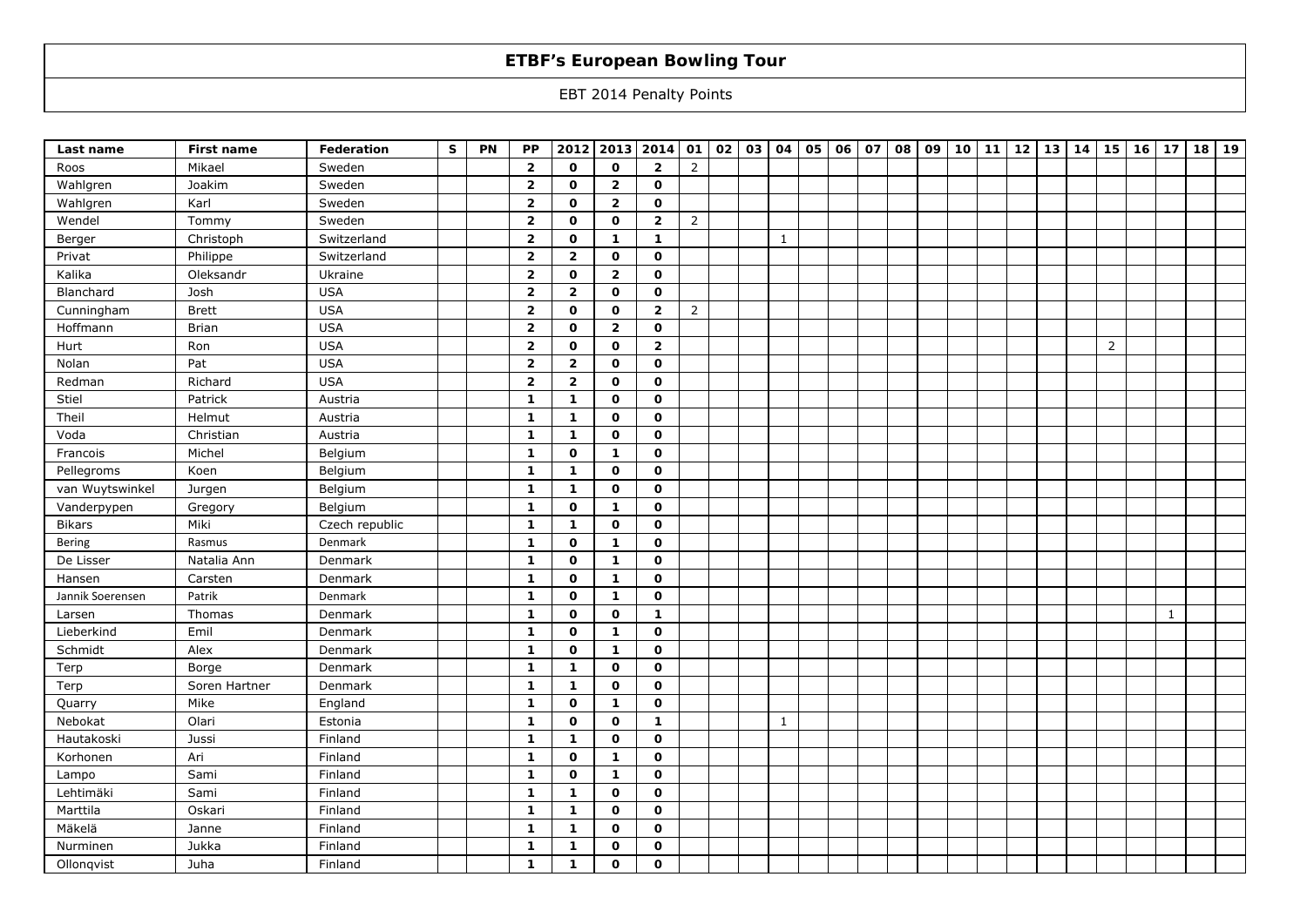| Last name    | First name   | Federation | $\mathbf{s}$ | PN | PP           | 2012         | 2013         | 2014         | 01 | 02 | 03           | 04           | 05 | 06 | 07 | 08 | 09 | 10 | 11 | 12 | 13 | 14 | 15           | 16 | 17 | 18 | 19 |
|--------------|--------------|------------|--------------|----|--------------|--------------|--------------|--------------|----|----|--------------|--------------|----|----|----|----|----|----|----|----|----|----|--------------|----|----|----|----|
| Pakonen      | Olli         | Finland    |              |    | $\mathbf{1}$ | $\mathbf{1}$ | $\mathbf{o}$ | 0            |    |    |              |              |    |    |    |    |    |    |    |    |    |    |              |    |    |    |    |
| Saukkonen    | Joni         | Finland    |              |    | $\mathbf{1}$ | $\mathbf{1}$ | $\mathbf{o}$ | $\mathbf{o}$ |    |    |              |              |    |    |    |    |    |    |    |    |    |    |              |    |    |    |    |
| Teivainen    | Tommi        | Finland    |              |    | $\mathbf{1}$ | $\mathbf{1}$ | $\mathbf{o}$ | 0            |    |    |              |              |    |    |    |    |    |    |    |    |    |    |              |    |    |    |    |
| Uusinarkaus  | Tuomas       | Finland    |              |    | $\mathbf{1}$ | $\mathbf{1}$ | $\Omega$     | 0            |    |    |              |              |    |    |    |    |    |    |    |    |    |    |              |    |    |    |    |
| Boland       | Pierrick     | France     |              |    | $\mathbf{1}$ | 0            | $\mathbf{o}$ | $\mathbf{1}$ |    |    |              | $\mathbf{1}$ |    |    |    |    |    |    |    |    |    |    |              |    |    |    |    |
| Cagnat       | Sebastien    | France     |              |    | $\mathbf{1}$ | $\mathbf{o}$ | $\mathbf{o}$ | $\mathbf{1}$ |    |    |              | $\mathbf{1}$ |    |    |    |    |    |    |    |    |    |    |              |    |    |    |    |
| Dubourg      | Stephanie    | France     |              |    | $\mathbf{1}$ | 1            | $\Omega$     | $\mathbf{o}$ |    |    |              |              |    |    |    |    |    |    |    |    |    |    |              |    |    |    |    |
| Henry        | Sebastien    | France     |              |    | $\mathbf{1}$ | $\mathbf 0$  | $\mathbf{1}$ | $\mathbf 0$  |    |    |              |              |    |    |    |    |    |    |    |    |    |    |              |    |    |    |    |
| Herbin       | Sophie       | France     |              |    | $\mathbf{1}$ | $\mathbf{1}$ | $\mathbf{o}$ | 0            |    |    |              |              |    |    |    |    |    |    |    |    |    |    |              |    |    |    |    |
| Laurenson    | Jerome       | France     |              |    | $\mathbf{1}$ | $\mathbf{1}$ | $\mathbf 0$  | $\mathbf{o}$ |    |    |              |              |    |    |    |    |    |    |    |    |    |    |              |    |    |    |    |
| Le Marec     | Jocelyn      | France     |              |    | $\mathbf{1}$ | 0            | $\mathbf{o}$ | $\mathbf{1}$ |    |    |              | $\mathbf{1}$ |    |    |    |    |    |    |    |    |    |    |              |    |    |    |    |
| Magin        | Max          | France     |              |    | $\mathbf{1}$ | $\mathbf{1}$ | $\Omega$     | $\mathbf{o}$ |    |    |              |              |    |    |    |    |    |    |    |    |    |    |              |    |    |    |    |
| Sacco        | Francois     | France     |              |    | $\mathbf{1}$ | $\mathbf{o}$ | $\mathbf{1}$ | $\mathbf{o}$ |    |    |              |              |    |    |    |    |    |    |    |    |    |    |              |    |    |    |    |
| Sarmadi      | Mathias      | France     |              |    | $\mathbf{1}$ | $\mathbf{1}$ | $\mathbf{o}$ | 0            |    |    |              |              |    |    |    |    |    |    |    |    |    |    |              |    |    |    |    |
| Barth        | Jeanine      | Germany    |              |    | $\mathbf{1}$ | $\mathbf{o}$ | $\mathbf{o}$ | $\mathbf{1}$ |    |    | $\mathbf{1}$ |              |    |    |    |    |    |    |    |    |    |    |              |    |    |    |    |
| Bigall       | Rene         | Germany    |              |    | $\mathbf{1}$ | 0            | $\mathbf{1}$ | $\mathbf 0$  |    |    |              |              |    |    |    |    |    |    |    |    |    |    |              |    |    |    |    |
| <b>Braun</b> | Holger       | Germany    |              |    | $\mathbf{1}$ | 0            | $\mathbf{1}$ | 0            |    |    |              |              |    |    |    |    |    |    |    |    |    |    |              |    |    |    |    |
| Hafermann    | Rene         | Germany    |              |    | $\mathbf{1}$ | $\mathbf{o}$ | $\mathbf{1}$ | $\mathbf{o}$ |    |    |              |              |    |    |    |    |    |    |    |    |    |    |              |    |    |    |    |
| Hofbauer     | Karlheinz    | Germany    |              |    | $\mathbf{1}$ | 0            | $\mathbf{1}$ | $\mathbf 0$  |    |    |              |              |    |    |    |    |    |    |    |    |    |    |              |    |    |    |    |
| Janetzki     | Tom          | Germany    |              |    | $\mathbf{1}$ | 0            | $\mathbf{o}$ | $\mathbf{1}$ |    |    |              |              |    |    |    |    |    |    |    |    |    |    | $\mathbf{1}$ |    |    |    |    |
| Janorschke   | Natalie      | Germany    |              |    | $\mathbf{1}$ | $\mathbf{o}$ | $\mathbf{1}$ | $\mathbf{o}$ |    |    |              |              |    |    |    |    |    |    |    |    |    |    |              |    |    |    |    |
| Jockschat    | Lars         | Germany    |              |    | $\mathbf{1}$ | 0            | $\mathbf{1}$ | $\mathbf 0$  |    |    |              |              |    |    |    |    |    |    |    |    |    |    |              |    |    |    |    |
| Kollas       | Jens         | Germany    |              |    | $\mathbf{1}$ | $\mathbf 0$  | $\mathbf{1}$ | $\mathbf{o}$ |    |    |              |              |    |    |    |    |    |    |    |    |    |    |              |    |    |    |    |
| Konieczny    | Bodo         | Germany    |              |    | $\mathbf{1}$ | $\mathbf{o}$ | $\mathbf{1}$ | $\mathbf{o}$ |    |    |              |              |    |    |    |    |    |    |    |    |    |    |              |    |    |    |    |
| Kossmann     | Alexander    | Germany    |              |    | $\mathbf{1}$ | 0            | $\mathbf{1}$ | 0            |    |    |              |              |    |    |    |    |    |    |    |    |    |    |              |    |    |    |    |
| Ohrem        | Arno         | Germany    |              |    | $\mathbf{1}$ | $\mathbf{o}$ | $\mathbf{1}$ | $\mathbf 0$  |    |    |              |              |    |    |    |    |    |    |    |    |    |    |              |    |    |    |    |
| Pescher      | Oliver       | Germany    |              |    | $\mathbf{1}$ | 0            | $\mathbf{1}$ | $\mathbf 0$  |    |    |              |              |    |    |    |    |    |    |    |    |    |    |              |    |    |    |    |
| Ruehl        | Patrick      | Germany    |              |    | $\mathbf{1}$ | $\mathbf{o}$ | $\mathbf{1}$ | 0            |    |    |              |              |    |    |    |    |    |    |    |    |    |    |              |    |    |    |    |
| Schiemenz    | Torsten      | Germany    |              |    | $\mathbf{1}$ | $\mathbf{o}$ | $\Omega$     | $\mathbf{1}$ |    |    |              |              |    |    |    |    |    |    |    |    |    |    | 1            |    |    |    |    |
| Schütt       | Phil         | Germany    |              |    | $\mathbf{1}$ | $\mathbf{1}$ | $\mathbf{o}$ | $\mathbf 0$  |    |    |              |              |    |    |    |    |    |    |    |    |    |    |              |    |    |    |    |
| Siegmund     | Yvonne       | Germany    |              |    | $\mathbf{1}$ | $\mathbf{o}$ | $\mathbf{1}$ | $\mathbf{o}$ |    |    |              |              |    |    |    |    |    |    |    |    |    |    |              |    |    |    |    |
| Völkel       | Dirk         | Germany    |              |    | $\mathbf{1}$ | $\mathbf{1}$ | $\mathbf{o}$ | $\mathbf{o}$ |    |    |              |              |    |    |    |    |    |    |    |    |    |    |              |    |    |    |    |
| Pachoulis    | <b>Brett</b> | Greece     |              |    | $\mathbf{1}$ | 0            | $\mathbf{1}$ | $\mathbf 0$  |    |    |              |              |    |    |    |    |    |    |    |    |    |    |              |    |    |    |    |
| Panayiotou   | Charis       | Greece     |              |    | $\mathbf{1}$ | $\mathbf 0$  | $\mathbf{1}$ | $\mathbf{o}$ |    |    |              |              |    |    |    |    |    |    |    |    |    |    |              |    |    |    |    |
| Petersen     | Tommy        | Greece     |              |    | $\mathbf{1}$ | $\mathbf{o}$ | $\mathbf{1}$ | $\mathbf{o}$ |    |    |              |              |    |    |    |    |    |    |    |    |    |    |              |    |    |    |    |
| Stathatos    | Giannis      | Greece     |              |    | $\mathbf{1}$ | 0            | $\mathbf{1}$ | $\mathbf{o}$ |    |    |              |              |    |    |    |    |    |    |    |    |    |    |              |    |    |    |    |
| Stefanidis   | George       | Greece     |              |    | $\mathbf{1}$ | $\mathbf{o}$ | $\mathbf{1}$ | $\mathbf 0$  |    |    |              |              |    |    |    |    |    |    |    |    |    |    |              |    |    |    |    |
| Valavanis    | Filippa      | Greece     |              |    | $\mathbf{1}$ | $\mathbf 0$  | $\mathbf{o}$ | $\mathbf{1}$ |    |    |              |              |    |    |    |    |    |    |    |    |    |    | $\mathbf{1}$ |    |    |    |    |
| Obholzer     | Florian      | Hungary    |              |    | $\mathbf{1}$ | $\mathbf{1}$ | $\mathbf{o}$ | $\mathbf{o}$ |    |    |              |              |    |    |    |    |    |    |    |    |    |    |              |    |    |    |    |
| Simon        | Robert       | Hungary    |              |    | $\mathbf{1}$ | $\mathbf{o}$ | $\mathbf{1}$ | $\mathbf{o}$ |    |    |              |              |    |    |    |    |    |    |    |    |    |    |              |    |    |    |    |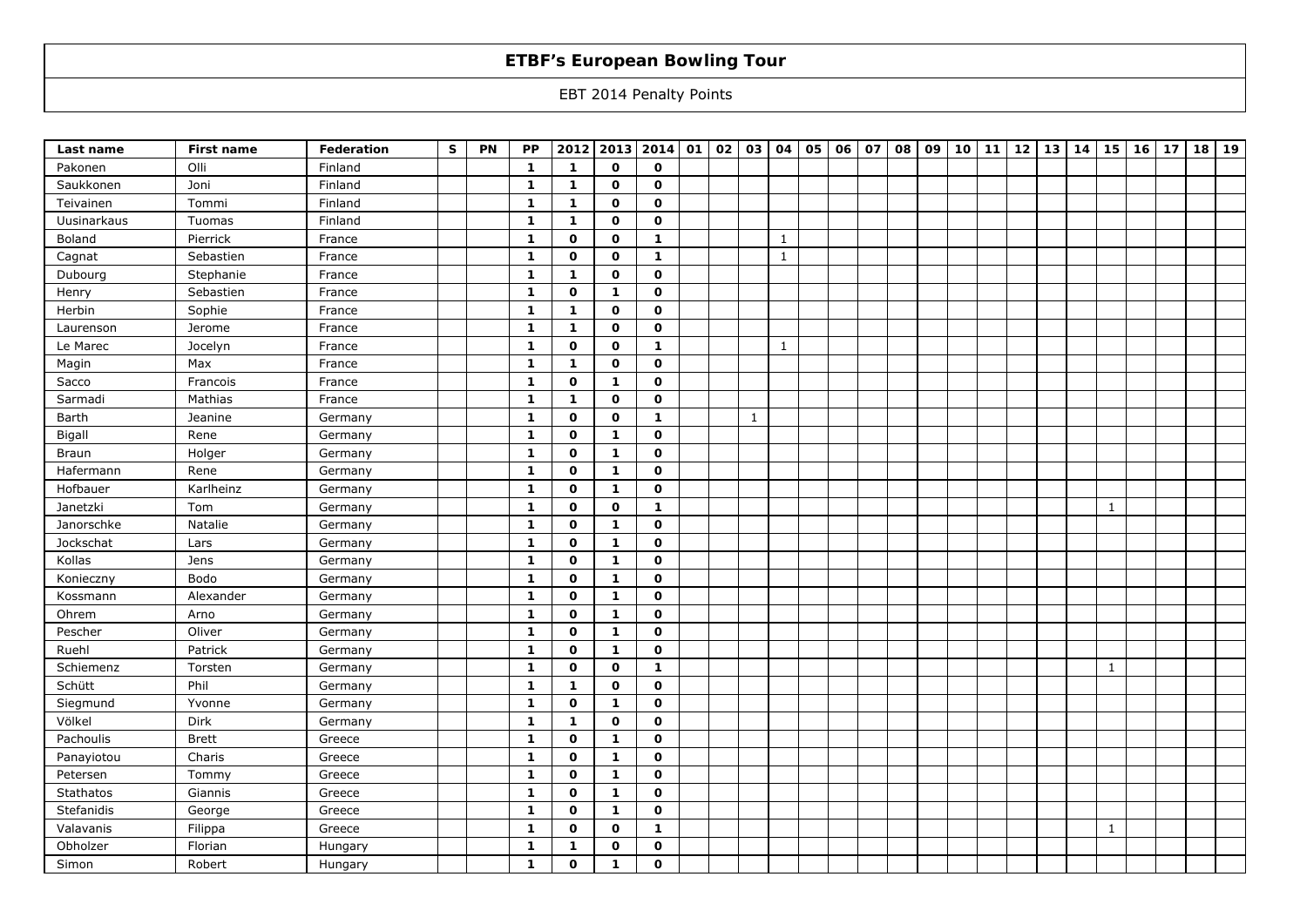| Last name     | First name    | Federation  | $\mathbf{s}$ | PN | PP           |              | 2012 2013 2014 01 |              | 02 | 03   04 | 05 | 06 | 07 | 08           | 09 | $10$ 11 | 12 | 13 | 14 | 15 | 16 | 17 <sup>1</sup> | 18           | 19 |
|---------------|---------------|-------------|--------------|----|--------------|--------------|-------------------|--------------|----|---------|----|----|----|--------------|----|---------|----|----|----|----|----|-----------------|--------------|----|
| Claessen      | Stefán        | Iceland     |              |    | $\mathbf{1}$ | $\mathbf 0$  | $\mathbf{1}$      | $\mathbf 0$  |    |         |    |    |    |              |    |         |    |    |    |    |    |                 |              |    |
| Rubinstein    | Shahaf        | Israel      |              |    | $\mathbf{1}$ | $\mathbf{1}$ | $\mathbf{o}$      | $\mathbf{o}$ |    |         |    |    |    |              |    |         |    |    |    |    |    |                 |              |    |
| Ceracchi      | Lello         | Italy       |              |    | $\mathbf{1}$ | 0            | $\mathbf{o}$      | $\mathbf{1}$ |    |         |    |    |    |              |    |         |    |    |    |    |    |                 | $\mathbf{1}$ |    |
| Isaia         | Paolo         | Italy       |              |    | $\mathbf{1}$ | $\mathbf{1}$ | $\mathbf{o}$      | 0            |    |         |    |    |    |              |    |         |    |    |    |    |    |                 |              |    |
| Malandra      | Lucio         | Italy       |              |    | $\mathbf{1}$ | $\mathbf{1}$ | $\mathbf{o}$      | $\mathbf{o}$ |    |         |    |    |    |              |    |         |    |    |    |    |    |                 |              |    |
| Martinelli    | Massimo       | Italy       |              |    | $\mathbf{1}$ | $\mathbf{1}$ | $\mathbf{o}$      | $\mathbf{o}$ |    |         |    |    |    |              |    |         |    |    |    |    |    |                 |              |    |
| Morelli       | Moreno        | Italy       |              |    | $\mathbf{1}$ | $\mathbf{o}$ | $\mathbf{o}$      | $\mathbf{1}$ |    |         |    |    |    |              |    |         |    |    |    |    |    |                 | $\mathbf{1}$ |    |
| Rossi         | Federico      | Italy       |              |    | $\mathbf{1}$ | $\mathbf{1}$ | $\mathbf{o}$      | $\mathbf{o}$ |    |         |    |    |    |              |    |         |    |    |    |    |    |                 |              |    |
| Vaccaro       | Francesco     | Italy       |              |    | $\mathbf{1}$ | $\mathbf{o}$ | $\mathbf 0$       | $\mathbf{1}$ |    |         |    |    |    |              |    |         |    |    |    |    |    |                 | $\mathbf{1}$ |    |
| Kuznetsov     | Natalya       | Kazakhstan  |              |    | $\mathbf{1}$ | $\mathbf{o}$ | $\mathbf{1}$      | 0            |    |         |    |    |    |              |    |         |    |    |    |    |    |                 |              |    |
| Kuznetsov     | Yevgeniy      | Kazakhstan  |              |    | $\mathbf{1}$ | $\mathbf{o}$ | $\mathbf{1}$      | $\mathbf 0$  |    |         |    |    |    |              |    |         |    |    |    |    |    |                 |              |    |
| Kuzovkin      | Sergey        | Kazakhstan  |              |    | $\mathbf{1}$ | $\mathbf{1}$ | $\mathbf{o}$      | $\mathbf 0$  |    |         |    |    |    |              |    |         |    |    |    |    |    |                 |              |    |
| <b>Bucens</b> | Janis         | Latvia      |              |    | $\mathbf{1}$ | $\mathbf{1}$ | $\mathbf{o}$      | $\mathbf 0$  |    |         |    |    |    |              |    |         |    |    |    |    |    |                 |              |    |
| <b>Baars</b>  | Michael       | Netherlands |              |    | $\mathbf{1}$ | $\mathbf{1}$ | $\mathbf{o}$      | 0            |    |         |    |    |    |              |    |         |    |    |    |    |    |                 |              |    |
| Hendrickx     | Gianny        | Netherlands |              |    | $\mathbf{1}$ | 0            | $\mathbf{1}$      | 0            |    |         |    |    |    |              |    |         |    |    |    |    |    |                 |              |    |
| van Hemert    | Willem        | Netherlands |              |    | $\mathbf{1}$ | 1            | $\mathbf{o}$      | 0            |    |         |    |    |    |              |    |         |    |    |    |    |    |                 |              |    |
| van Kalfsbeek | Reinier       | Netherlands |              |    | $\mathbf{1}$ | $\mathbf{1}$ | $\mathbf{o}$      | 0            |    |         |    |    |    |              |    |         |    |    |    |    |    |                 |              |    |
| Andersen      | Glenn Tore    | Norway      |              |    | $\mathbf{1}$ | $\mathbf{1}$ | $\Omega$          | $\mathbf{o}$ |    |         |    |    |    |              |    |         |    |    |    |    |    |                 |              |    |
| Andresen      | Terje Vestby  | Norway      |              |    | $\mathbf{1}$ | 0            | $\mathbf{1}$      | $\mathbf 0$  |    |         |    |    |    |              |    |         |    |    |    |    |    |                 |              |    |
| Arild         | Dag-Jostein   | Norway      |              |    | $\mathbf{1}$ | 0            | $\mathbf{1}$      | 0            |    |         |    |    |    |              |    |         |    |    |    |    |    |                 |              |    |
| Arntsen       | Jan           | Norway      |              |    | $\mathbf{1}$ | $\mathbf{1}$ | $\mathbf{o}$      | $\mathbf{o}$ |    |         |    |    |    |              |    |         |    |    |    |    |    |                 |              |    |
| Bakken        | Malen         | Norway      |              |    | $\mathbf{1}$ | 0            | $\mathbf{1}$      | $\mathbf 0$  |    |         |    |    |    |              |    |         |    |    |    |    |    |                 |              |    |
| Barstad       | Stig Rune     | Norway      |              |    | $\mathbf{1}$ | $\mathbf{1}$ | $\Omega$          | $\mathbf{o}$ |    |         |    |    |    |              |    |         |    |    |    |    |    |                 |              |    |
| Ersland       | Nina          | Norway      |              |    | $\mathbf{1}$ | $\mathbf 0$  | $\mathbf{1}$      | $\mathbf 0$  |    |         |    |    |    |              |    |         |    |    |    |    |    |                 |              |    |
| Fossedal      | Arild         | Norway      |              |    | $\mathbf{1}$ | $\mathbf{1}$ | $\mathbf 0$       | 0            |    |         |    |    |    |              |    |         |    |    |    |    |    |                 |              |    |
| Gundersen     | Tommy         | Norway      |              |    | $\mathbf{1}$ | 0            | $\mathbf{1}$      | 0            |    |         |    |    |    |              |    |         |    |    |    |    |    |                 |              |    |
| Hagmansen     | Jan Helge     | Norway      |              |    | $\mathbf{1}$ | $\mathbf 0$  | $\mathbf{1}$      | $\mathbf 0$  |    |         |    |    |    |              |    |         |    |    |    |    |    |                 |              |    |
| Hansen        | Alisa         | Norway      |              |    | $\mathbf{1}$ | $\mathbf 0$  | $\mathbf{1}$      | $\mathbf 0$  |    |         |    |    |    |              |    |         |    |    |    |    |    |                 |              |    |
| Hansen        | Jan Alexander | Norway      |              |    | $\mathbf{1}$ | $\mathbf{1}$ | $\mathbf{o}$      | 0            |    |         |    |    |    |              |    |         |    |    |    |    |    |                 |              |    |
| Hansen        | Kim Alexander | Norway      |              |    | $\mathbf{1}$ | 0            | $\mathbf{1}$      | 0            |    |         |    |    |    |              |    |         |    |    |    |    |    |                 |              |    |
| Hansen        | Jan Eigil     | Norway      |              |    | $\mathbf{1}$ | $\mathbf 0$  | $\mathbf{o}$      | $\mathbf{1}$ |    |         |    |    |    | $\mathbf{1}$ |    |         |    |    |    |    |    |                 |              |    |
| Henriksson    | Gøran         | Norway      |              |    | $\mathbf{1}$ | 0            | $\mathbf{1}$      | $\mathbf{o}$ |    |         |    |    |    |              |    |         |    |    |    |    |    |                 |              |    |
| Horgen        | Bård          | Norway      |              |    | $\mathbf{1}$ | $\mathbf{1}$ | $\Omega$          | $\mathbf{o}$ |    |         |    |    |    |              |    |         |    |    |    |    |    |                 |              |    |
| Ingebrigtsen  | Sylvia        | Norway      |              |    | $\mathbf{1}$ | $\mathbf 0$  | $\mathbf{1}$      | $\mathbf 0$  |    |         |    |    |    |              |    |         |    |    |    |    |    |                 |              |    |
| Johansen      | Jeanett       | Norway      |              |    | $\mathbf{1}$ | $\mathbf{1}$ | $\mathbf{o}$      | $\mathbf 0$  |    |         |    |    |    |              |    |         |    |    |    |    |    |                 |              |    |
| Karlsen       | Svein Oddvar  | Norway      |              |    | $\mathbf{1}$ | $\mathbf{o}$ | $\mathbf{1}$      | 0            |    |         |    |    |    |              |    |         |    |    |    |    |    |                 |              |    |
| Kjær          | Stig          | Norway      |              |    | $\mathbf{1}$ | $\mathbf{1}$ | $\mathbf 0$       | 0            |    |         |    |    |    |              |    |         |    |    |    |    |    |                 |              |    |
| Larsson       | Fred          | Norway      |              |    | $\mathbf{1}$ | 0            | $\mathbf{1}$      | $\mathbf 0$  |    |         |    |    |    |              |    |         |    |    |    |    |    |                 |              |    |
| Lauritzen     | Mathias       | Norway      |              |    | $\mathbf{1}$ | $\mathbf{1}$ | $\mathbf 0$       | $\mathbf 0$  |    |         |    |    |    |              |    |         |    |    |    |    |    |                 |              |    |
| Nelvik        | Frode         | Norway      |              |    | $\mathbf{1}$ | $\mathbf{o}$ | $\mathbf{1}$      | $\mathbf{o}$ |    |         |    |    |    |              |    |         |    |    |    |    |    |                 |              |    |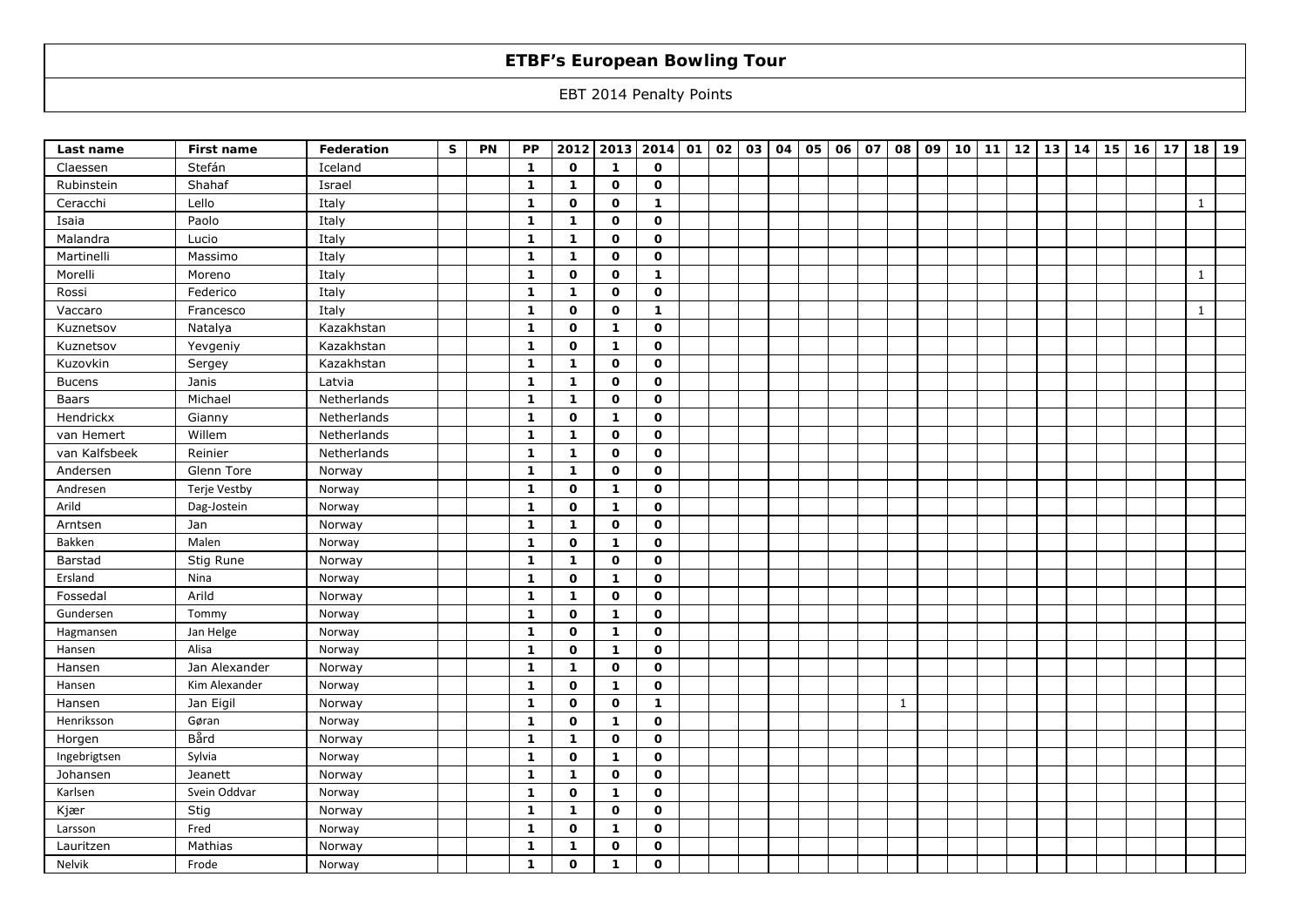| Last name         | First name       | Federation  | $\mathbf{s}$ | PN | PP           |              | 2012 2013 2014 01 |              | 02 | 03 04        | 05 | 06 | 07 | 08 | 09 | $10$ 11 | 12 | 13 | 14 | 15 | 16           | 17 <sup>1</sup> | 18 | 19           |
|-------------------|------------------|-------------|--------------|----|--------------|--------------|-------------------|--------------|----|--------------|----|----|----|----|----|---------|----|----|----|----|--------------|-----------------|----|--------------|
| Nilsen            | Merethe          | Norway      |              |    | $\mathbf{1}$ | $\mathbf{o}$ | $\mathbf{1}$      | $\mathbf 0$  |    |              |    |    |    |    |    |         |    |    |    |    |              |                 |    |              |
| Ragnarsson        | Jon Ingi         | Norway      |              |    | $\mathbf{1}$ | $\mathbf{1}$ | $\mathbf{o}$      | $\mathbf{o}$ |    |              |    |    |    |    |    |         |    |    |    |    |              |                 |    |              |
| Riise             | Lisa             | Norway      |              |    | $\mathbf{1}$ | 0            | $\mathbf{o}$      | $\mathbf{1}$ |    | 1            |    |    |    |    |    |         |    |    |    |    |              |                 |    |              |
| Santos            | Romulo           | Norway      |              |    | $\mathbf{1}$ | $\mathbf 0$  | $\mathbf{o}$      | $\mathbf{1}$ |    |              |    |    |    |    |    |         |    |    |    |    |              | 1               |    |              |
| Stikbakke         | Eva              | Norway      |              |    | $\mathbf{1}$ | $\mathbf{1}$ | $\mathbf{o}$      | 0            |    |              |    |    |    |    |    |         |    |    |    |    |              |                 |    |              |
| Stivang           | Miriam Lindgaard | Norway      |              |    | $\mathbf{1}$ | $\mathbf{o}$ | $\mathbf{o}$      | $\mathbf{1}$ |    | 1            |    |    |    |    |    |         |    |    |    |    |              |                 |    |              |
| Sørgård           | Kåre Jacob       | Norway      |              |    | $\mathbf{1}$ | 0            | $\mathbf{1}$      | 0            |    |              |    |    |    |    |    |         |    |    |    |    |              |                 |    |              |
| Aarre             | John             | Norway      |              |    | $\mathbf{1}$ | $\mathbf 0$  | $\mathbf{1}$      | $\mathbf 0$  |    |              |    |    |    |    |    |         |    |    |    |    |              |                 |    |              |
| Rulete            | Renato           | Philippines |              |    | $\mathbf{1}$ | $\mathbf{1}$ | $\mathbf{o}$      | 0            |    |              |    |    |    |    |    |         |    |    |    |    |              |                 |    |              |
| Korkowski         | Ryszard          | Poland      |              |    | $\mathbf{1}$ | 0            | $\mathbf{1}$      | 0            |    |              |    |    |    |    |    |         |    |    |    |    |              |                 |    |              |
| Polanisz          | Mieczyslaw       | Poland      |              |    | $\mathbf{1}$ | 0            | $\mathbf{1}$      | $\mathbf 0$  |    |              |    |    |    |    |    |         |    |    |    |    |              |                 |    |              |
| Polanisz          | Emil             | Poland      |              |    | $\mathbf{1}$ | 0            | $\mathbf{1}$      | $\mathbf 0$  |    |              |    |    |    |    |    |         |    |    |    |    |              |                 |    |              |
| Slabik            | Lukas            | Poland      |              |    | $\mathbf{1}$ | $\mathbf{1}$ | $\mathbf{o}$      | 0            |    |              |    |    |    |    |    |         |    |    |    |    |              |                 |    |              |
| Suwała            | Marian           | Poland      |              |    | $\mathbf{1}$ | $\mathbf{1}$ | $\mathbf{o}$      | $\mathbf 0$  |    |              |    |    |    |    |    |         |    |    |    |    |              |                 |    |              |
| Balan             | Marius           | Romania     |              |    | $\mathbf{1}$ | $\mathbf{1}$ | $\mathbf{o}$      | $\mathbf 0$  |    |              |    |    |    |    |    |         |    |    |    |    |              |                 |    |              |
| <b>Briciu</b>     | Marius           | Romania     |              |    | $\mathbf{1}$ | $\mathbf{1}$ | $\mathbf{o}$      | $\mathbf{o}$ |    |              |    |    |    |    |    |         |    |    |    |    |              |                 |    |              |
| Calagiu           | Cristian         | Romania     |              |    | $\mathbf{1}$ | $\mathbf{1}$ | $\mathbf{o}$      | $\mathbf{o}$ |    |              |    |    |    |    |    |         |    |    |    |    |              |                 |    |              |
| Piticariu         | Marius           | Romania     |              |    | $\mathbf{1}$ | $\mathbf{1}$ | $\mathbf{o}$      | 0            |    |              |    |    |    |    |    |         |    |    |    |    |              |                 |    |              |
| Romeo             | Ganenoiu         | Romania     |              |    | $\mathbf{1}$ | $\mathbf 0$  | $\mathbf{1}$      | $\mathbf{o}$ |    |              |    |    |    |    |    |         |    |    |    |    |              |                 |    |              |
| Gracheva          | Natalya          | Russia      |              |    | $\mathbf{1}$ | $\mathbf{1}$ | $\mathbf 0$       | $\mathbf 0$  |    |              |    |    |    |    |    |         |    |    |    |    |              |                 |    |              |
| Isaev             | Sergey           | Russia      |              |    | $\mathbf{1}$ | $\mathbf{o}$ | $\mathbf{1}$      | 0            |    |              |    |    |    |    |    |         |    |    |    |    |              |                 |    |              |
| Kharlamova        | Polina           | Russia      |              |    | $\mathbf{1}$ | $\mathbf{o}$ | $\mathbf{1}$      | $\mathbf 0$  |    |              |    |    |    |    |    |         |    |    |    |    |              |                 |    |              |
| Korshak           | Yan              | Russia      |              |    | $\mathbf{1}$ | $\mathbf 0$  | $\mathbf{o}$      | $\mathbf{1}$ |    |              |    |    |    |    |    |         |    |    |    |    |              |                 |    | $\mathbf{1}$ |
| Kryl              | Kristina         | Russia      |              |    | $\mathbf{1}$ | $\mathbf 0$  | $\mathbf{o}$      | $\mathbf{1}$ |    | $\mathbf{1}$ |    |    |    |    |    |         |    |    |    |    |              |                 |    |              |
| Matsakyan         | Georgy           | Russia      |              |    | $\mathbf{1}$ | $\mathbf{1}$ | $\mathbf{o}$      | $\mathbf 0$  |    |              |    |    |    |    |    |         |    |    |    |    |              |                 |    |              |
| Pernat            | Sofya            | Russia      |              |    | $\mathbf{1}$ | $\mathbf 0$  | $\mathbf{1}$      | $\mathbf 0$  |    |              |    |    |    |    |    |         |    |    |    |    |              |                 |    |              |
| Plechev           | Alexander        | Russia      |              |    | $\mathbf{1}$ | $\mathbf{1}$ | $\mathbf{o}$      | 0            |    |              |    |    |    |    |    |         |    |    |    |    |              |                 |    |              |
| Pronchev          | Anton            | Russia      |              |    | $\mathbf{1}$ | $\mathbf{1}$ | $\mathbf{o}$      | $\mathbf{o}$ |    |              |    |    |    |    |    |         |    |    |    |    |              |                 |    |              |
| Hlede             | Joško            | Slovenien   |              |    | $\mathbf{1}$ | $\mathbf 0$  | $\mathbf{o}$      | $\mathbf{1}$ |    | 1            |    |    |    |    |    |         |    |    |    |    |              |                 |    |              |
| Nagode            | Božo             | Slovenien   |              |    | $\mathbf{1}$ | 0            | $\mathbf{o}$      | $\mathbf{1}$ |    | $\mathbf{1}$ |    |    |    |    |    |         |    |    |    |    |              |                 |    |              |
| Andersin          | Eric             | Sweden      |              |    | $\mathbf{1}$ | $\mathbf 0$  | $\mathbf{1}$      | $\mathbf 0$  |    |              |    |    |    |    |    |         |    |    |    |    |              |                 |    |              |
| Berndt            | Ernst            | Sweden      |              |    | $\mathbf{1}$ | $\mathbf{1}$ | $\mathbf{o}$      | 0            |    |              |    |    |    |    |    |         |    |    |    |    |              |                 |    |              |
| Hellstrom         | Peter            | Sweden      |              |    | $\mathbf{1}$ | $\mathbf{o}$ | $\mathbf{1}$      | $\mathbf{o}$ |    |              |    |    |    |    |    |         |    |    |    |    |              |                 |    |              |
| Johansson         | Jenny            | Sweden      |              |    | $\mathbf{1}$ | $\mathbf 0$  | $\mathbf{1}$      | $\mathbf 0$  |    |              |    |    |    |    |    |         |    |    |    |    |              |                 |    |              |
| Jäine             | Mikael           | Sweden      |              |    | $\mathbf{1}$ | $\mathbf 0$  | $\mathbf{1}$      | $\mathbf 0$  |    |              |    |    |    |    |    |         |    |    |    |    |              |                 |    |              |
| Lindahl           | Fanny            | Sweden      |              |    | $\mathbf{1}$ | $\mathbf{o}$ | $\mathbf{1}$      | $\mathbf{o}$ |    |              |    |    |    |    |    |         |    |    |    |    |              |                 |    |              |
| Lindqvist         | Björn            | Sweden      |              |    | $\mathbf{1}$ | $\mathbf 0$  | $\mathbf{1}$      | $\mathbf 0$  |    |              |    |    |    |    |    |         |    |    |    |    |              |                 |    |              |
| Lundh             | Tommy            | Sweden      |              |    | $\mathbf{1}$ | $\mathbf 0$  | $\mathbf{o}$      | $\mathbf 1$  |    |              |    |    |    |    |    |         |    |    |    |    | $\mathbf{1}$ |                 |    |              |
| Nilsson           | Simon            | Sweden      |              |    | $\mathbf{1}$ | $\mathbf{o}$ | $\mathbf{1}$      | $\mathbf 0$  |    |              |    |    |    |    |    |         |    |    |    |    |              |                 |    |              |
| Persson Planefors | Joline           | Sweden      |              |    | $\mathbf{1}$ | 1            | $\mathbf 0$       | $\mathbf{o}$ |    |              |    |    |    |    |    |         |    |    |    |    |              |                 |    |              |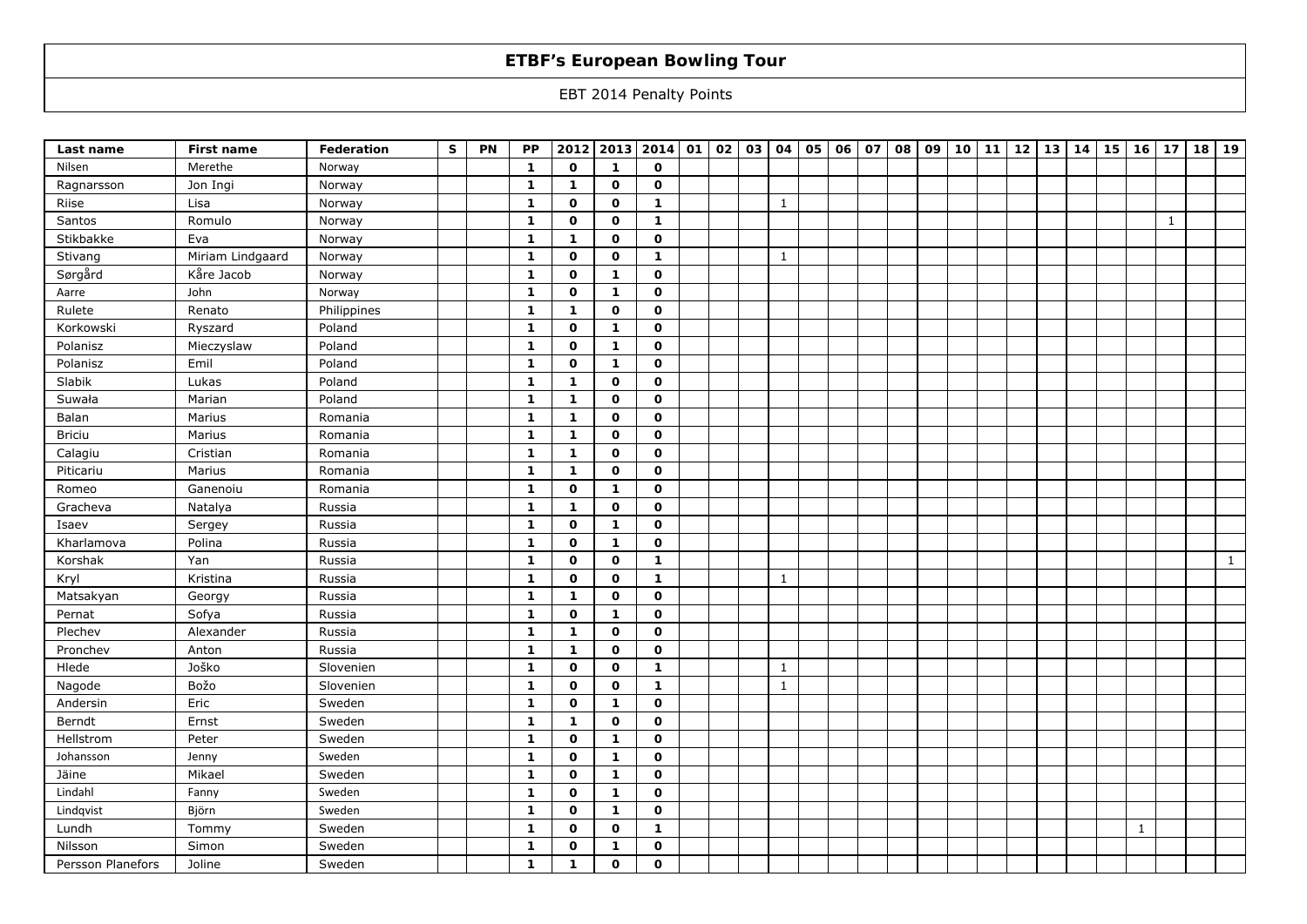| Last name       | First name | Federation  | -5 | <b>PN</b> | <b>PP</b> |  | 2012   2013   2014   01   02   03   04   05   06   07   08 |  |  |  |  | 09 | 10 <sup>1</sup> | 11 | 12 <sup>12</sup> | 13 <sub>1</sub> | 14 | 15 | 16 | 17 <sub>1</sub> | 18 I | 19 |
|-----------------|------------|-------------|----|-----------|-----------|--|------------------------------------------------------------|--|--|--|--|----|-----------------|----|------------------|-----------------|----|----|----|-----------------|------|----|
| Svensson        | Jesper     | Sweden      |    |           |           |  | 0                                                          |  |  |  |  |    |                 |    |                  |                 |    |    |    |                 |      |    |
| Wagelin Gauffin | Claes      | Sweden      |    |           |           |  | 0                                                          |  |  |  |  |    |                 |    |                  |                 |    |    |    |                 |      |    |
| Ancarani        | Sandro     | Switzerland |    |           |           |  |                                                            |  |  |  |  |    |                 |    |                  |                 |    |    |    |                 |      |    |
| Andrey          | Andreev    | Ukraine     |    |           |           |  | O                                                          |  |  |  |  |    |                 |    |                  |                 |    |    |    |                 |      |    |
| Forry           | Chris      | USA         |    |           |           |  | $\Omega$                                                   |  |  |  |  |    |                 |    |                  |                 |    |    |    |                 |      |    |
| Tisdom          | Dante      | USA         |    |           |           |  |                                                            |  |  |  |  |    |                 |    |                  |                 |    |    |    |                 |      |    |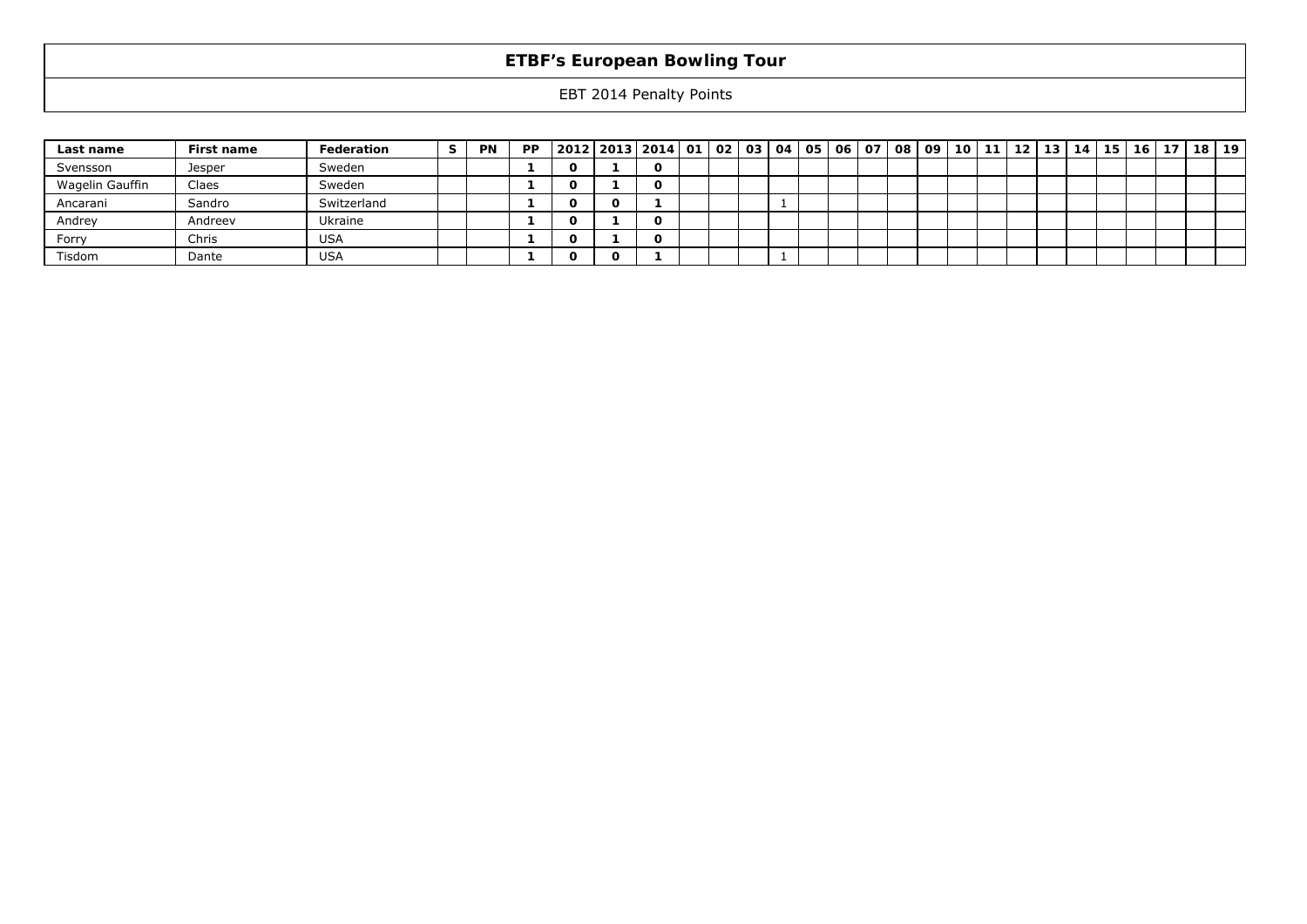#### **Brunswick Ballmaster Open / Finland / Gold**

| Last name    | First name   | Federation     | P | Date       | Reason                                       |
|--------------|--------------|----------------|---|------------|----------------------------------------------|
| Asklund      | Nathalie     | Sweden         |   | 18.12.2013 | Cancellation 30-8 days before the tournament |
| Roos         | Mikael       | Sweden         | ∠ | 30.12.2013 | Cancellation within 7 days before or during  |
| Kanold       | Mikael       | Sweden         |   | 06.01.2014 | Cancellation within 7 days before or during  |
| Wendel       | Tommv        | Sweden         |   | 09.01.2014 | Cancellation within 7 days before or during  |
| Hagberg      | Jesperg      | Sweden         |   | 10.01.2014 | Cancellation within 7 days before or during  |
| Cunningham   | <b>Brett</b> | <b>USA</b>     |   | 10.01.2014 | Cancellation within 7 days before or during  |
| <b>Vitek</b> | David        | Czech Republic |   | 11.01.2014 | Cancellation within 7 days before or during  |
| Luukka       | Jani         | Finland        |   | None       | No show                                      |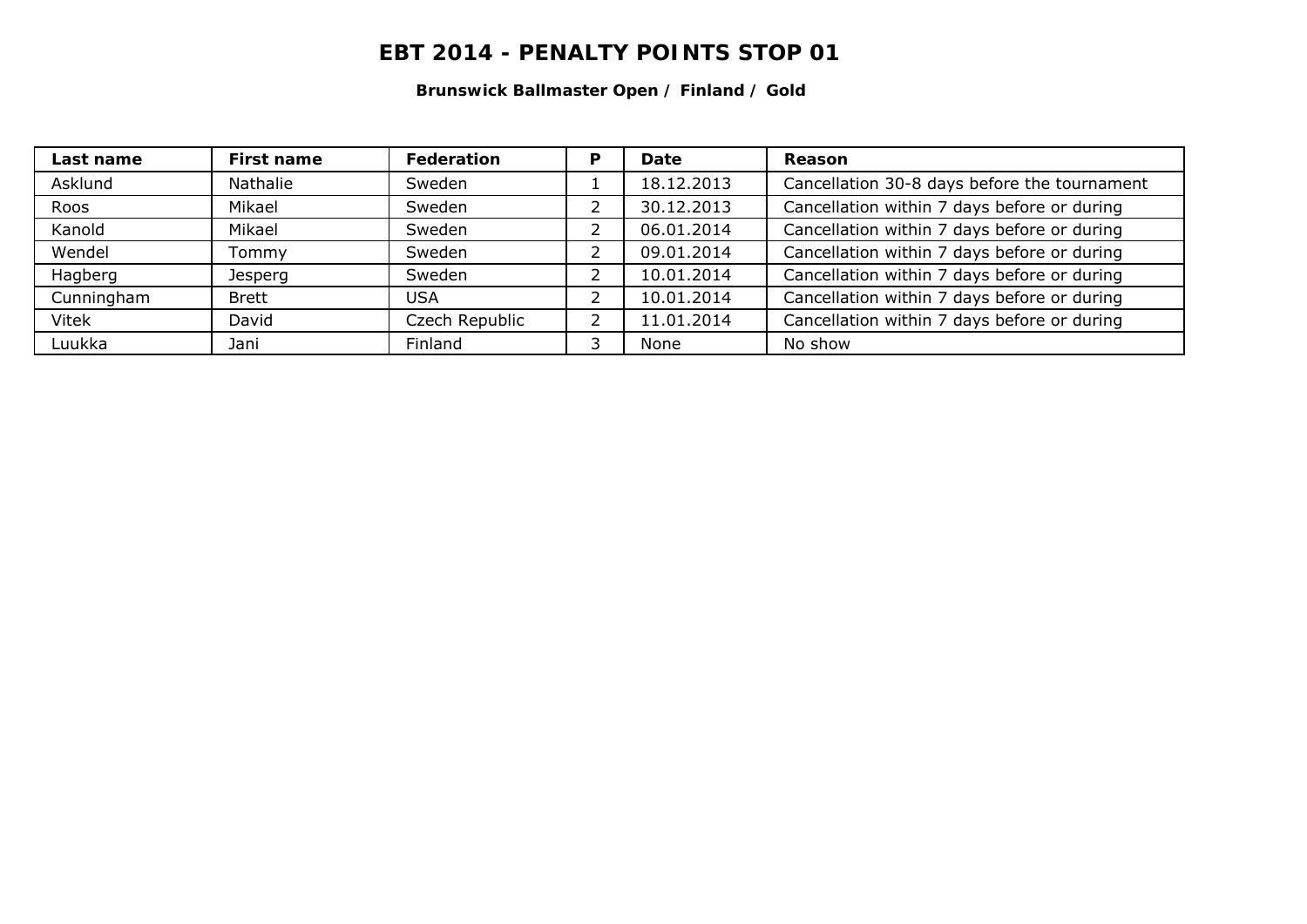#### **8th International Wroclaw Open by Hammer / Poland / Satellite**

| Last name    | First name | <b>Federation</b> | ם | Date       | Reason                                      |
|--------------|------------|-------------------|---|------------|---------------------------------------------|
| <b>Bakir</b> | Patryk     | Poland            |   | 05.02.2014 | Cancellation within 7 days before or during |
| Bartłomiej   | Cywiński   | Poland            |   | 12.02.2014 | No show                                     |
| Łukasz       | Michalik   | Poland            |   | 12.02.2014 | No show                                     |
| _eszek       | Juszczyk   | Poland            |   | 13.02.2014 | No show                                     |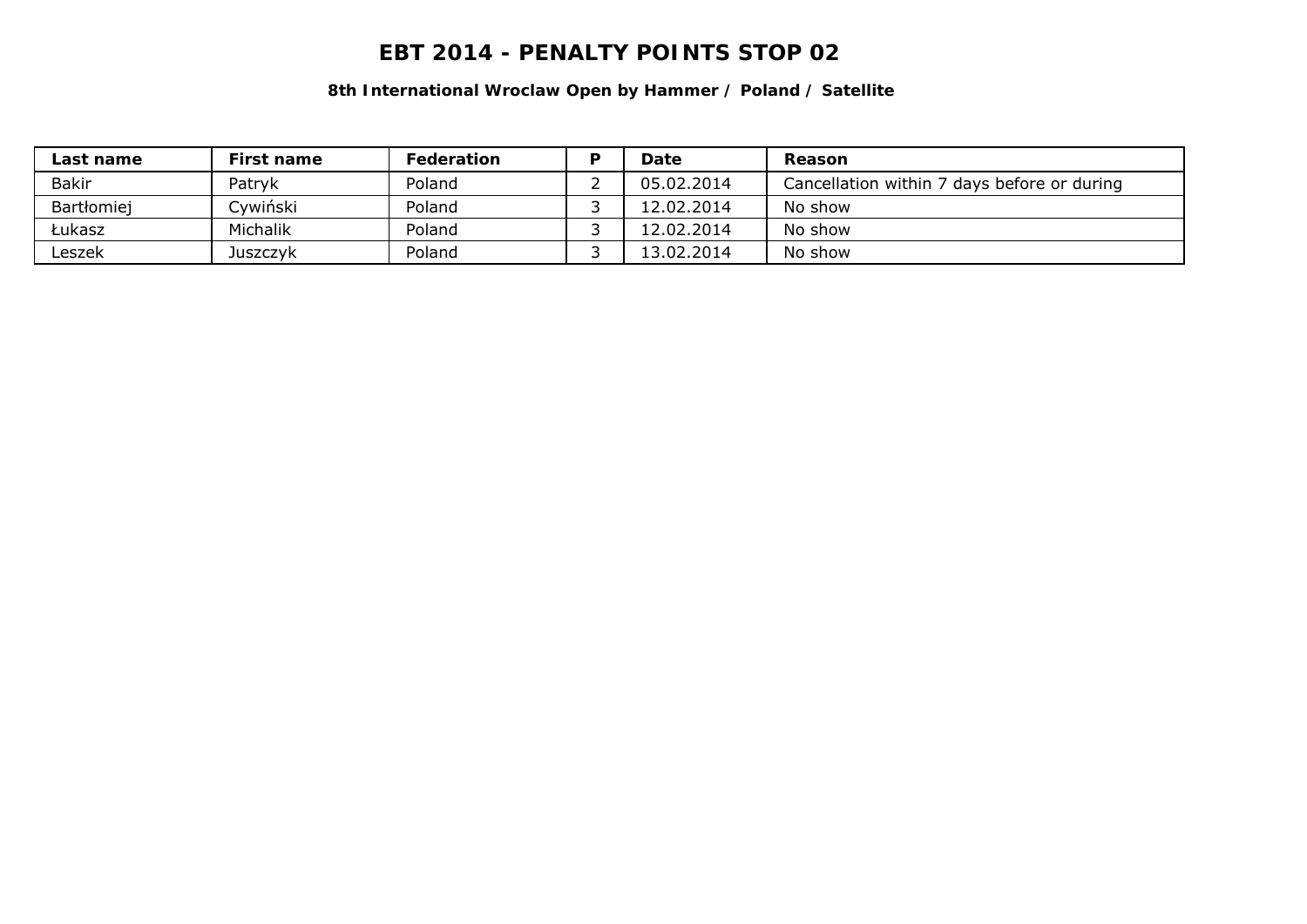**Hammer Bronzen Schietspoel Tournament 2014 / Netherlands / Silver**

| Last name    | First name | Federation | D | Date       | Reason                                       |
|--------------|------------|------------|---|------------|----------------------------------------------|
| <b>Barth</b> | Jeanine    | Germanv    |   | 13.02.2014 | Cancellation 30-8 days before the tournament |
| Patsaouras   | Nontas     | Germanv    |   | None       | No Show                                      |
| Hulsch       | Tina       | Germanv    |   | None       | No Show                                      |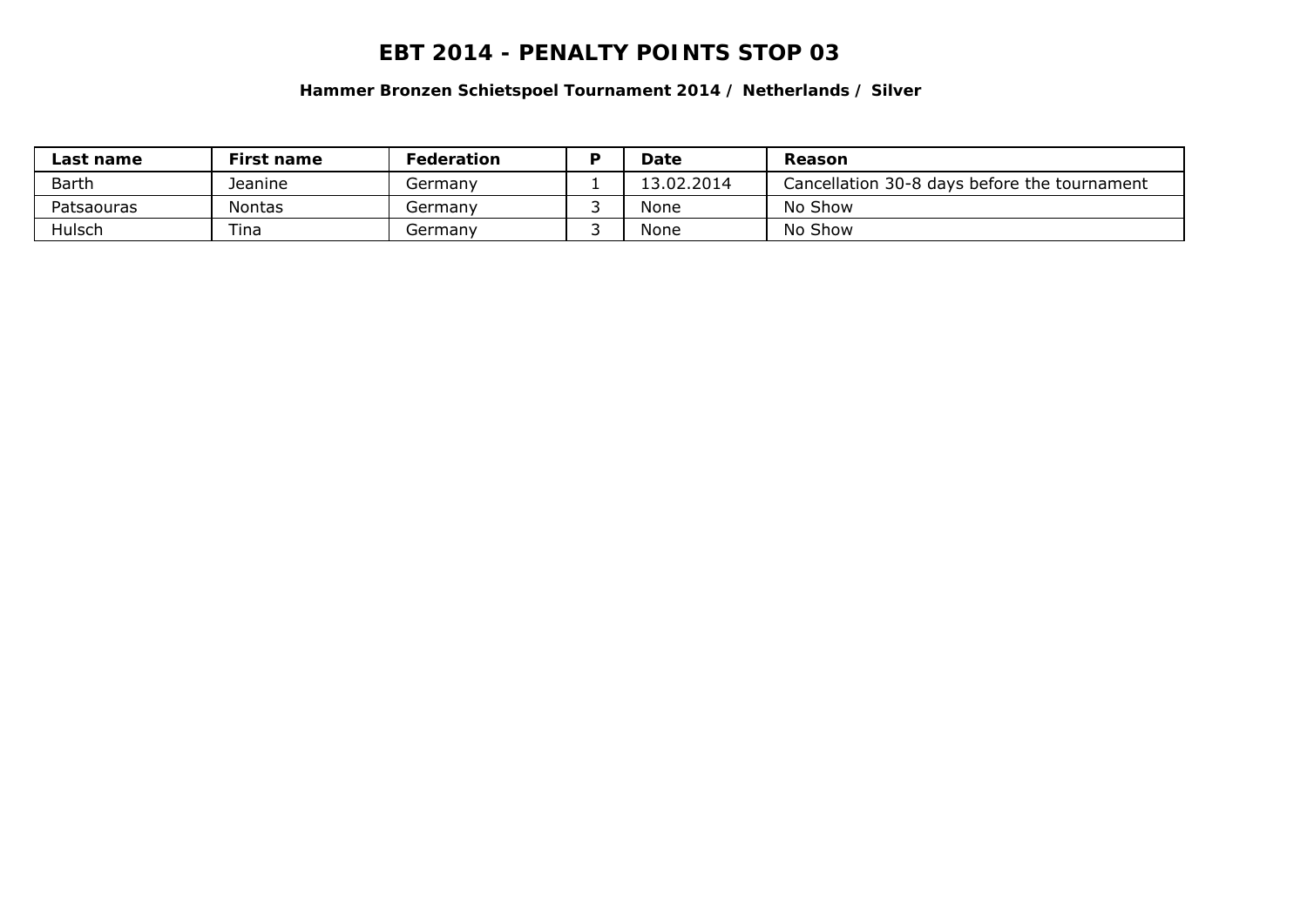#### **Brunswick Euro Challenge / Germany / Platinum**

| Last name      | <b>First name</b> | Federation    | P              | Date       | Reason                                       |
|----------------|-------------------|---------------|----------------|------------|----------------------------------------------|
| Nagode         | Božo              | Slovenien     | $\mathbf{1}$   | 15.02.2014 | Cancellation 30-8 days before the tournament |
| Le Marec       | Jocelyn           | France        | $\mathbf{1}$   | 19.02.2014 | Cancellation 30-8 days before the tournament |
| Stivang        | Miriam Lindgaard  | Norway        | $\mathbf{1}$   | 20.02.2014 | Cancellation 30-8 days before the tournament |
| <b>Riise</b>   | Lisa              | Norway        | $\mathbf{1}$   | 20.02.2014 | Cancellation 30-8 days before the tournament |
| Kryl           | Kristina          | Russia        | $\mathbf 1$    | 23.02.2014 | Cancellation 30-8 days before the tournament |
| <b>Boland</b>  | Pierrick          | France        | $\mathbf{1}$   | 23.02.2014 | Cancellation 30-8 days before the tournament |
| Berger         | Christoph         | Switzerland   | $\mathbf{1}$   | 23.02.2014 | Cancellation 30-8 days before the tournament |
| Gedies         | <b>Bibiane</b>    | Germany       | 1              | 26.02.2014 | Cancellation 30-8 days before the tournament |
| Nebokat        | Olari             | Estonia       | $\mathbf{1}$   | 03.03.2014 | Cancellation 30-8 days before the tournament |
| Cagnat         | Sebastien         | France        | $\mathbf{1}$   | 05.03.2014 | Cancellation 30-8 days before the tournament |
| Tisdom         | Dante             | <b>USA</b>    | 1              | 07.03.2014 | Cancellation 30-8 days before the tournament |
| Ancarani       | Sandro            | Switzerland   | 1              | 07.03.2014 | Cancellation 30-8 days before the tournament |
| Hlede          | Joško             | Slovenien     | $\mathbf{1}$   | 07.03.2014 | Cancellation 30-8 days before the tournament |
| Houck          | Olivia            | France        | $\overline{2}$ | 02.03.2014 | Cancellation within 7 days before or during  |
| Greulich       | Carlo             | Germany       | $\overline{2}$ | 05.03.2014 | Cancellation within 7 days before or during  |
| Goren          | Solène            | France        | $\overline{2}$ | 06.03.2014 | Cancellation within 7 days before or during  |
| Leopard        | Alexandre         | France        | $\overline{2}$ | 07.03.2014 | Cancellation within 7 days before or during  |
| Görlitz        | Timo              | Germany       | $\overline{2}$ | 08.03.2014 | Cancellation within 7 days before or during  |
| Mustafa Janahi | Mohamed           | <b>Brunei</b> | $\overline{2}$ | 14.03.2014 | Cancellation within 7 days before or during  |
| Schuster       | Christian         | Germany       | 3              | 15.03.2014 | No Show                                      |
| Slabzhennikov  | Vladimir          | Russia        | 3              | 18.03.2014 | No Show                                      |
| Hecht          | Bernhard          | Germany       | 3              | 18.03.2014 | No Show                                      |
| Rybicki        | Marek             | Poland        | 3              | 19.03.2014 | No Show                                      |
| Chaillet       | Pascal            | Switzerland   | 3              | 20.03.2014 | No Show                                      |
| Egozaryan      | Artur             | Russia        | 3              | 21.03.2014 | No Show                                      |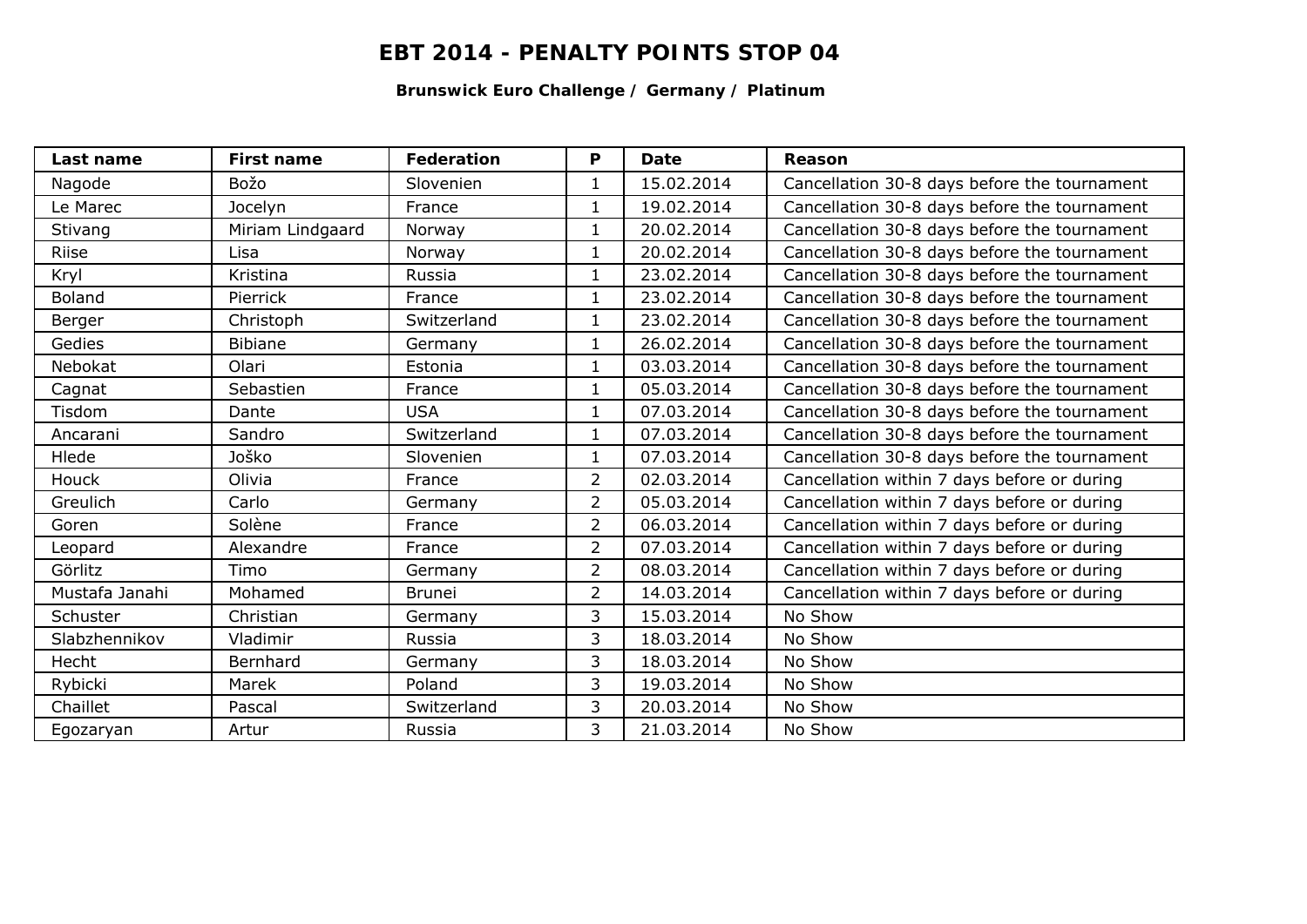**Ekaterinburg Open 2014 / Russia / Satellite**

No players with late cancellations were reported by the organizer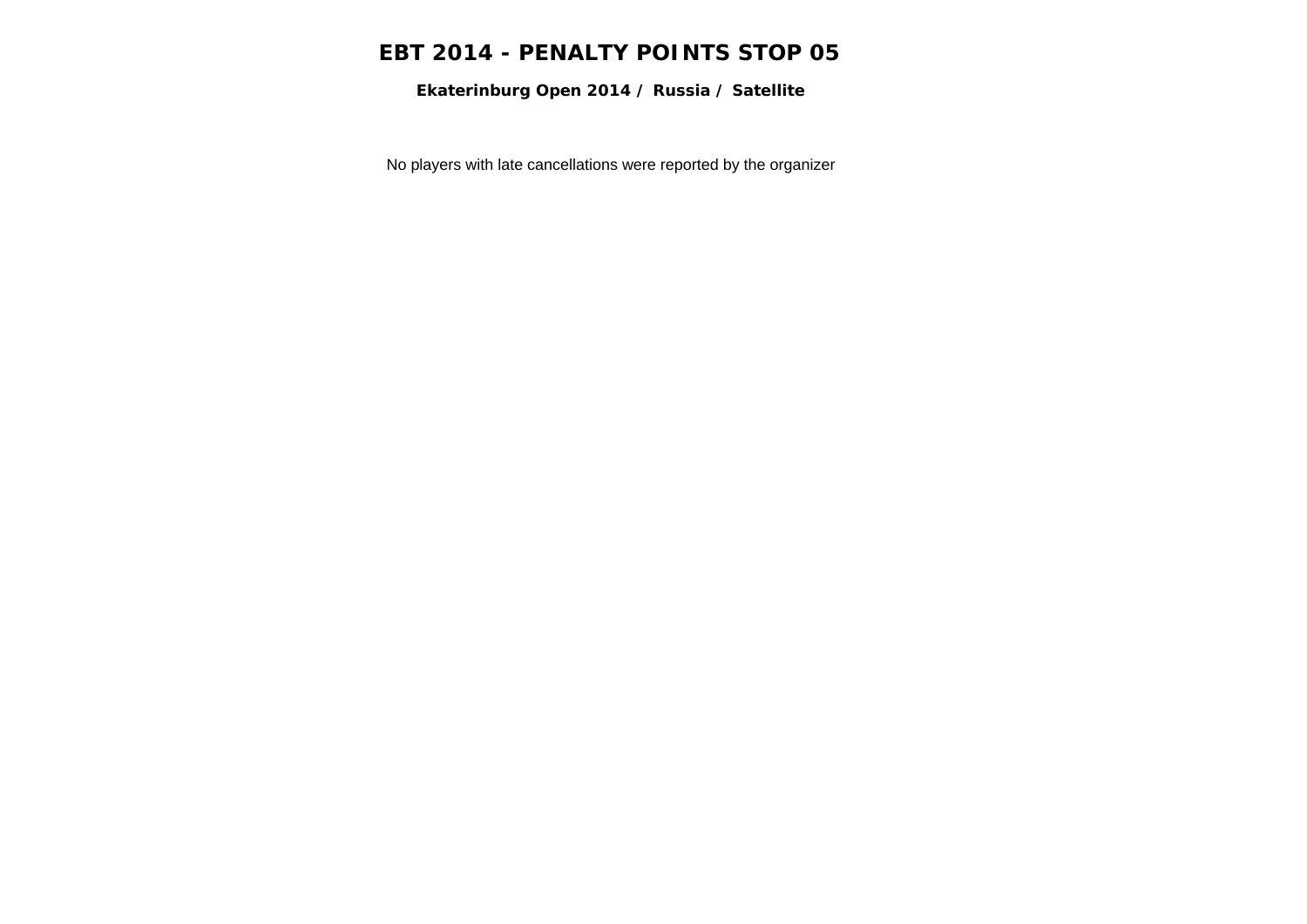**9th Istanbul Bowling Open/ Turkey / Gold**

| Last name   | First name | Federation | D | Date       | Reason                                      |
|-------------|------------|------------|---|------------|---------------------------------------------|
| Jablonski   | Janusz     | Poland     |   | 19.04.2014 | Cancellation within 7 days before or during |
| Manis       | Nihat      | Finland    |   | None       | No show                                     |
| Arakelov    | Serhii     | Ukraine    |   | None       | No show                                     |
| Karmazin    | Evgeniy    | Ukraine    |   | None       | No show                                     |
| Gerasimenko | Leonid     | Ukraine    |   | None       | No show                                     |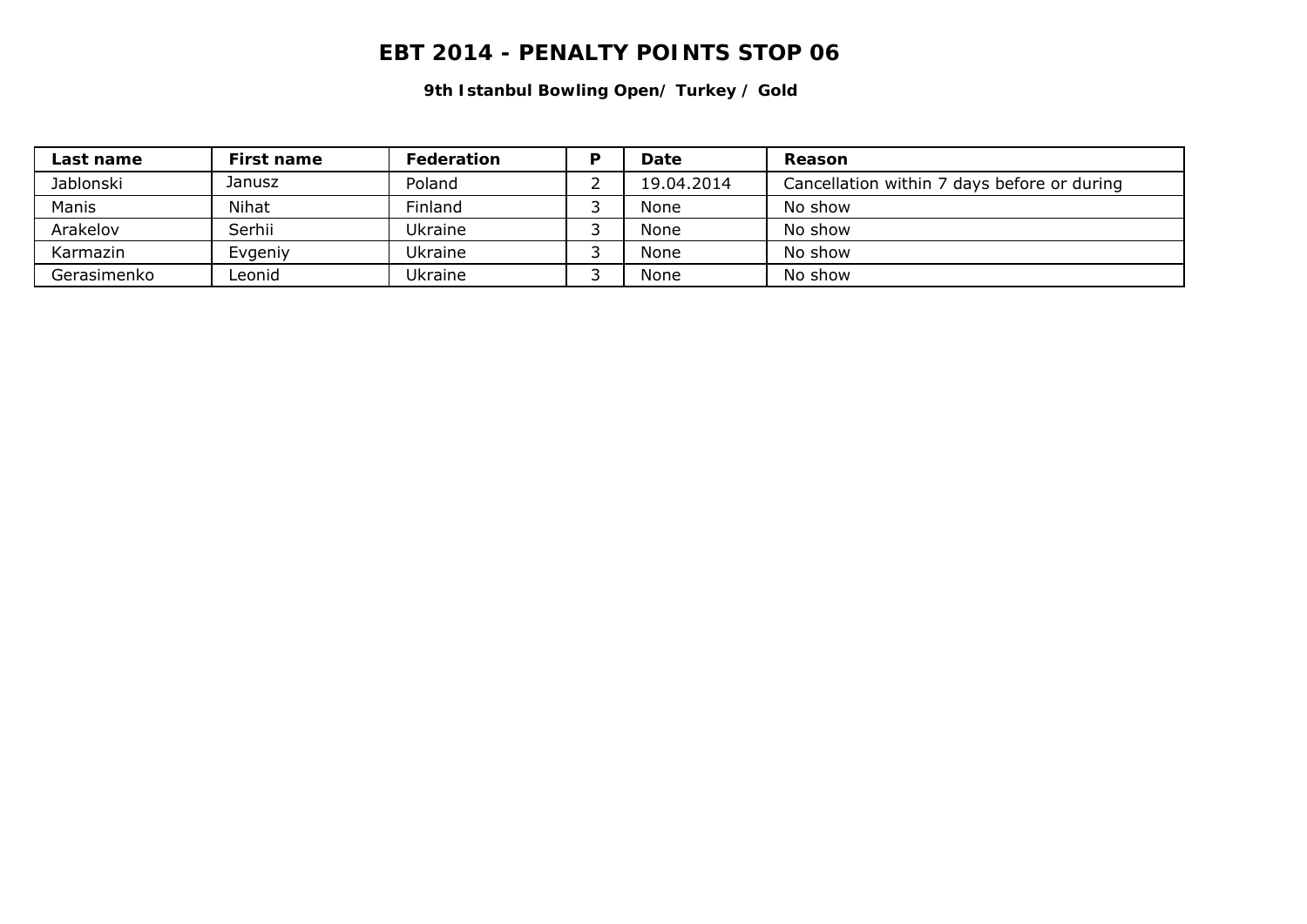#### **Kegel Aalborg International 2014 / Denmark / Silver**

| Last name | First name | Federation | P | Date       | Reason                                       |
|-----------|------------|------------|---|------------|----------------------------------------------|
| Lislien   | Monica     | Norway     |   | 22.04.2014 | Cancellation 30-8 days before the tournament |
| Jacobsen  | Aase       | Norway     |   | 27.04.2014 | Cancellation 30-8 days before the tournament |
| Aker      | Christer   | Norway     |   | 18.05.2014 | Cancellation within 7 days before or during  |
| Vezis     | Daniel     | Latvia     |   | None       | Miss-behaviour                               |
| Lislien   | Monica     | Norway     |   |            | Non-paid penalty invoice                     |
| Jacobsen  | Aase       | Norway     |   |            | Non-paid penalty invoice                     |
| Aker      | Christer   | Norway     |   |            | Non-paid penalty invoice                     |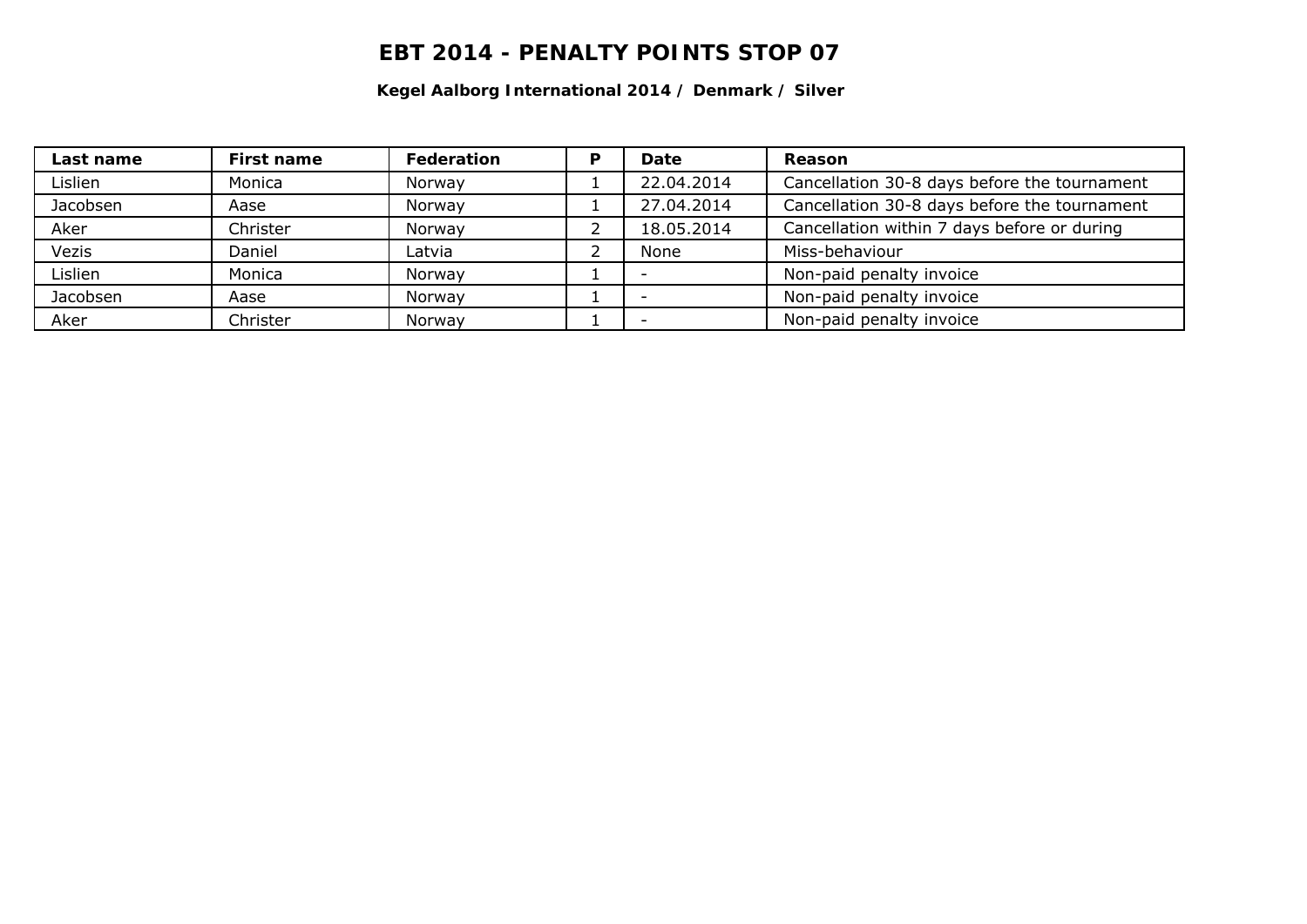**Odense International / Denmark / Satellite**

| Last name     | First name | Federation | Date       | Reason                                       |
|---------------|------------|------------|------------|----------------------------------------------|
| <b>Hansen</b> | Jan Eigil  | Norway     | 14.05.2014 | Cancellation 30-8 days before the tournament |
| Johansson     | Alexander  | Sweden     | 27.05.2014 | Cancellation within 7 days before or during  |
| Linderoth     | Josefine   | Sweden     | 27.05.2014 | Cancellation within 7 days before or during  |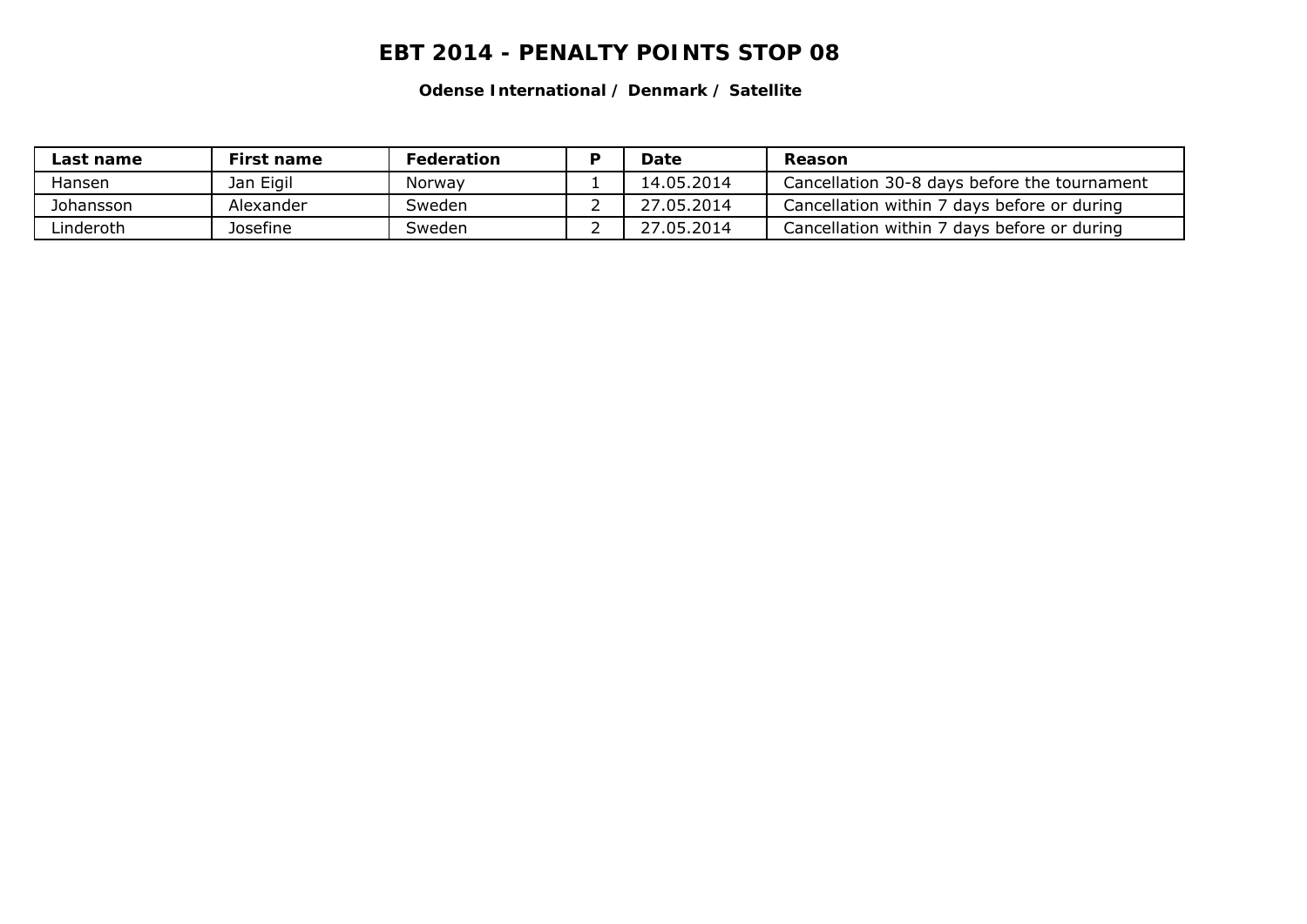**II Brunswick Madrid Challenge / Spain / Silver**

| Last name     | First name | <b>Federation</b> | D | Date | Reason  |
|---------------|------------|-------------------|---|------|---------|
| Gayet         | Thomas     | France            |   | None | No show |
| Sanchez Cohen | Arturo     | Venezuela         |   | None | No show |
| Essam         | Amr        | Egypt             |   | None | No show |
| Degre         | Pierre     | Belgium           |   | None | No show |
| But           | Andrev     | Russia            |   | None | No show |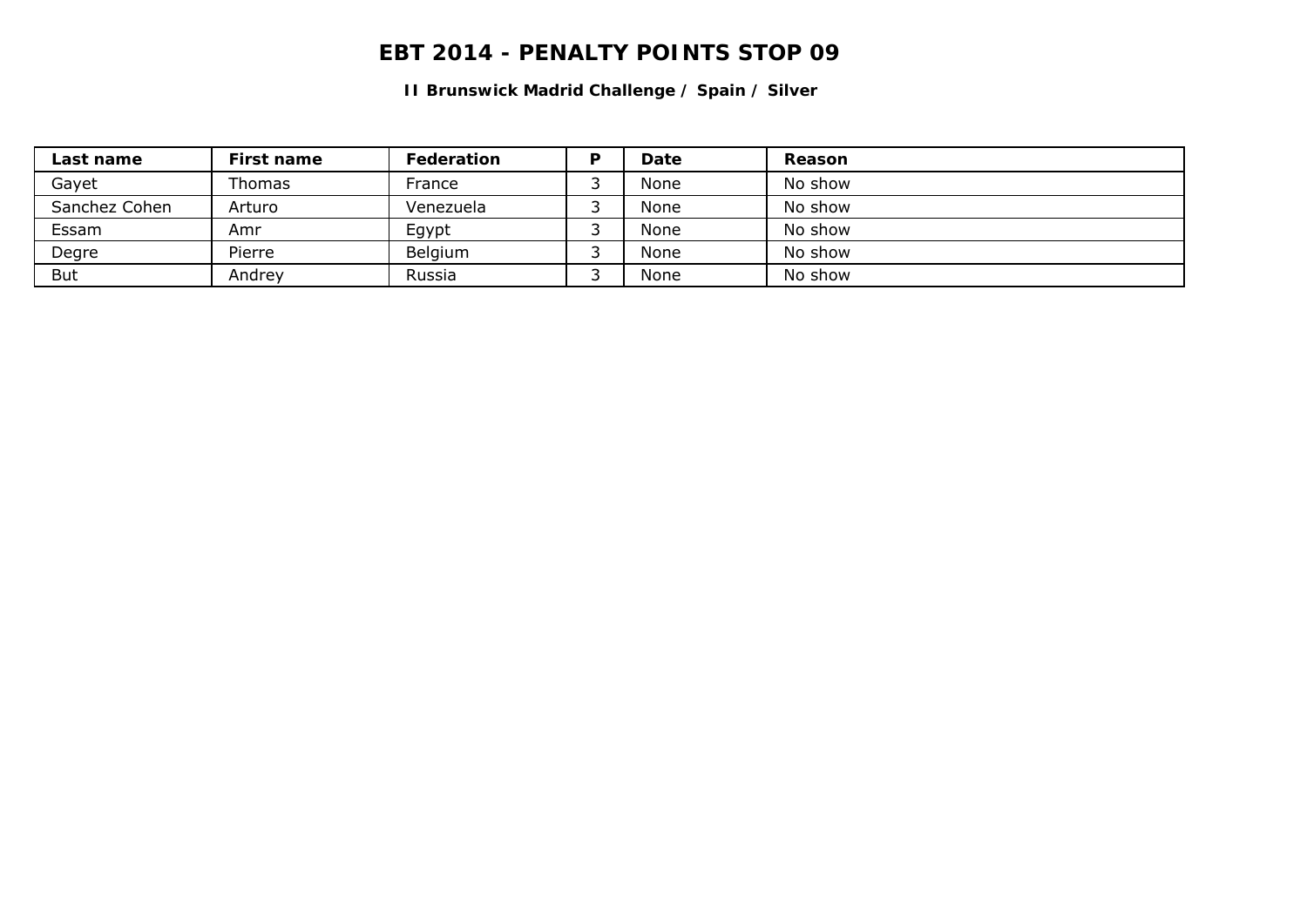**10th San Marino Open / San Marino / Gold**

| Last name   | First name | Federation | D | Date | Reason  |
|-------------|------------|------------|---|------|---------|
| Zaccaria    | Osvald     | Italy      |   | None | No show |
| Domenichini | Andrea     | Italy      |   | None | No show |
| Mclean      | Aaron      | USA        |   | None | No show |
| Oliaro      | Luigino    | Italy      |   | None | No show |
| Audone      | Sabrina    | Italy      |   | None | No show |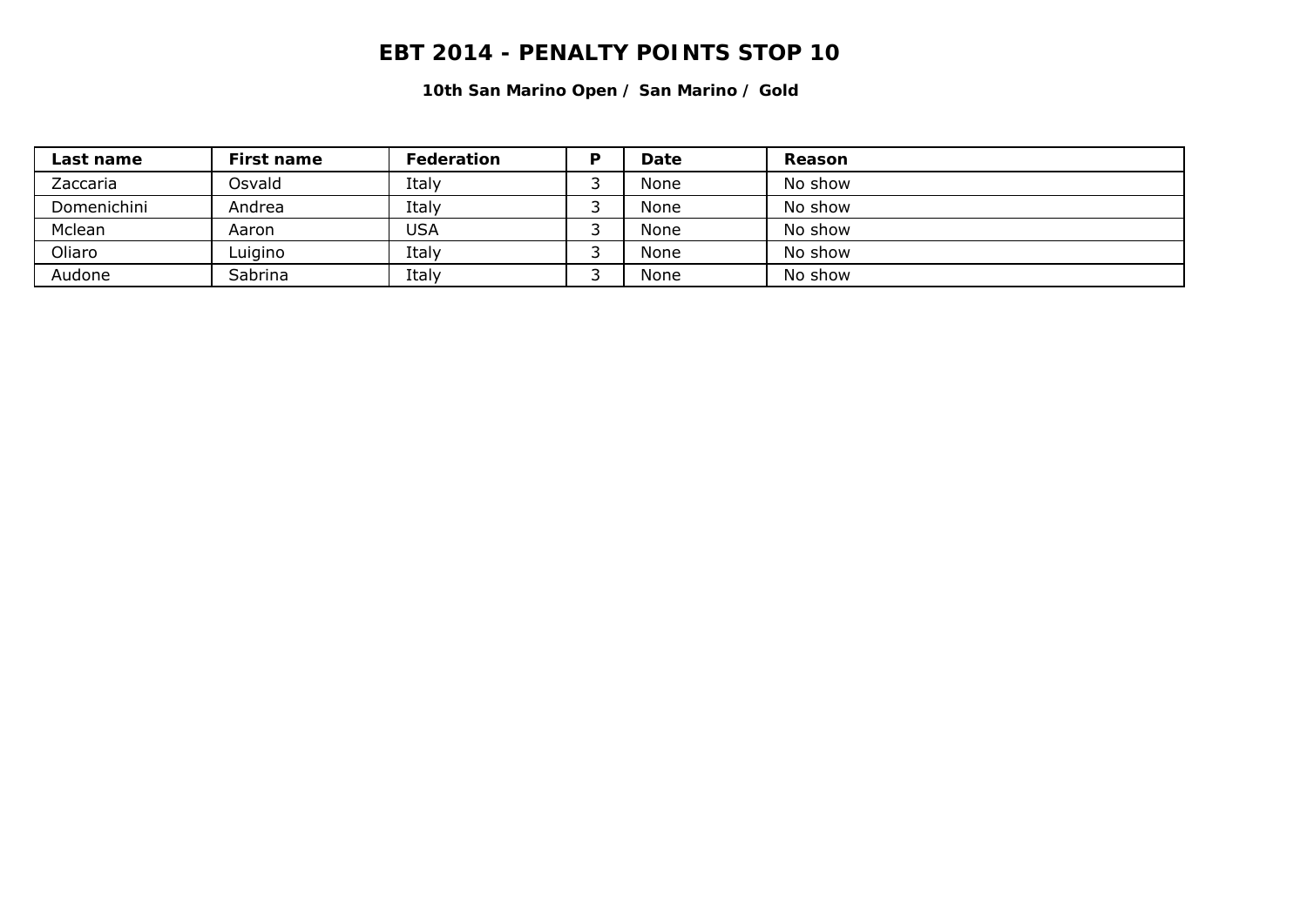**Track Dream-Bowl Palace Open by Erdinger / Germany / Gold**

| Last name   | First name | <b>Federation</b> | D | Date | Reason  |
|-------------|------------|-------------------|---|------|---------|
| <b>Butz</b> | Melas      | Germanv           |   | None | No show |
| Matvienko   | Konstantin | Russia            |   | None | No show |
| Menacher    | Robin      | Germanv           | ت | None | No show |
| Ranta       | Tonv       | Finnland          |   | None | No show |
| Schuster    | Christian  | Germanv           |   | None | No show |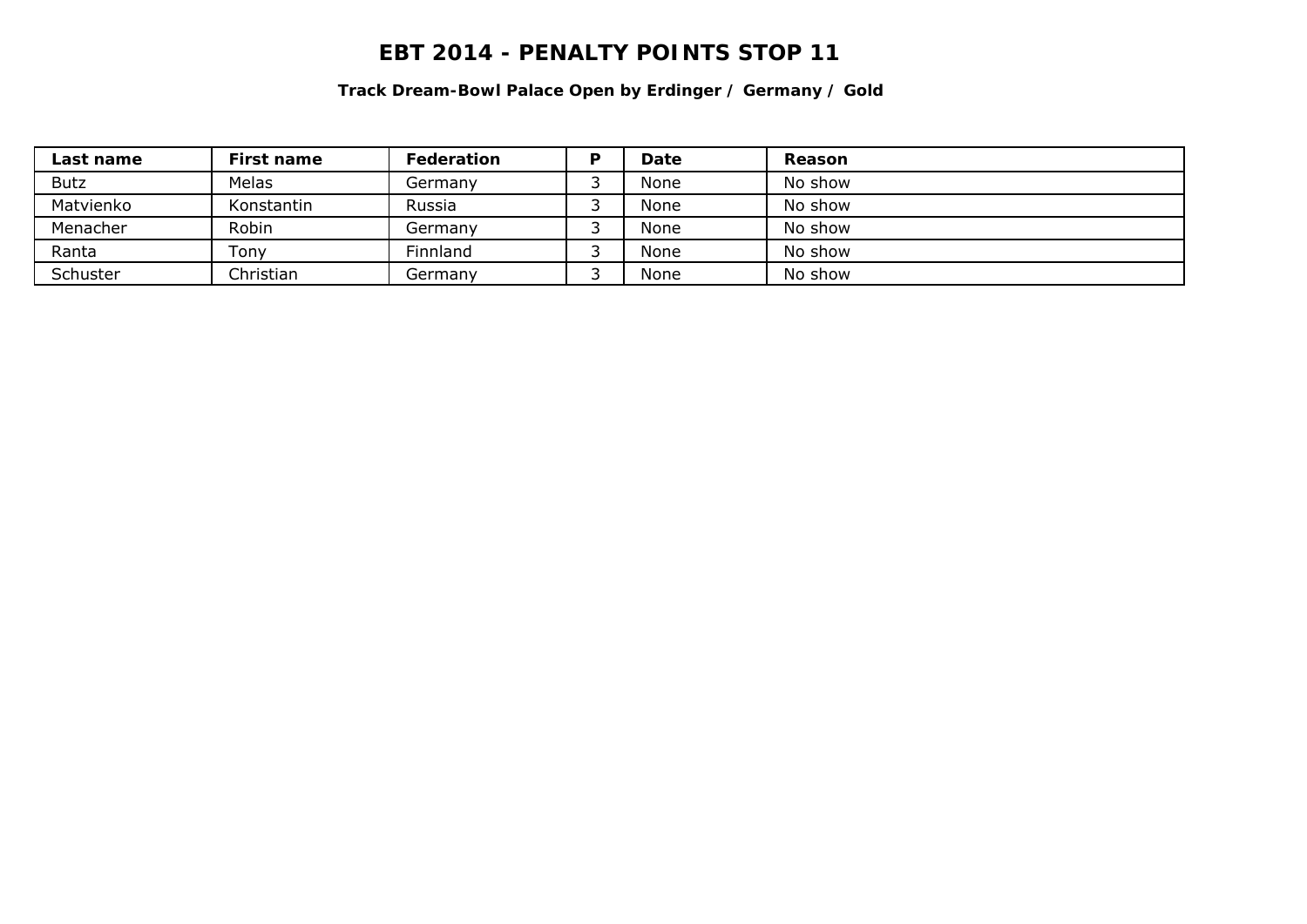**Brunswick Etna Open / Italy / Satellite**

| Last name | --<br>First name | - -<br>Federation | Date | Reason            |
|-----------|------------------|-------------------|------|-------------------|
| Gongora   | Sandra           | Mexico            | None | <b>No</b><br>show |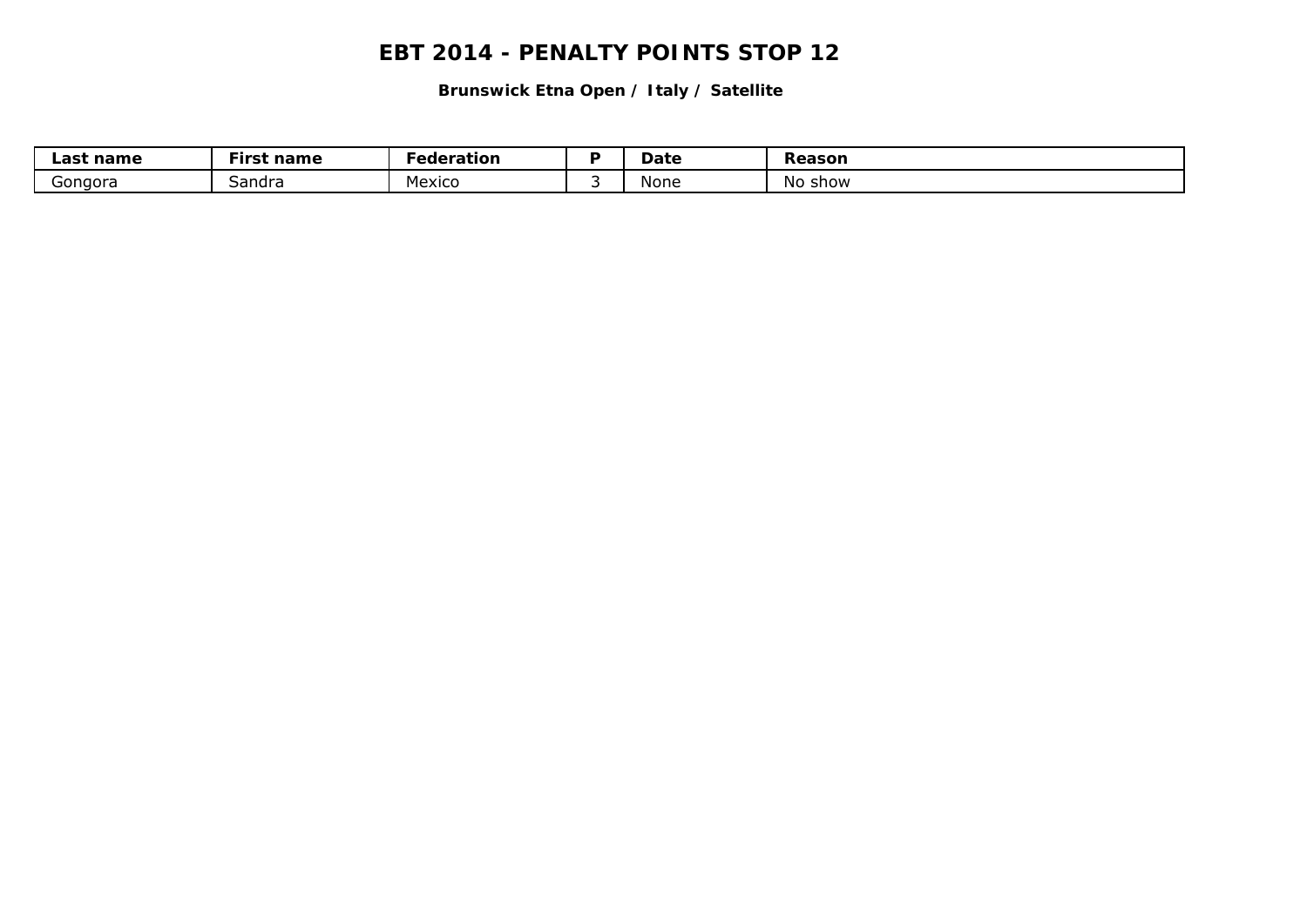**Russian Open / Russia / Satellite**

No players with late cancellations were reported by the organizer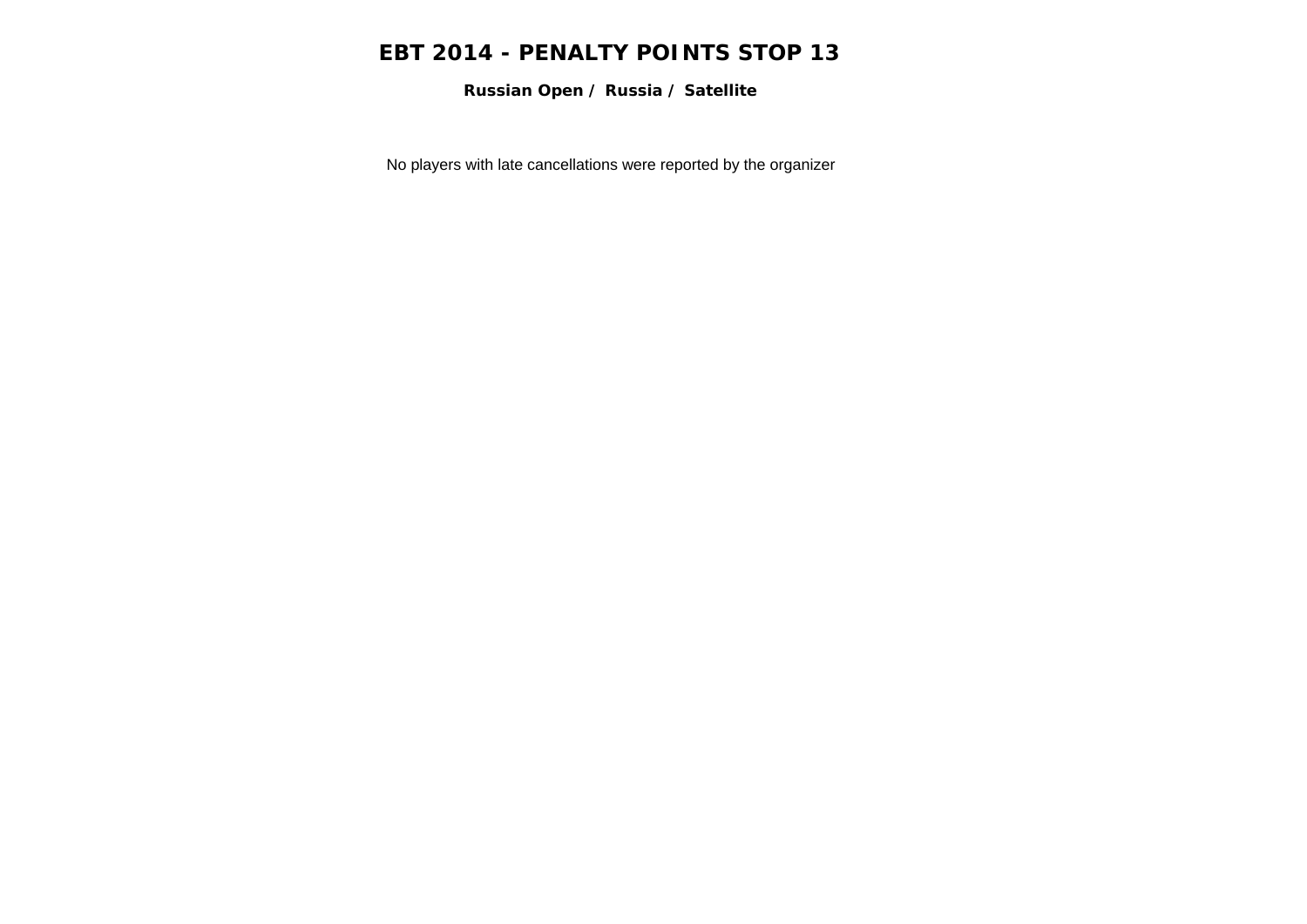**Chandra Open 2014 / Netherlands / Satellite**

| _ast<br>name | First name  | Federation |   | Date | Reason  |
|--------------|-------------|------------|---|------|---------|
| Reea         | David       | England    |   | None | No show |
| Ragnarsson   | Ingi<br>Jon | iceland    | ـ | None | No show |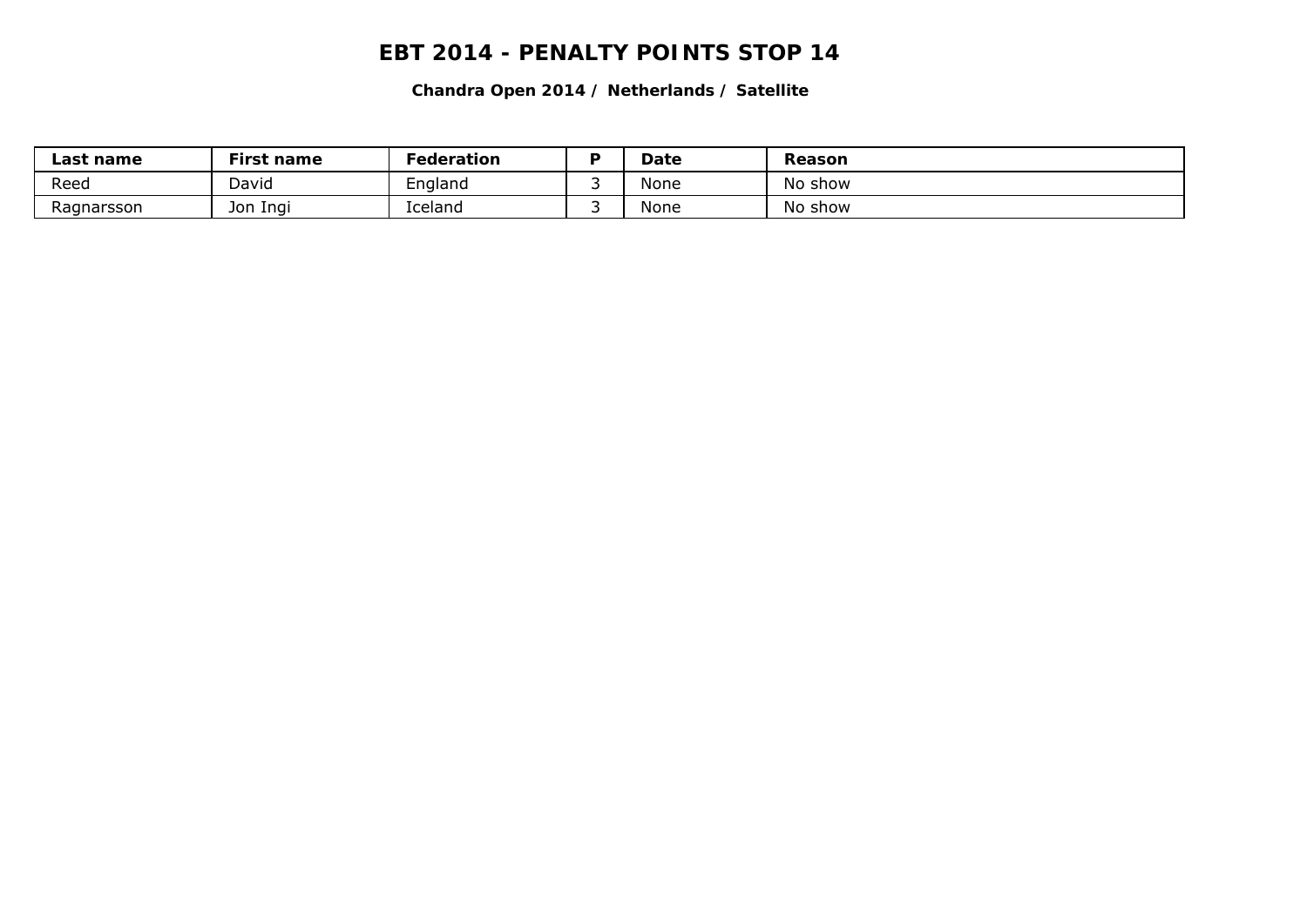#### **QubicaAMF German Open 2014 / Germany / Gold**

| Last name        | First name     | <b>Federation</b> | P              | Date       | Reason                                       |
|------------------|----------------|-------------------|----------------|------------|----------------------------------------------|
| Schiemenz        | Torsten        | Germany           |                | 24.08.2014 | Cancellation 30-8 days before the tournament |
| Janetzki         | Tom            | Germany           |                | 03.09.2014 | Cancellation 30-8 days before the tournament |
| Teece            | Raymond        | England           |                | 10.09.2014 | Cancellation 30-8 days before the tournament |
| Valavanis        | Filippa        | Greece            |                | 13.09.2014 | Cancellation 30-8 days before the tournament |
| Schoon           | <b>Jens</b>    | Germany           | 2              | 19.09.2014 | Cancellation within 7 days before or during  |
| Öing             | Manuela        | Germany           | $\overline{2}$ | 19.09.2014 | Cancellation within 7 days before or during  |
| Marois           | Guillaume      | France            | 2              | 21.09.2014 | Cancellation within 7 days before or during  |
| <b>Stokmanis</b> | Janis          | Latvia            | 2              | 22.09.2014 | Cancellation within 7 days before or during  |
| Stokmanis        | Maris          | Latvia            | 2              | 22.09.2014 | Cancellation within 7 days before or during  |
| <b>Stokmanis</b> | <b>Aleksis</b> | Latvia            | 2              | 22.09.2014 | Cancellation within 7 days before or during  |
| Hurt             | Ron            | <b>USA</b>        | 2              | 24.09.2014 | Cancellation within 7 days before or during  |
| Grecu            | Ion            | Romania           | 2              | 25.09.2014 | Cancellation within 7 days before or during  |
| Degre            | Pierre         | Belgium           | 3              | None       | No show                                      |
| Hampshaw         | Luke           | England           | 3              | None       | No show                                      |
| Riegel           | Benjamin       | Germany           | 3              | None       | No show                                      |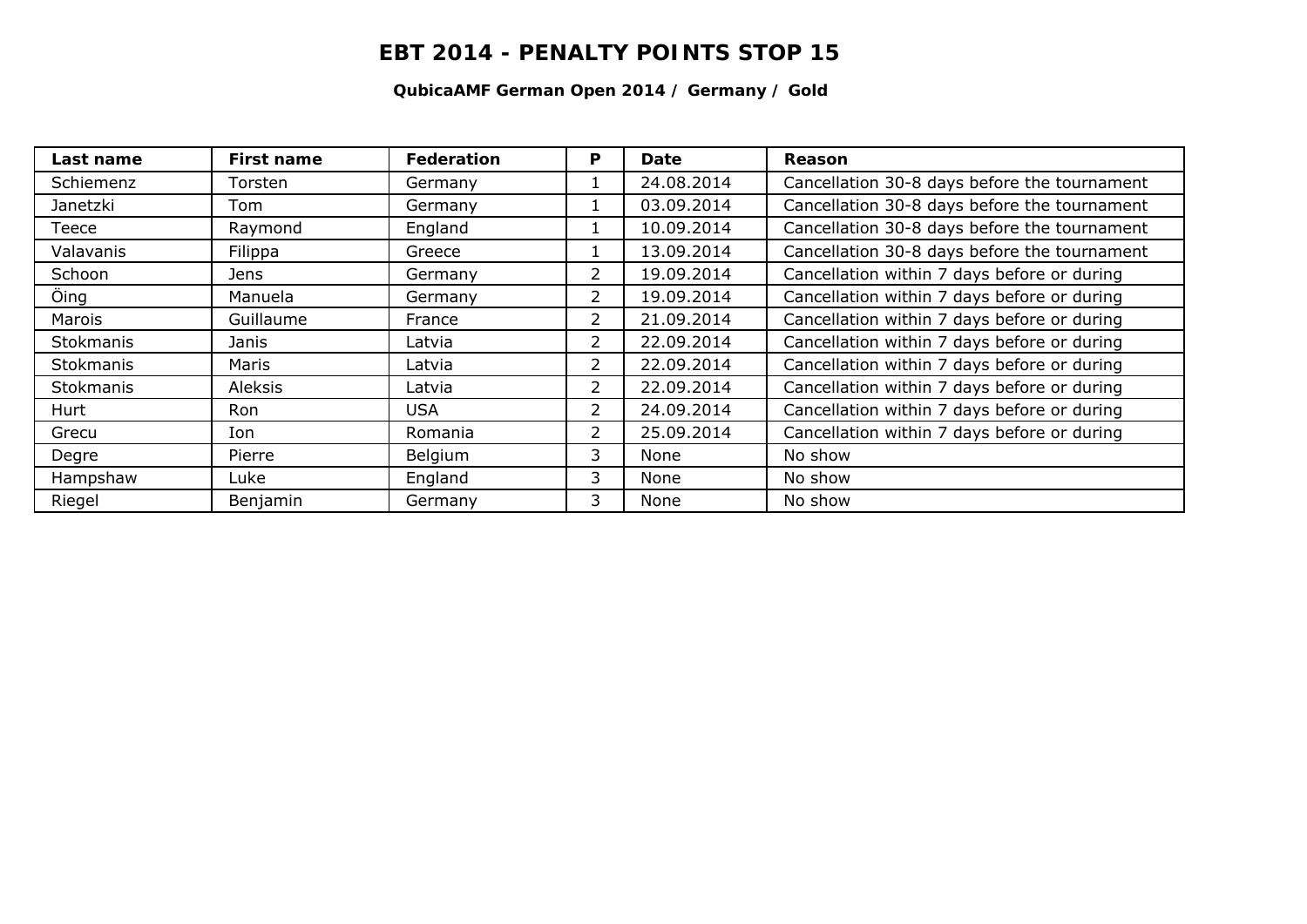**12th Vianna Open / Austria / Gold**

| Last name | First name | Federation | D | Date       | Reason                                       |
|-----------|------------|------------|---|------------|----------------------------------------------|
| _undh     | .cmmv      | Sweden     |   | 05.09.2014 | Cancellation 30-8 days before the tournament |
| Reed      | David      | England    |   | None       | No show                                      |
| Hampshaw  | Lukel      | England    |   | None       | No show                                      |
| Arlt      | Thomas     | Germanv    |   | None       | No show                                      |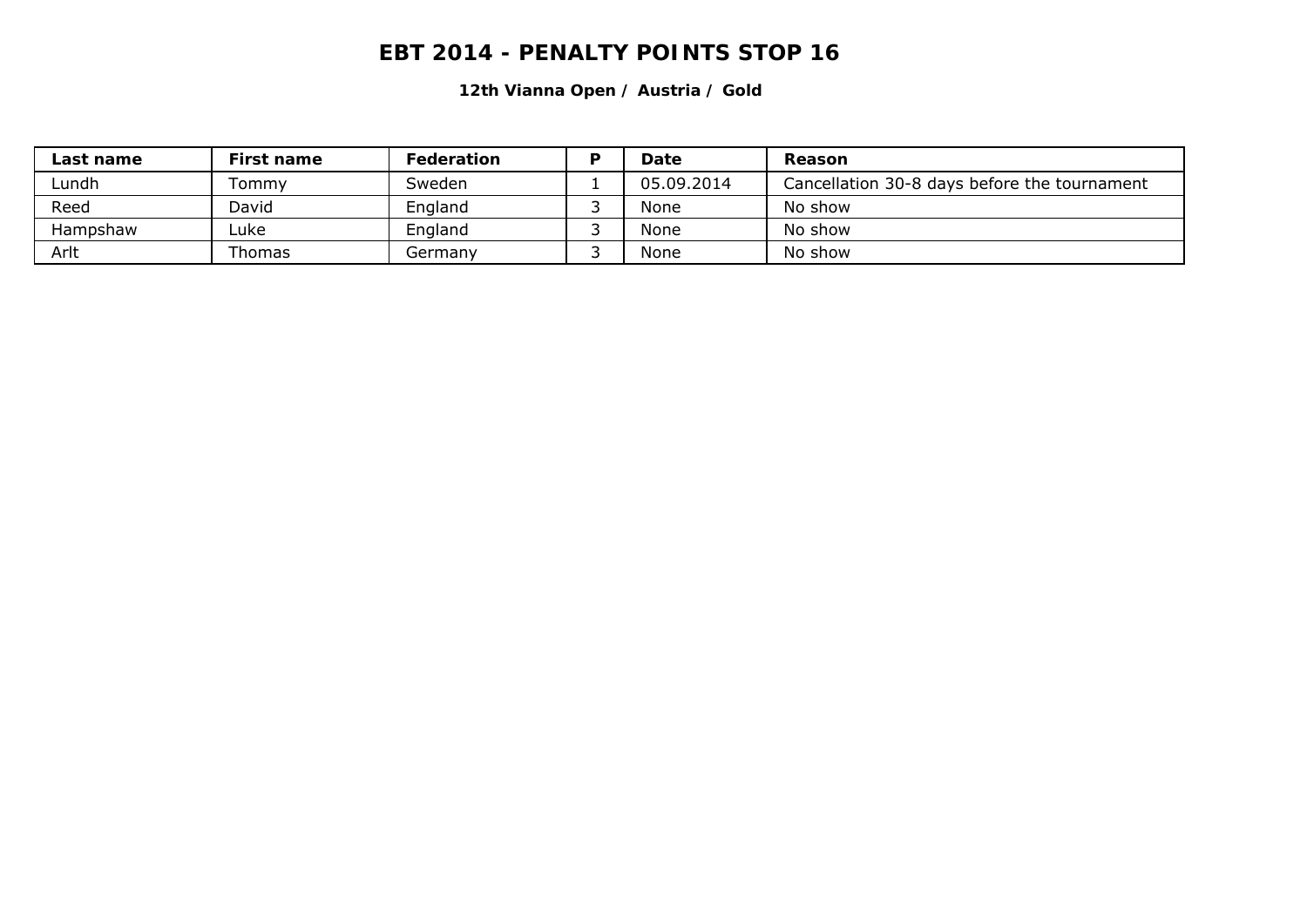#### **Norwegian Open 2014 ny Brunswick / Norway / Satellite**

| Last name | First name | Federation | P | Date       | Reason                                       |
|-----------|------------|------------|---|------------|----------------------------------------------|
| Larsen    | Thomas     | Denmark    |   | 03.09.2014 | Cancellation 30-8 days before the tournament |
| Santos    | Romulo     | Norway     |   | 27.09.2014 | Cancellation 30-8 days before the tournament |
| Hillestad | Morten     | Norway     |   | 09.10.2014 | Cancellation within 7 days before or during  |
| Angus     | David      | Scotland   |   | 10.10.2014 | Cancellation within 7 days before or during  |
| Fraser    | Alex       | Scotland   |   | 10.10.2014 | Cancellation within 7 days before or during  |
| Myhre     | Alexander  | Norway     |   | None       | No show                                      |
| Quereda   | Lorenzo    | Spain      | ت | None       | No show                                      |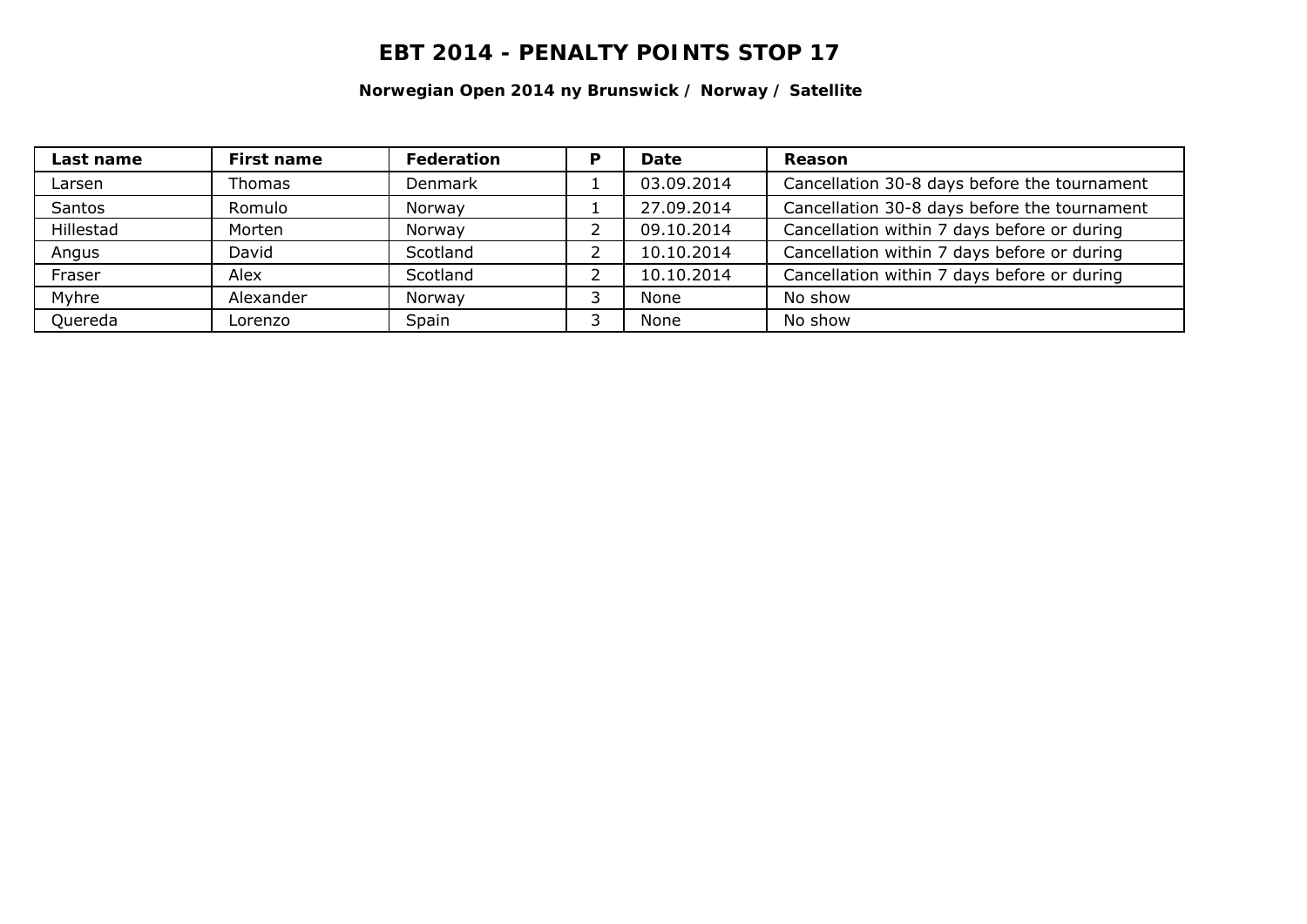**3rd Ebonite Florence International / Italy / Satellite**

| Last name | First name | <b>Federation</b> | Date       | Reason                                       |
|-----------|------------|-------------------|------------|----------------------------------------------|
| Morelli   | Moreno     | Italy             | 03.10.2014 | Cancellation 30-8 days before the tournament |
| Ceracchi  | _ello      | Italy             | 16,09,2014 | Cancellation 30-8 days before the tournament |
| Vaccaro   | Francesco  | Italy             | 28.09.2014 | Cancellation 30-8 days before the tournament |
| Spezia    | Andrea     | Italy             | 07.10.2014 | Cancellation within 7 days before or during  |